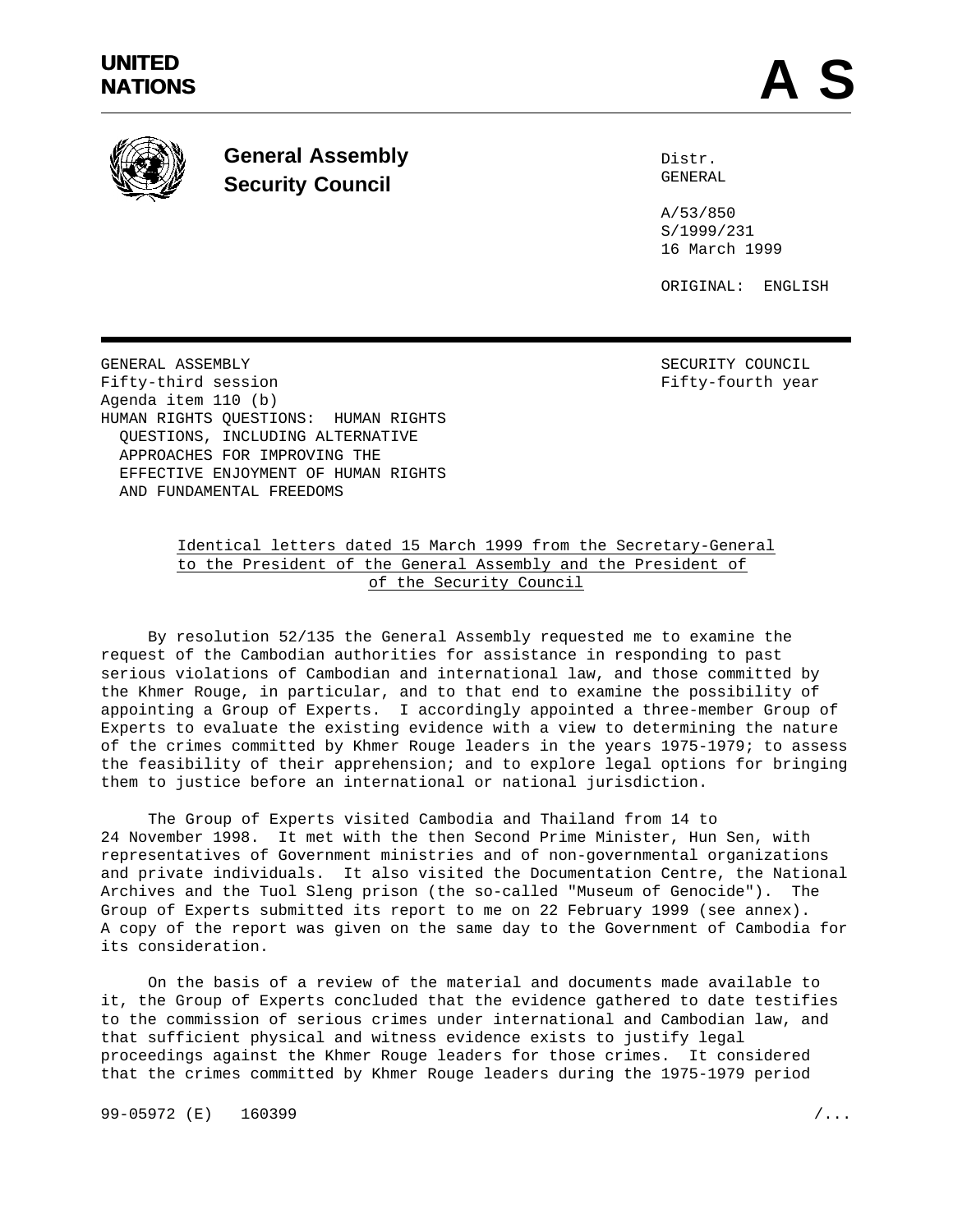included crimes against humanity, genocide, war crimes, forced labour, torture and crimes against internationally protected persons, as well as crimes under Cambodian law.

In the view of the Group, the question of the feasibility of apprehending Khmer Rouge leaders turned on the ability and willingness of the Government, in whose territory suspects are located, to effectuate their arrest or extradition. The Group of Experts concluded that the Government of Cambodia is able to apprehend Khmer Rouge leaders in its territory whose location is known and who are not protected physically from arrest. In their meeting with the Prime Minister, Mr. Hun Sen expressed his Government's willingness and readiness to apprehend any person indicted by the independent prosecutor of an international tribunal, should one be established. Similar expressions of willingness were made by the Government of Thailand.

The Group of Experts analysed the following legal options for bringing Khmer Rouge leaders to justice: a tribunal established under Cambodian law; a tribunal established by the Security Council or the General Assembly as an ad hoc international tribunal; a mixed option of a Cambodian tribunal under United Nations administration; an international tribunal established by a multilateral treaty and trials in third States.

It recommended that in response to the request of the Government of Cambodia, the United Nations should establish an ad hoc international tribunal to try Khmer Rouge officials for crimes against humanity and genocide committed from 17 April 1975 to 7 January 1979, that the Security Council establish this tribunal under Chapter VI or VII of the Charter of the United Nations, or, should it not do so, that the General Assembly establish it. They further recommended that the United Nations, in cooperation with the Cambodian Government and non-governmental sector, encourage a process of reflection among Cambodians to determine the desirability and, if appropriate, the modalities of a truth-telling mechanism to provide a fuller picture of the atrocities of the period of Democratic Kampuchea.

Having considered the report, the Government of Cambodia, in a letter addressed to me dated 3 March 1999, cautioned that any decision to bring Khmer Rouge leaders to justice must take account of Cambodia's need for peace and national reconciliation, and that, if improperly conducted, the trials of Khmer Rouge leaders would create panic among other former Khmer Rouge officers and rank and file and lead to a renewed guerrilla war. At a meeting I held on 12 March with the Minister for Foreign Affairs and International Cooperation of Cambodia, Hor Namhong, he conveyed to me his Government's view that, on the basis of article 6 of the Convention on the Prevention and Punishment of the Crime of Genocide and article 33 of the Cambodian Constitution, the Cambodian courts were fully competent to conduct any such trial. He recalled that the criminals are Cambodians, the victims were Cambodians and the crimes were committed in Cambodia. The Foreign Minister therefore informed me of his Government's decision to put on trial Ta Mok, the former Khmer Rouge military commander of the south-west region and a member of the Standing Committee, before a Cambodian court under Cambodian law, and to accept foreign assistance and expertise to that end.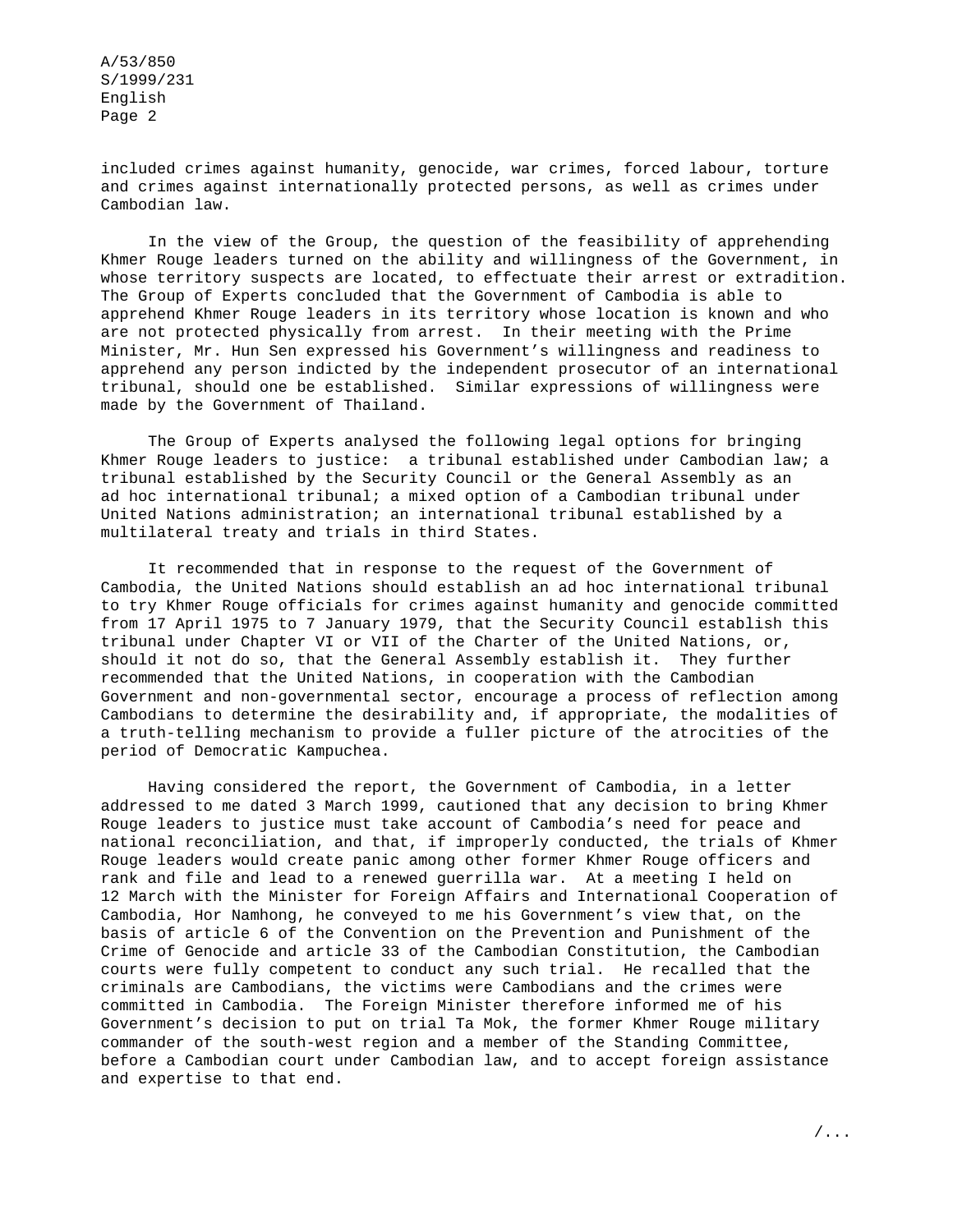At the same meeting, I reminded the Foreign Minister that the Group of Experts had carefully considered the feasibility of a national tribunal, but concluded that the Cambodian judiciary in its current state was unlikely to meet minimal international standards of justice, even with external assistance. I remain concerned about the credibility of any trial process.

This report is submitted to the General Assembly and the Security Council, as the implementation of the recommendations contained therein call for action by either or both organs. But while the mandate of the Group of Experts emanated from the General Assembly, members of the Council will recall that the initial Cambodian request for United Nations assistance in bringing Khmer Rouge leaders to trial was submitted by me to both organs (A/51/930-S/1997/488), and that subsequently I informed the Council of the establishment, mandate and composition of the Group of Experts.

The decision on the establishment of an international tribunal, whether under Chapter VI or VII of the Charter of the United Nations, is for the Security Council or the General Assembly to make. I am confident that they will take the report fully into account in their determination of how best to accommodate the principles of justice and national reconciliation in Cambodia. It is my view, however, that the trial of a single Khmer Rouge military leader which would leave the entire political leadership unpunished would not serve the cause of justice and accountability. It is, therefore, my view that Khmer Rouge leaders responsible for the most serious of crimes should be brought to justice and tried before a tribunal which meets the international standards of justice, fairness and due process of law. Impunity is unacceptable in the face of genocide and other crimes against humanity.

I am firmly of the view that if the international standards of justice, fairness and the process of law are to be met in holding those who have committed such serious crimes accountable, the tribunal in question must be international in character. This does not necessarily mean that it should be modelled after either of the existing ad hoc tribunals or be linked to them institutionally, administratively or financially. Other options may be explored, taking into account the analysis and conclusions of the Group of Experts. The success of any international tribunal of whatever character, however, presupposes the full cooperation of the Government of Cambodia and its readiness to apprehend Khmer Rouge leaders situated in its territory and surrender them to the international tribunal upon request. I stand ready to assist the General Assembly, the Security Council and the Government and people of Cambodia in bringing about a process of judicial accountability, which alone can provide the basis for peace, reconciliation and development.

(Signed) Kofi A. ANNAN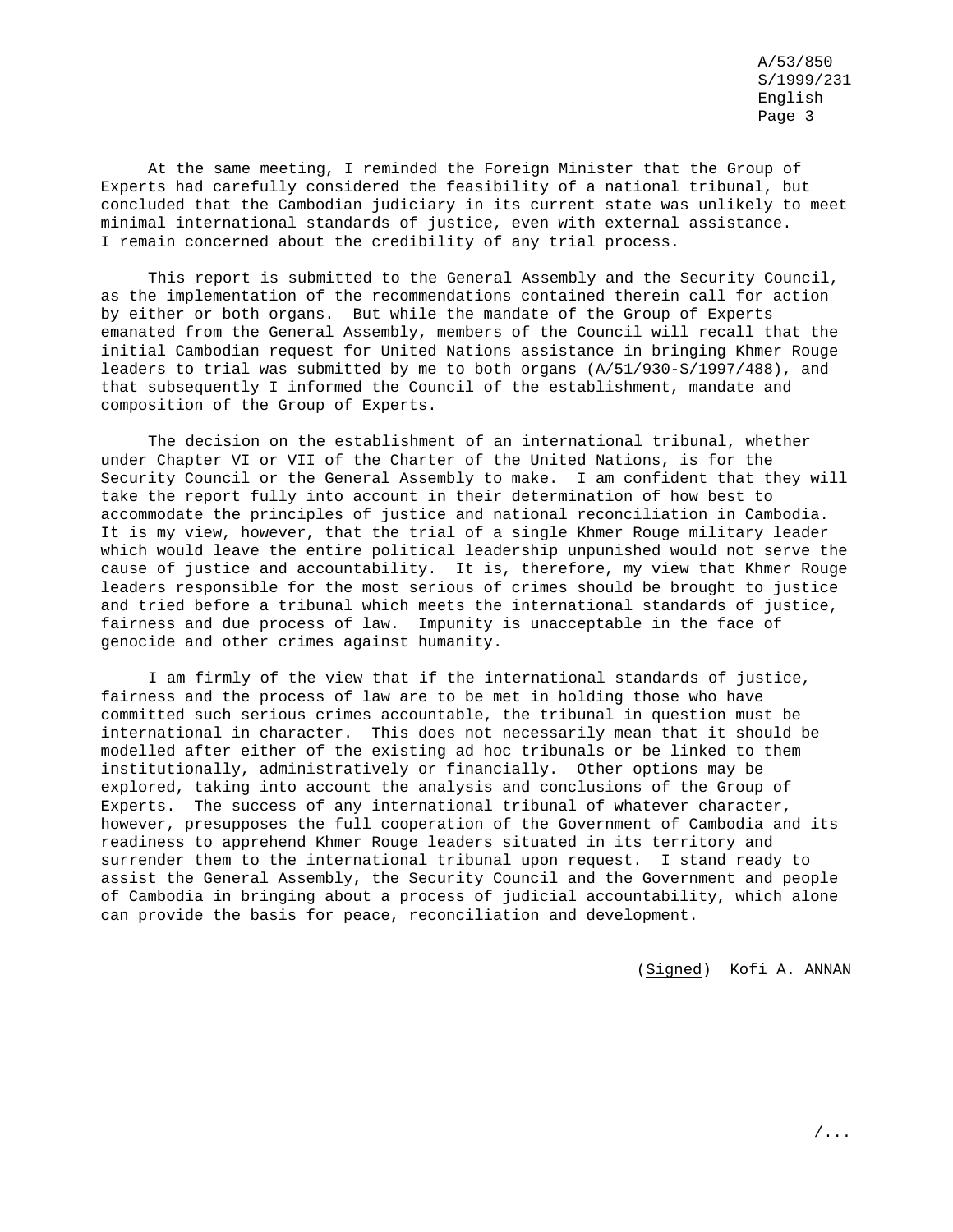## ANNEX

# Report of the Group of Experts for Cambodia established pursuant to General Assembly resolution 52/135

## CONTENTS

|             |                                                                                              | Paragraphs Page |              |
|-------------|----------------------------------------------------------------------------------------------|-----------------|--------------|
| $T$ .       |                                                                                              |                 | 5            |
| II.         | MANDATE, COMPOSITION AND PROGRAMME OF WORK $4 - 12$                                          |                 | 5            |
| III.        | HISTORICAL BACKGROUND  13 - 45                                                               |                 | $\mathsf{R}$ |
| IV.         | EVALUATION OF THE EVIDENCE $\ldots \ldots \ldots \ldots \ldots \ldots \ldots \ldots$ 46 - 58 |                 | 15           |
| $V_{\rm A}$ | CRIMINAL NATURE OF ACTS COMMITTED $\ldots \ldots \ldots \ldots \ldots \ldots$ 59 - 91        |                 | 18           |
| VI.         | THE KHMER ROUGE IN CONTEMPORARY CAMBODIAN POLITICS AND                                       |                 | 2.8          |
|             | VII. FEASIBILITY OF BRINGING KHMER ROUGE LEADERS TO JUSTICE 102 - 121                        |                 | 30           |
|             | VIII. OPTIONS FOR BRINGING PERSONS TO JUSTICE  122 - 197                                     |                 | 35           |
| IX.         | OTHER FORMS OF INDIVIDUAL ACCOUNTABILITY  198 - 212                                          |                 | 52           |
| Х.          |                                                                                              |                 | 55           |
| XI.         | SUMMARY OF PRINCIPAL RECOMMENDATIONS  219 - 220                                              |                 | 57           |
|             | Annex. List of appointments of the Group of Experts                                          |                 | 67           |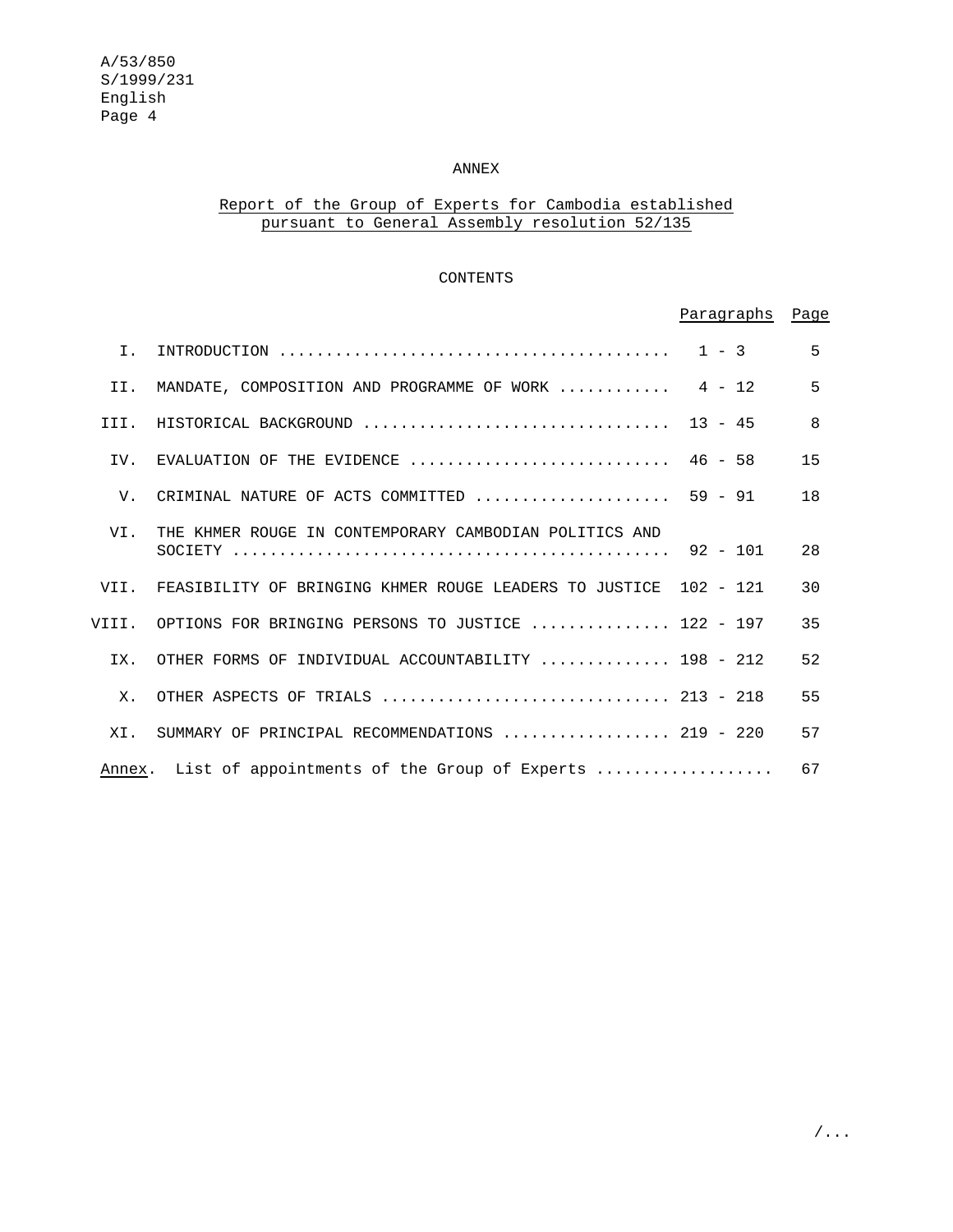### I. INTRODUCTION

1. Twenty-four years ago, a new government took power in Cambodia and proceeded, in the course of its brief reign of three years and nine months, to commit some of the most horrific violations of human rights seen in the world since the end of the Second World War. By the end of the terror in January 1979, the regime's actions had led to the deaths of nearly a fifth of Cambodia's population. Yet a generation later, those responsible for organizing, instigating and carrying out those crimes against humanity continue to enjoy complete impunity. The legacy of their crimes, and indeed the legacy of that impunity, continue to haunt Cambodia to this day.

2. Bringing these men to justice is a matter not only of moral obligation but of profound political and social importance to the Cambodian people. For accountability first and foremost is a statement to the millions of Cambodian victims and their relatives and friends that their cries have at last been heard, providing the survivors with a sense of justice and some closure on the past. Justice is also a critical element for repairing the damage done to that society by the massive human rights abuses and for promoting internal peace and national reconciliation. By having those who committed the abuses identified and punished, Cambodians can better understand their own past, finally place this most tragic period and those responsible for it behind them, and work together to build a peaceful and better future. And accountability can play an important preventive role in Cambodia - demonstrating to those contemplating offences that punishment is at least possible, and promoting an awareness among the people about the meaning of justice and the rule of law.

3. Accountability for the past and national reconciliation for the future are thus not innate opposites or even competing goals. Their connection lies behind the Cambodian Government's request to the international community for assistance in bringing about justice - a request that responds directly to the will of the Cambodian people and has been strongly supported by the King of Cambodia, Norodom Sihanouk. And if justice is brought about with sensitivity to a country's own situation, accountability and national reconciliation are, in fact, complementary, even inseparable. It is with this understanding of justice in the Cambodian context that the United Nations has created this Group of Experts, and it is in this spirit that we submit this report.

## II. MANDATE, COMPOSITION AND PROGRAMME OF WORK

4. On 12 December 1997, the General Assembly adopted resolution 52/135, entitled "Situation of human rights in Cambodia". The resolution addressed the state of human rights in Cambodia and included the following two paragraphs:

"15. Endorses the comments of the Special Representative that the most serious human rights violations in recent history have been committed by the Khmer Rouge and that their crimes, including the taking and killing of hostages, have continued to the present, and notes with concern that no Khmer Rouge leader has been brought to account for his crimes;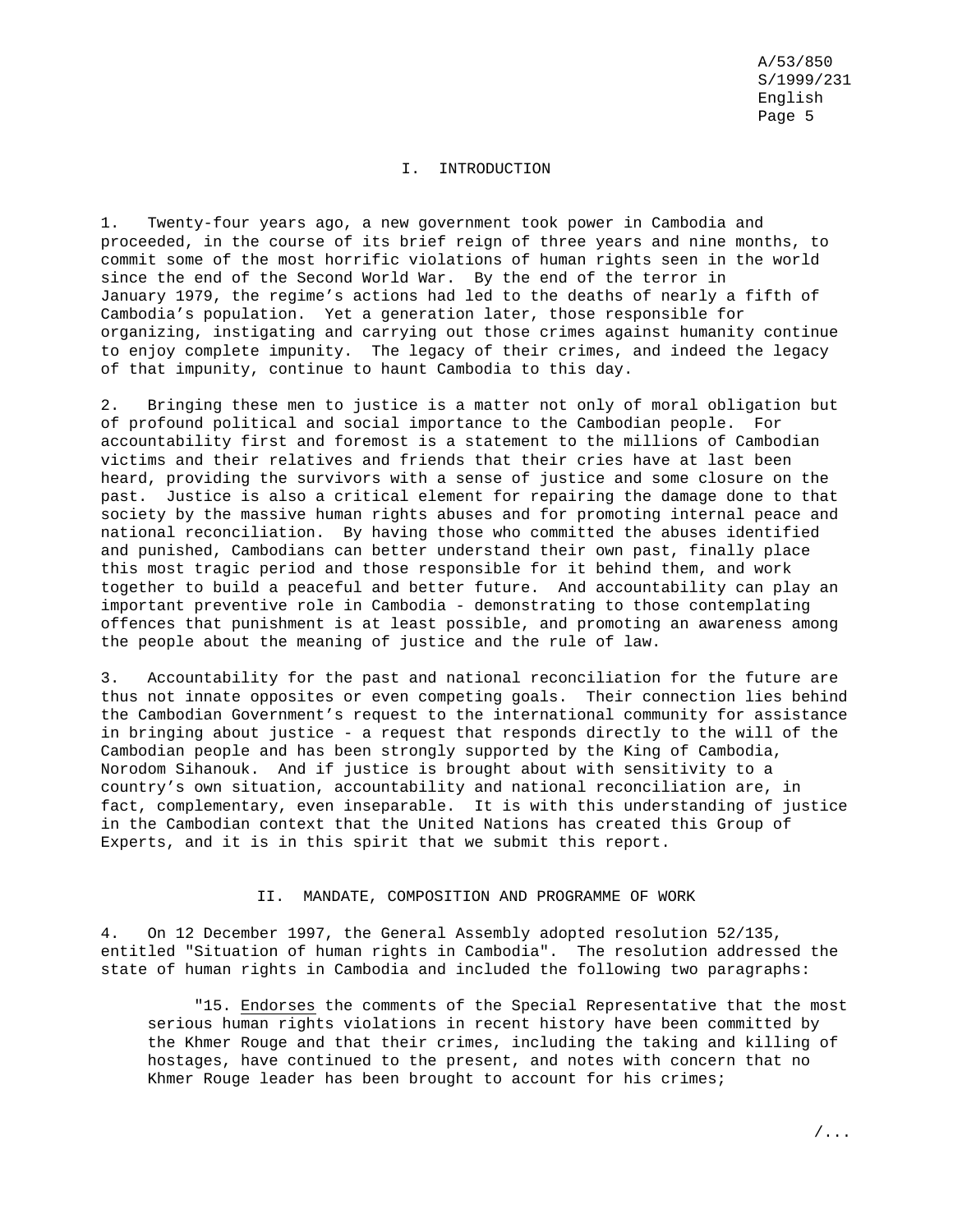"16. Requests the Secretary-General to examine the request by the Cambodian authorities for assistance in responding to past serious violations of Cambodian and international law, including the possibility of the appointment, by the Secretary-General, of a group of experts to evaluate the existing evidence and propose further measures, as a means of bringing about national reconciliation, strengthening democracy and addressing the issue of individual accountability".

5. This request by the Cambodian authorities for assistance appeared in a letter dated 21 June 1997 from the then-First Prime Minister of Cambodia, Prince Norodom Ranariddh, and the then-Second Prime Minister of Cambodia, Hun Sen, which stated in pertinent part:

"On behalf of the Cambodian Government and people, we write to ask you for the assistance of the United Nations and the international community in bringing to justice those persons responsible for the genocide and crimes against humanity during the rule of the Khmer Rouge from 1975 to 1979.

"The April 1997 resolution on Cambodia of the United Nations Commission on Human Rights requests:

> 'the Secretary-General, through his Special Representative, in collaboration with the Centre for Human Rights, to examine any request for assistance in responding to past serious violations of Cambodian and international law as a means of bringing about national reconciliation, strengthening democracy and addressing the issue of individual accountability'.

"Cambodia does not have the resources or expertise to conduct this very important procedure. Thus, we believe it is necessary to ask for the assistance of the United Nations. We are aware of similar efforts to respond to the genocide and crimes against humanity in Rwanda and the former Yugoslavia, and ask that similar assistance be given to Cambodia.

"We believe that crimes of this magnitude are of concern to all persons in the world, as they greatly diminish respect for the most basic human right, the right to life. We hope that the United Nations and international community can assist the Cambodian people in establishing the truth about this period and bringing those responsible to justice. Only in this way can this tragedy be brought to a full and final conclusion."

The Commission on Human Rights resolution referred to in the above letter is resolution 1997/49, adopted on 11 April 1997.

6. In accordance with resolution 52/135, in July 1998, the Secretary-General created the Group of Experts for Cambodia with the following mandate:

(a) To evaluate the existing evidence with a view to determining the nature of the crimes committed by Khmer Rouge leaders in the years from 1975 to 1979;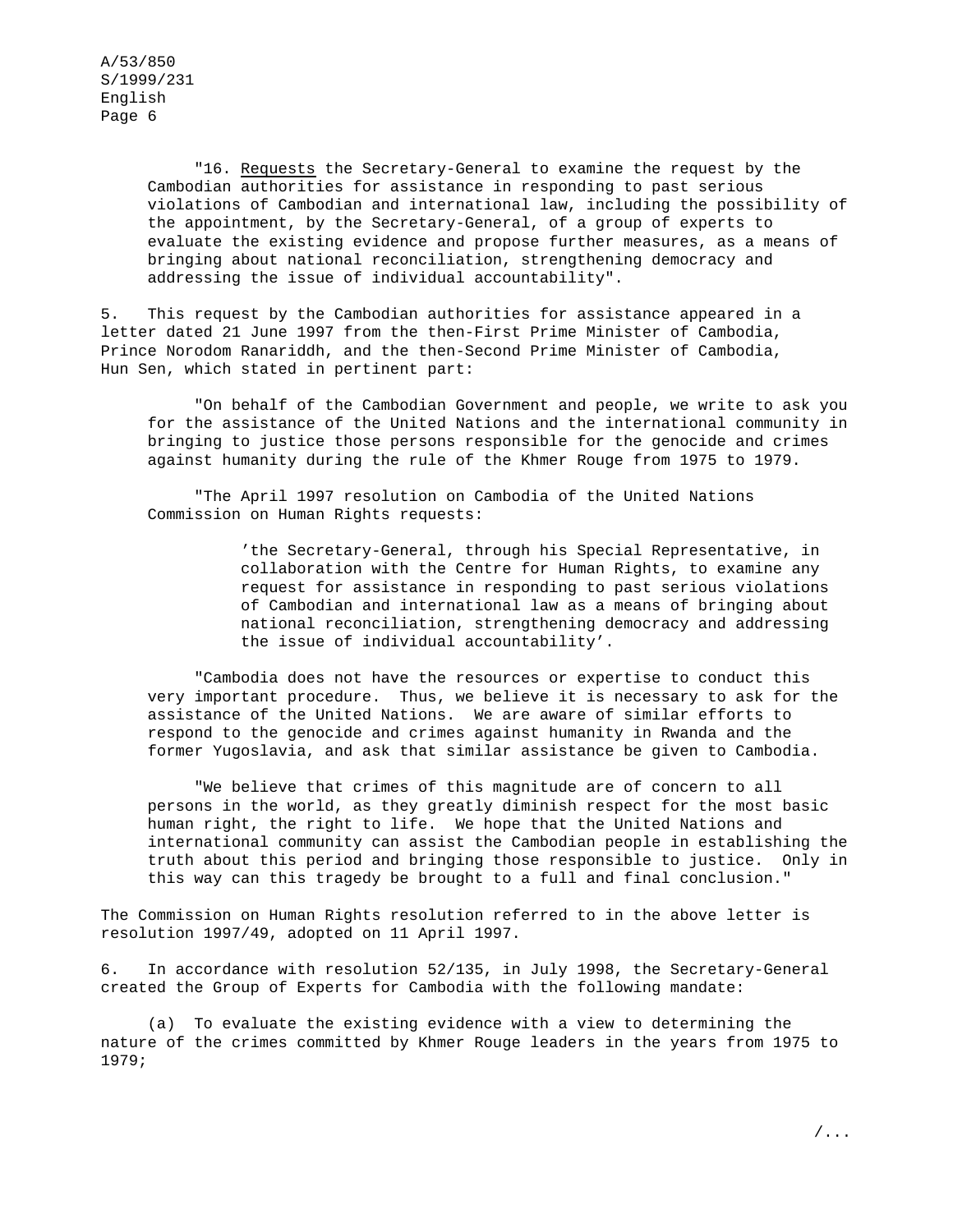(b) To assess, after consultation with the Governments concerned, the feasibility of bringing Khmer Rouge leaders to justice and their apprehension, detention and extradition or surrender to the criminal jurisdiction established;

(c) To explore options for bringing to justice Khmer Rouge leaders before an international or national jurisdiction.

The Secretary-General appointed, as members of the Group, Sir Ninian Stephen (Australia), who is the Chairman of the Group, Judge Rajsoomer Lallah (Mauritius) and Professor Steven R. Ratner (United States of America). By letters dated 31 July 1998, the Secretary-General informed the President of the General Assembly, the President of the Security Council and the first and second Prime Ministers of Cambodia of the formation of the Group, its mandate and composition.

7. The Group's work has been conducted in three stages: legal and historical research on the issues related to its mandate; consultations and meetings with a wide variety of officials from Governments, international organizations and non-governmental organizations; and deliberation and preparation of the present report. The bulk of the consultations and meetings took place during two missions of the Group: to United Nations Headquarters from 7 to 11 September 1998; and to Phnom Penh and Bangkok from 14 to 24 November 1998. In addition, individual members of the Group held meetings with persons whose views were considered important to the work of the Group and the Group met at the Office of the United Nations High Commissioner for Human Rights in Geneva from 27 to 29 January to finalize its recommendations. A list of the persons with whom the Group met is attached as an annex to the present report.

8. The Group wishes, at the outset, to note with appreciation the critical assistance it received from Mr. David Ashley, who served as the Group's adviser on Cambodian affairs and the Khmer Rouge, as well as its Khmer language interpreter for many meetings in Cambodia; the United Nations Office of Legal Affairs, in particular Ms. Daphna Shraga, Senior Legal Officer; the Office of the United Nations High Commissioner for Human Rights, in particular, Ms. Rosemary McCreery, Director of the Cambodia Office of the Office of the United Nations High Commissioner for Human Rights; Ms. Hannah Wu, Cambodia desk officer in Geneva; and last, but not least, Mr. Thomas Hammarberg, the Special Representative of the Secretary-General for Human Rights in Cambodia. We are most grateful for their unfailing assistance to all our work.

9. Before concluding this introduction, several interpretive points about the mandate should be noted. First, the mandate directs the Group to consider the human rights violations of the Khmer Rouge only during the period from 1975 to 1979. We interpret this to mean the period of the Khmer Rouge's rule as the Government of Cambodia, or Democratic Kampuchea as it was then called, that is, from 17 April 1975 to 7 January 1979. The human rights violations of the Khmer Rouge before or after that period are beyond the scope of inquiry of the Group, except insofar as it is necessary to discuss them in addressing the main mandate of the Group.

10. Second, the mandate is limited to the acts of the Khmer Rouge and not those of any other persons or, indeed, States, that may have committed human rights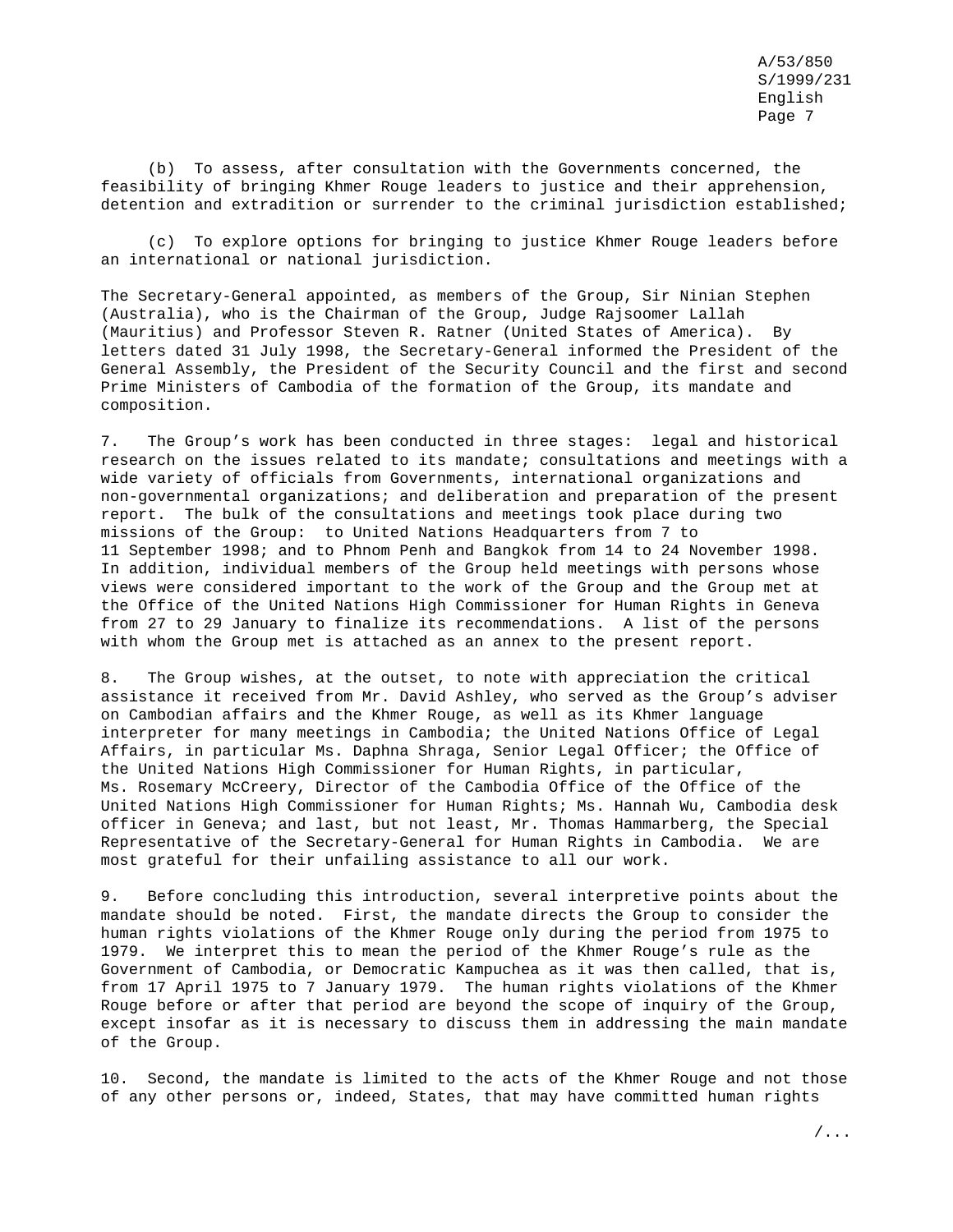abuses in Cambodia before, during, or after the period from 1975 to 1979. This mandate was based on the request of the Cambodian Government quoted above. The Group endorses this limitation as focusing on the extraordinary nature of the Khmer Rouge's crimes.

11. Third, the mention in the mandate of criminal jurisdiction means that the focus of the present report is on the criminal prosecution of leaders of the Khmer Rouge. Nevertheless, the Group believes that the mandate given us by the Secretary-General must be read in the light of resolution 52/135, and, thus, the Group discusses other methods of accountability in this report. Moreover, the language of that resolution also informs our views on the appropriate targets of prosecutorial and non-prosecutorial mechanisms, an issue we delve into in greater detail later in the report.

12. Our report is organized according to the terms of our mandate. After a discussion of the historical background, the report considers the state of the evidence, the nature of the crimes committed, the feasibility of bringing leaders to justice and the options for bringing persons to justice. It concludes with a summary of our principal recommendations.

#### III. HISTORICAL BACKGROUND

13. An understanding of the numerous issues facing the Group of Experts requires some background on the recent history of Cambodia, the activities of the Khmer Rouge during their reign and the absence of any accountability to date for their acts.<sup>1</sup> Although many aspects of this period remain a subject of popular confusion and historical research, the broad outlines of the events are known.

14. 17 April 1975 marked a horrific turning point in the history of Cambodia. On that day, Phnom Penh fell to the forces of the Communist Party of Kampuchea, popularly known as the Khmer Rouge. The Khmer Rouge's armed struggle against the government in Phnom Penh had begun in the late 1960s and had accelerated after the coup of 17 March 1970 that overthrew the Head of State, Prince Norodom Sihanouk, and replaced him with a new regime, under the name of the Khmer Republic. Playing on the popularity of Prince Sihanouk (whom the Khmer Rouge would later imprison in his palace once it secured power) and with foreign support, the movement seized large amounts of territory. With the withdrawal, and eventual elimination in 1975, of assistance from the United States of America to the Khmer Republic, the Khmer Rouge was assured of victory.

### A. The philosophy and structure of the Khmer Rouge

15. The atrocities committed from 1975 to 1979 were generally not the isolated acts of individual officials, but rather resulted from the deliberate policies of the Communist Party of Kampuchea. The Party proclaimed its victory as ending 2,000 years of subjugation of the Khmer peasantry at the hands of foreign and class enemies. But it continued to see these enemies as an all-pervasive threat to the regime and its dream of a fully independent and socially and ethnically homogeneous Cambodia.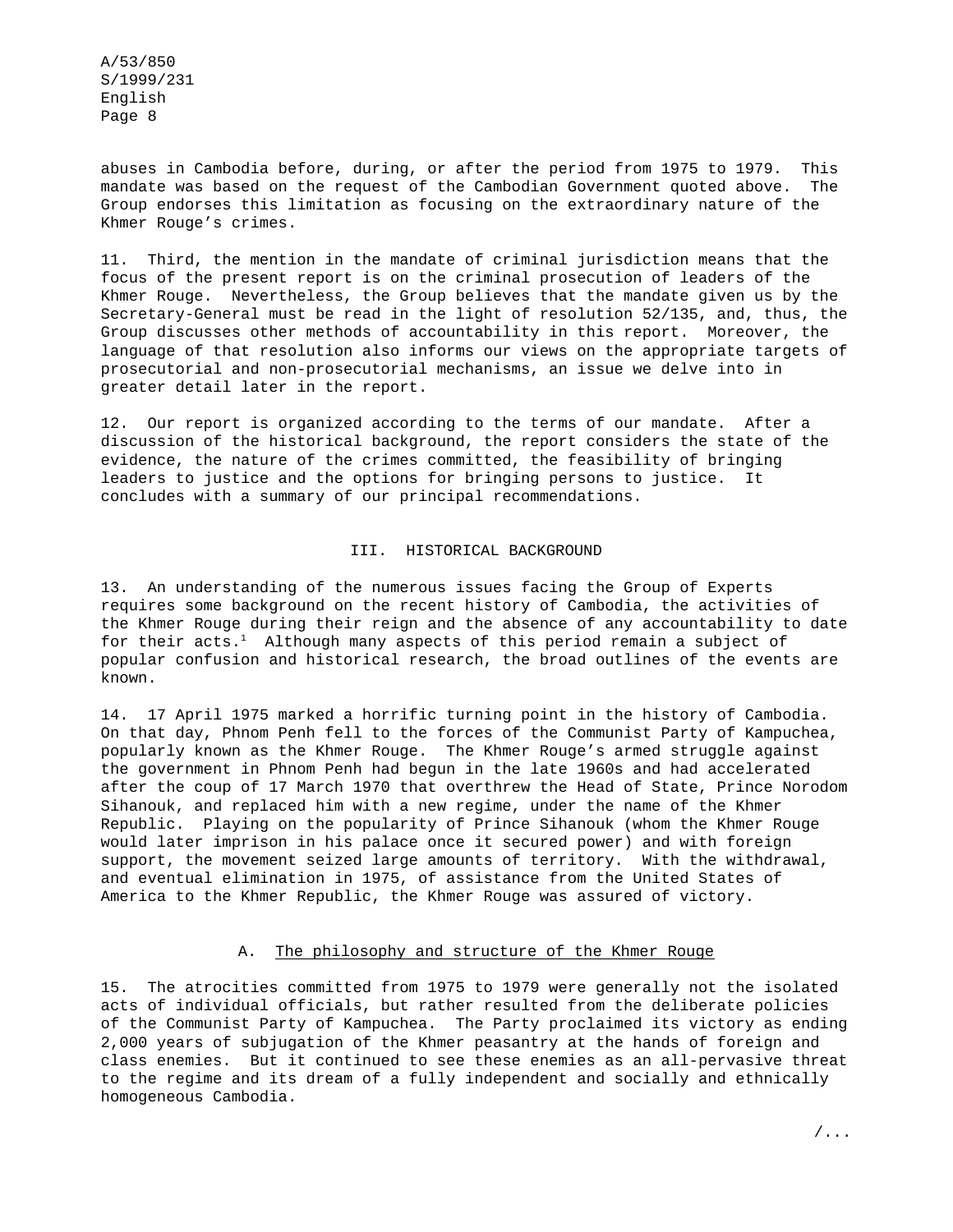16. To counter the perceived threat and build a "clean social system",<sup>2</sup> the regime launched a uniquely thorough revolution whereby all pre-existing economic, social and cultural institutions were abolished, all foreign influences were expunged and the entire population was transformed into a collective workforce, required to work at breakneck speed to build up the country's economic strength. Meanwhile, the regime acted ruthlessly against all elements suspected of being hostile to the new order. This included those with links to foreign countries, including Viet Nam, which the radically nationalist Communist Party of Kampuchea, like previous Cambodian regimes, feared was seeking to take over the country. The Party hid behind the name of the Angkar Padevat, or "revolutionary organization", until September 1977, and it was not until April 1976 that a new constitution and new state organs were announced and the country was renamed Democratic Kampuchea.

17. To exercise control over the country, the Communist Party of Kampuchea divided it into zones, of which there were seven by 1978, which were in turn divided into approximately 32 sectors. Below the sectors lay districts, sub-districts and cooperatives. Every member of the population was incorporated into an administrative or functional unit led by a committee appointed by the Communist Party of Kampuchea, with most of the population organized into agricultural cooperatives. The centre in Phnom Penh set policy through numerous directives to regional and local officials. Most notably, these directives set the country's basic economic policies and dictated the various purges of elements deemed anti-revolutionary that characterized Democratic Kampuchea. At the same time, the centre did not directly control the workings of many cooperatives and historians differ regarding the degree of effective central control. When Phnom Penh learned that cadres were not implementing its directives or that those policies were failing to remedy the country's problems (most notably in terms of food production), it responded with purges of many thousands of its own officials.

### B. The pattern of abuses

18. The years of Democratic Kampuchea were marked by abuses of individual and group human rights on an immense and brutal scale. For purposes of the present report, we group them into four categories.

#### 1. Forced population movements

19. The first priority of the new leadership upon taking power was the forced evacuation of all cities and towns of Cambodia. In the week following its victory, the Government forced 2 to 3 million people out of these areas and into the countryside, sparing neither the aged, sick nor very young. The leadership saw the cities as the breeding grounds of those who threatened their vision of Cambodia - civil and military personnel of the Khmer Republic, foreign (especially Western) sympathizers, the middle class, intellectuals and teachers and other professionals. The emptying of the populations of the cities and towns - termed new people - aimed to dilute the power of those viewed as counterrevolutionaries and would further the Government's plan for a society based primarily on communal agriculture.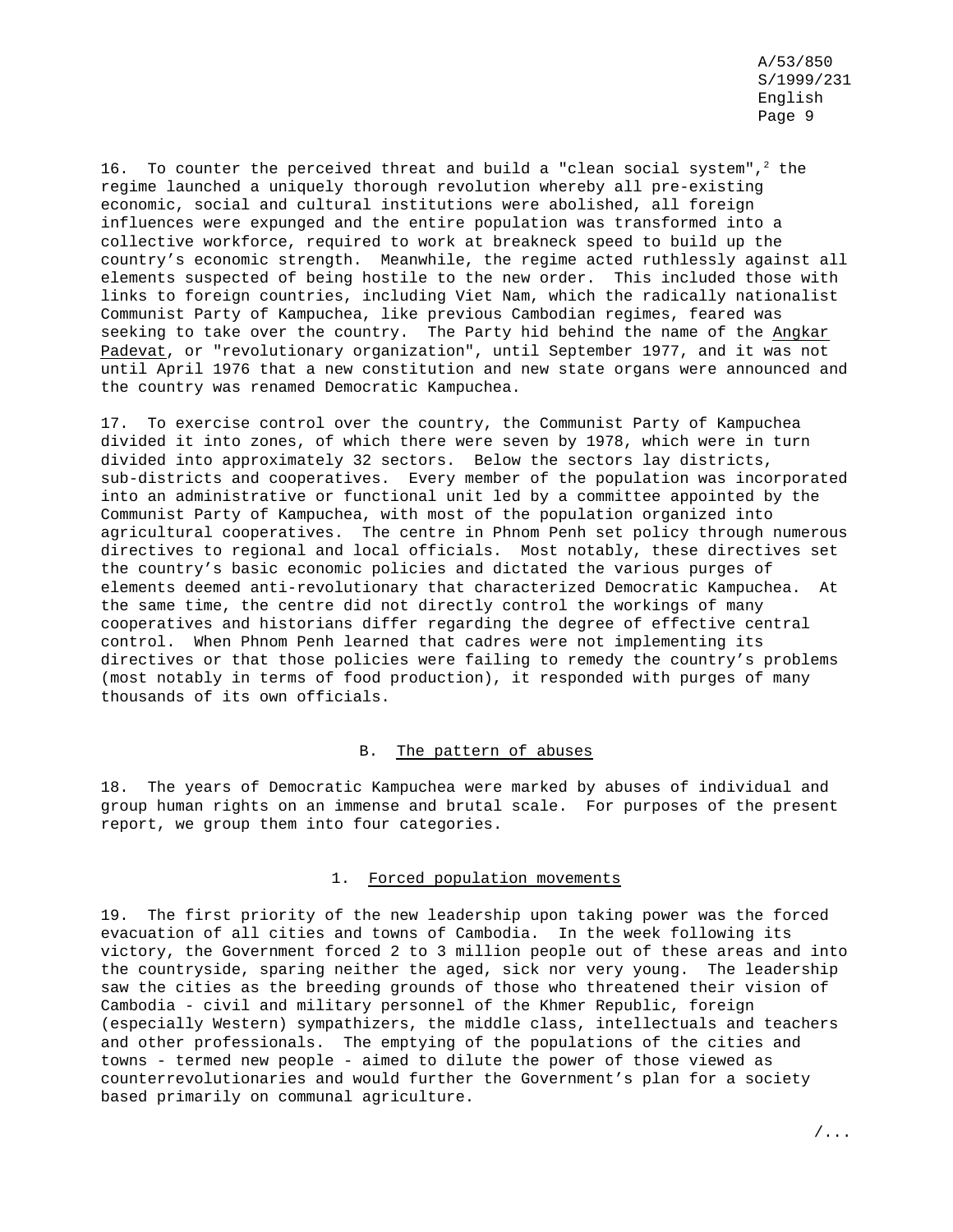20. The evacuation of Phnom Penh was merely the most dramatic example. The soldiers of the Khmer Rouge quickly emptied the capital, which had swelled to some 2 million people owing to the influx of refugees during the war. It is believed that many thousands, especially among the aged and the young, died from lack of food, water and medical assistance during forced marches to the countryside. Witnesses reported numerous instances of hospital patients being dragged from their beds and dying on roads out of the city. By the end of the evacuation, the capital had as few as 20,000 residents.

21. The evacuations of April 1975 were not, however, an isolated occurrence. The Khmer Rouge continued to move people forcibly from village to village, zone to zone, during its years in power.

### 2. Forced labour and inhumane living conditions

22. The economic system implemented nationwide by the Government of Democratic Kampuchea relied on forced labour. The former town-dwellers joined the rural population in agricultural cooperatives which, by the end of the regime, were intended to embrace entire districts. Cambodians were put onto work teams, often under armed supervision, and forced to grow rice and other crops or construct large-scale infrastructure projects. Work hours were long, often beginning before dawn and continuing on into the night, seven days a week; food rations proved meagre as the country suffered shortages. The labour proved especially traumatic for city-dwellers who had never been exposed to agrarian life. Private property and money virtually disappeared. Attempts to secure additional food or medicine privately were forbidden. The Khmer Rouge organized communal life in a manner designed to obliterate traditional family structures. Meals had to be cooked and eaten communally, not in family groups, and children were separated from families and encouraged to report on any "unreliable" relatives. Marriages required approval of party authorities; clandestine sexual relations could meet with death for both parties.

23. The misery caused by the methods used by the Khmer Rouge in implementing its policy of transforming the Cambodian economy constituted the single largest source of deaths during the Khmer Rouge period. Starvation, disease and physical exhaustion, caused by overwork and inadequate food, medicine and sanitation, killed hundreds of thousands. According to witness reports, the Khmer Rouge overseers also routinely killed many thousands who refused or could no longer work, often murdering their family members as well.

## 3. Attacks on enemies of the revolution

24. Beyond the many deaths attributable to Democratic Kampuchea's population transfers and forced communization, the regime also targeted certain groups for extermination by virtue of their imputed political beliefs or social or ethnic background. Without recourse to any formal judicial system, virtually every unit of the regime appears to have had the right, even the duty, to identify, detain and execute those believed to be enemies. Among those categories of society regarded with particular suspicion were those listed in paragraphs 25 to 28 below.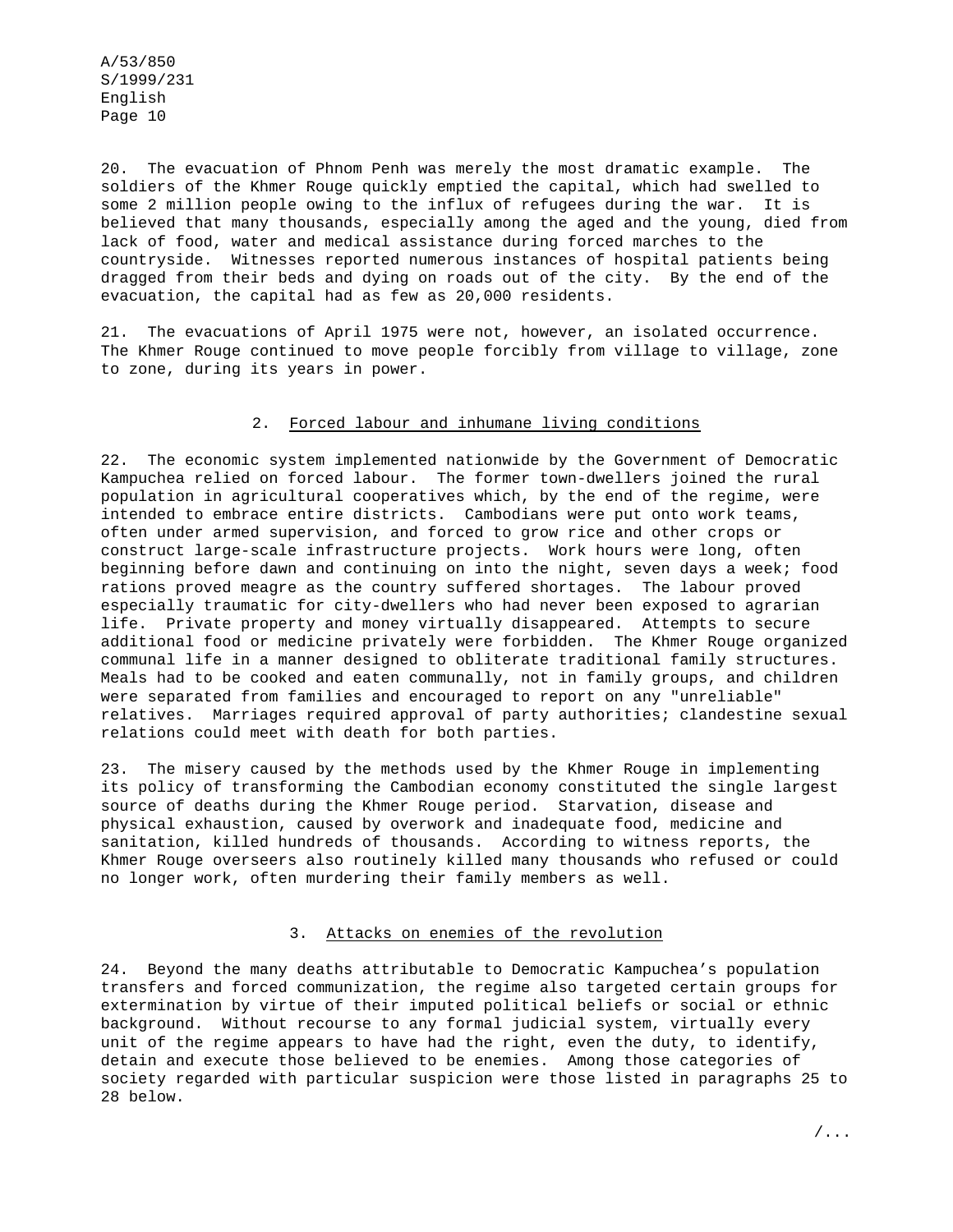25. Officials of the prior regime. Former government leaders, military officers and bureaucrats of the Khmer Republic were immediately targeted for elimination. During the first few months of the regime, thousands were summarily executed, either individually or in large round-ups. Many were killed away from public view, clubbed or shot in isolated fields; some were deliberately murdered in front of their families. By 1977, this purge had extended to the lowest ranks of the Khmer Republic's army as well as to relatives and friends.

26. Ethnic minorities. Together with the general prohibition on religion and any cultural expressions other than the revolutionary model, the Khmer Rouge targeted several ethnic minorities for forced assimilation or worse. The Cham, a Muslim sect present in Cambodia for 500 years, were forcibly dispersed, had their language and customs banned and saw their leaders and others resisting governmental policies killed. Ethnic Chinese, seen as especially associated with the urban capitalist economy, sometimes faced special discrimination. The worst fate of all befell the Vietnamese, many of whom had lived in Cambodia for generations and played an important role in the Cambodian economy. Most were expelled in 1975. By 1977, with the beginning of large-scale fighting with Viet Nam, the regime began killing the few remaining in the country.

27. Teachers, students and other educated elements. The regime saw the educated sectors of the population as part of the corrupt class that had made Cambodia a puppet of outside influences and had exploited the poor peasants, and thus as potential counterrevolutionaries. While many thousands perished in the communes alongside the rest of the population, others were targeted for execution. When identified through trickery or other means, teachers, high school students and professionals were often killed. Cambodians with foreign language proficiencies or ties to foreign countries were considered spies and also killed. Whatever cosmopolitanism had existed in Cambodia's cities disappeared over the next three years.

28. Religious leaders and institutions. In overturning the structures of Khmer society, the Government also aimed its sights at organized religion, including Buddhism, the religion of most Khmers. The regime forced monks to leave the priesthood, killing those who refused. It destroyed numerous Buddhist temples and converted others into storage areas or even prisons, obliterating many sacred objects and texts in the process. As a result, the entire organized priesthood in the country was disbanded. The Government also destroyed hundreds of mosques and many churches.

### 4. Purges within the Communist Party of Kampuchea

29. The paranoia of the Khmer Rouge regime showed itself most clearly in the treatment of its own cadres. In an ever-expanding purge beginning in late 1976 and continuing until the overthrow of the regime, the leadership looked for enemies within the Party, accusing them of being agents of the CIA, KGB or of Viet Nam. This process involved not only the execution of suspected individuals within the leadership of each unit (including many members of the Government and the Central Committee of the Party), but also the repeated wholesale arrest and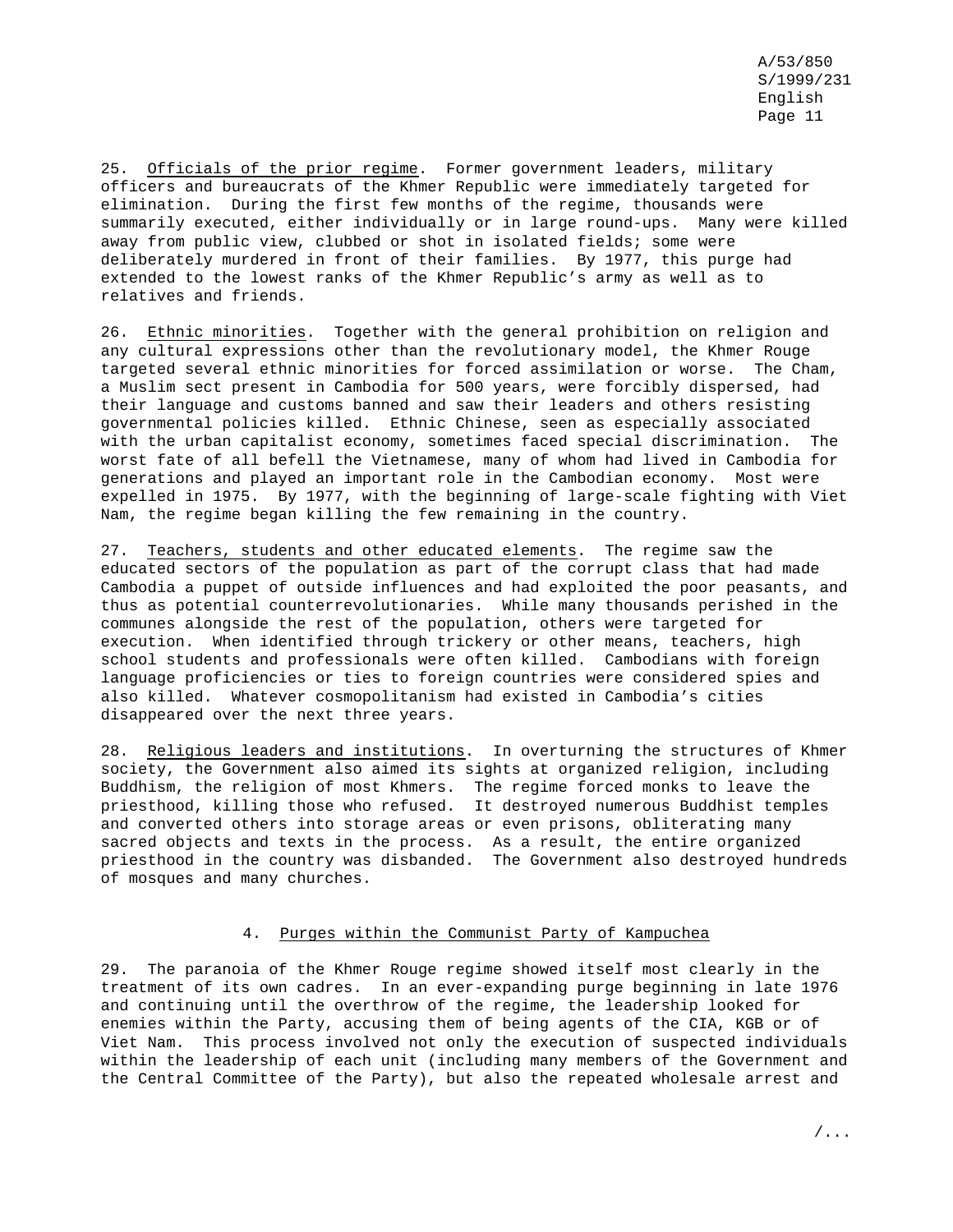killing of all of the Party cadres in a unit considered treacherous, such as a particular sector or military division.

30. One such attempted purge of the eastern zone in May 1978, led to the largest of several local insurrections during the regime. Military elements in the eastern zone, which borders Viet Nam, rebelled against the capital, leading to prolonged fighting from June through September 1978. The battle was characterized by major human rights abuses by government forces, who may have killed at least 100,000 people in the region, many of them local civilians whom it regarded as having "Khmer bodies with Vietnamese minds". $3$  Party cadres, their families and villagers were exterminated. Hundreds of thousands of others were evacuated to points north and west where they died of starvation and disease or were later murdered.

31. It appears that a network of prisons existed throughout the country and down to at least the district level. The principal detention and interrogation centre was established by the leadership's security service, S-21, at the former school at Tuol Sleng in Phnom Penh. Those detained there were invariably interrogated, brutally tortured and then killed. From 1976 to 1978, approximately 20,000 suspected enemies, mostly party cadre and their families, passed through Tuol Sleng; only six are known to have survived.

## 5. General observations

32. Several general observations can be made regarding the methods used by the Khmer Rouge. First, cadres utilized direct executions against certain specified targets, e.g., members of the Khmer Republic's army and officials of its administration, ethnic Vietnamese, Buddhist leaders, suspected traitors within the party, those transgressing the rules or opposing the regime's policies and certain people in the intelligentsia. Some were murdered after torture sessions or detention. Second, the regime instigated or tolerated massive abuses that led to the deaths of the majority of those who perished during these years. These stemmed from the forced marches, long working hours and insufficient food and medicine experienced by Cambodians, particularly among the "new people".

33. Third, some abuses appear to have occurred without any clearly identifiable pattern. Local cadres, especially children, given authority over people's lives and deaths, often committed atrocities out of irrational hatred or fear. Fourth, not all Cambodians suffered to the same degree. Former Khmer Republic officials and ethnic minorities suffered most, while certain rural populations suffered less. Despite the appalling number of dead (see below), a substantial majority of Cambodians survived this period, although the long-term impact on the country remains incalculable because the educated and skilled were especially targeted and because of the psychological and physical scars left on the survivors.

34. Fifth, identification of the full range of participants and victims in the terror seems impossible. Apart from the meticulous confessions kept in Tuol Slent, either the Khmer Rouge did not compile detailed records of most of their actions of those records appear lost. The names of all the perpetrators and victims will never be known.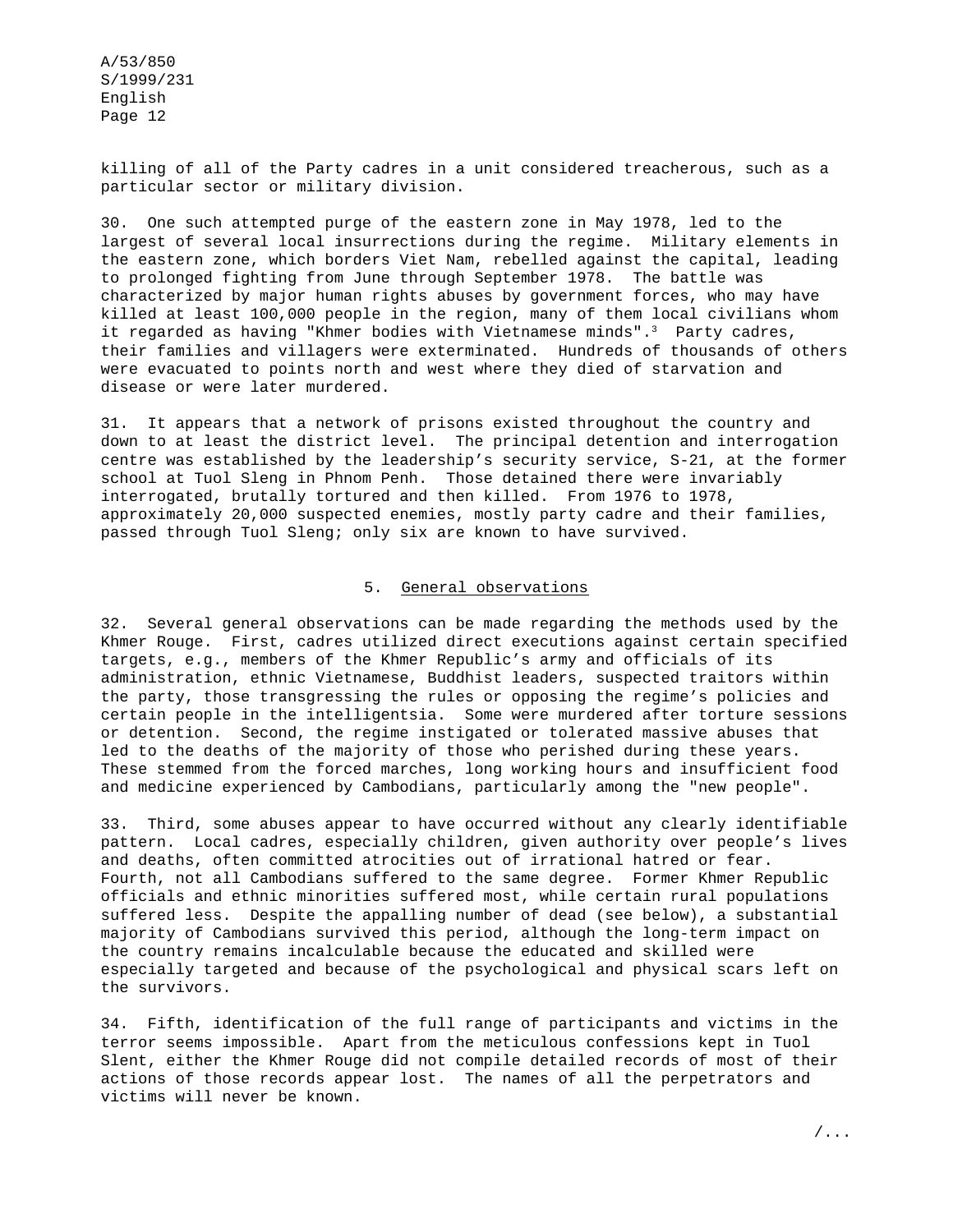35. Finally, scholars and Governments have offered differing totals for the number of Cambodians killed by the Khmer Rouge. Scholars have separately arrived at figures of 1.5 million and nearly 1.7 million.<sup>4</sup> There was a sharp disparity among victim groups. One study posits close to a 100 per cent death rate for rural and urban ethnic Vietnamese, 25 per cent for urban and rural Khmer "new people", and 15 per cent for rural Khmer "base people".<sup>5</sup> Overall, the various estimates point to a death rate of approximately 20 per cent of the April 1975 population of 7.3 to 7.9 million people. Historians of Cambodia have rejected the figure of 2 to 3 million that has often been used by the Governments in Cambodia since 1979, as well as in some popular accounts.

#### C. Fall of the regime and activities since 1979

36. Cambodia's relations with Viet Nam eventually led to the overthrow of the regime. The alliance of convenience between the Khmer and Vietnamese communists began to wither shortly after their respective victories in the spring of 1975, replaced by the animosity more typical of Khmer-Vietnamese relations historically.

37. From 1975 to 1977, Democratic Kampuchea and Viet Nam engaged in a lowintensity border war. By 1977, Cambodia had escalated the conflict to include raids in which it massacred hundreds of Vietnamese in border villages. Viet Nam eventually responded by sending troops into Cambodia in December 1977. Viet Nam's occupation of parts of the eastern zone prompted the purges of the zone's leaders by the centre, leading to the May 1978 uprising by eastern zone officials. By the summer and fall of 1978, a group of eastern zone leaders had fled to Viet Nam, where they became the core of an opposition group. Viet Nam built up its forces along the Cambodian border and, on 24 December 1978, launched a full-scale invasion of Cambodia. On 6 January 1979, its army reached Phnom Penh and installed the opposition group in power. Later declaring itself the People's Republic of Kampuchea (after 1989, the State of Cambodia), it ruled Cambodia for over a decade with significant support of the Vietnamese army.

38. With the rapid collapse of Democratic Kampuchea, many remaining Khmer Rouge, including the top leadership, fled, re-establishing themselves along both sides of the Cambodian-Thai border. Their abusive methods against those in their zones of control continued (though the scale declined), and they also enjoyed a degree of credibility in the region and elsewhere as the most powerful military opposition to the Vietnamese army. Significant military support from a number of States in the region maintained the Khmer Rouge as an active fighting force. Democratic Kampuchea retained Cambodia's seat in the United Nations during the 1980s (even as word of its atrocities began to become known internationally) owing to an effective anti-Viet Nam coalition led by China, the Association of South-East Asian Nations (ASEAN) and the United States, and supported by many non-aligned nations that placed a premium on condemning aggression against small States.

39. In 1982, as refugees and human rights groups disseminated more information about life in Democratic Kampuchea, the Khmer Rouge's foreign supporters pressured it to join with two non-communist resistance forces to form a coalition government-in-exile, the Coalition Government of Democratic Kampuchea.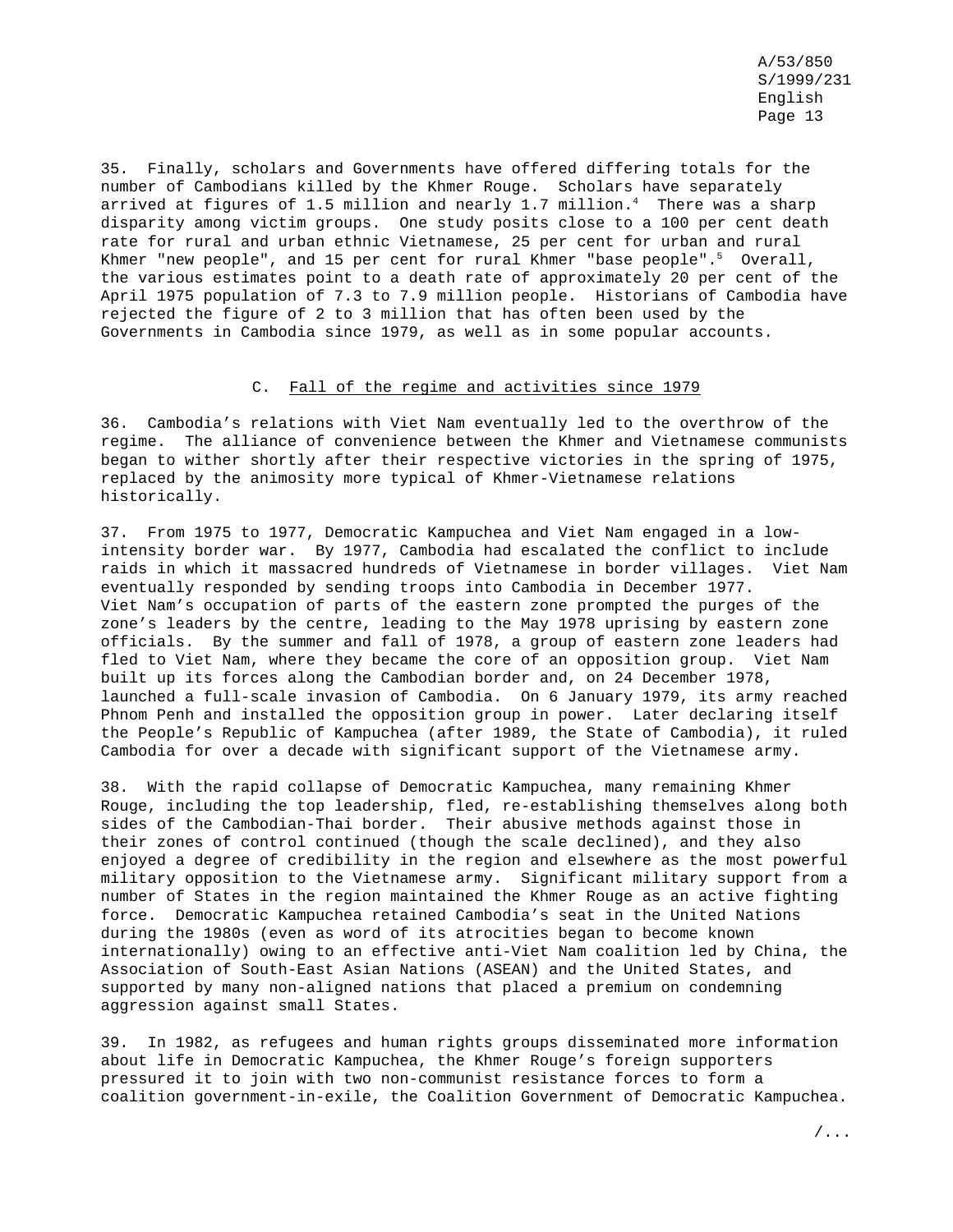Despite the presence in that coalition of two non-communist groups, the United National Front for an Independent, Neutral, Prosperous, and Cooperative Cambodia (FUNCINPEC) and the Khmer People's National Liberation Front, the Khmer Rouge remained the dominant member.

40. The Khmer Rouge battled the Vietnamese throughout the 1980s, but the People's Republic of Kampuchea and Viet Nam managed to maintain control of about 90 per cent of the countryside. Diplomatic efforts to end the conflict bore no fruit during most of the 1980s. In 1987, Indonesia initiated a regional peace process known as the Jakarta informal meetings, and Viet Nam's announcement in early 1989 that it would withdraw its combat forces from Cambodia by September 1989 led to the convening, in July 1989, of the Paris Conference on Cambodia. The Khmer Rouge served as one of four delegations (along with the State of Cambodia, FUNCINPEC and the Khmer People's National Liberation Front) representing Cambodia. After significant diplomatic work on a new peace plan by Australia, the five permanent members of the Security Council and Indonesia during 1990 and 1991, a comprehensive settlement was achieved in the Paris Agreements of 23 October 1991. All four Khmer factions signed on behalf of Cambodia.

41. The peace agreements called for the United Nations Transitional Authority in Cambodia (UNTAC) to organize and conduct elections in an atmosphere of peace and political neutrality. In June 1992, the Khmer Rouge refused to participate in the demobilization process and ceased its cooperation with the United Nations for the remainder of the mission (with the exception of the refugee repatriation process). It boycotted the electoral process and later resorted to massacres of Vietnamese in Cambodia as well as limited attacks on UNTAC. Since 1993, however, the Khmer Rouge has effectively ceased to be an active fighting force, with its soldiers returning to civilian life or joining the national army. On 7 July 1994, the national legislature passed a law outlawing the Khmer Rouge.

### D. The absence of accountability to date

42. During the Khmer Rouge's reign, the international community exercised virtually no scrutiny of the Khmer Rouge. Lack of information owing to the regime's autarkic nature, the exhaustion of interest of many States in Indochina and the unwillingness of others to question a new revolutionary government's human rights practices all kept Cambodia away from the spotlight. The United Nations Commission on Human Rights eventually considered the issue in 1978, when a group of Western States brought reports from fleeing refugees to the attention of its Subcommission on Prevention of Discrimination and Protection of Minorities. This led to the only official United Nations report on the period, by the Subcommission's Chairman.<sup>6</sup> The Commission did not consider this report because of the fall of the Khmer Rouge Government.

43. Following the Khmer Rouge's overthrow, the People's Republic of Kampuchea, in 1979, conducted trials in absentia of Pol Pot and Ieng Sary. These trials, however, were mere show trials with no regard for due process. Outside Cambodia, the same political forces that ensured that Democratic Kampuchea retained its seat at the United Nations also ensured that no action would be taken in that body regarding accountability of the Khmer Rouge leaders. During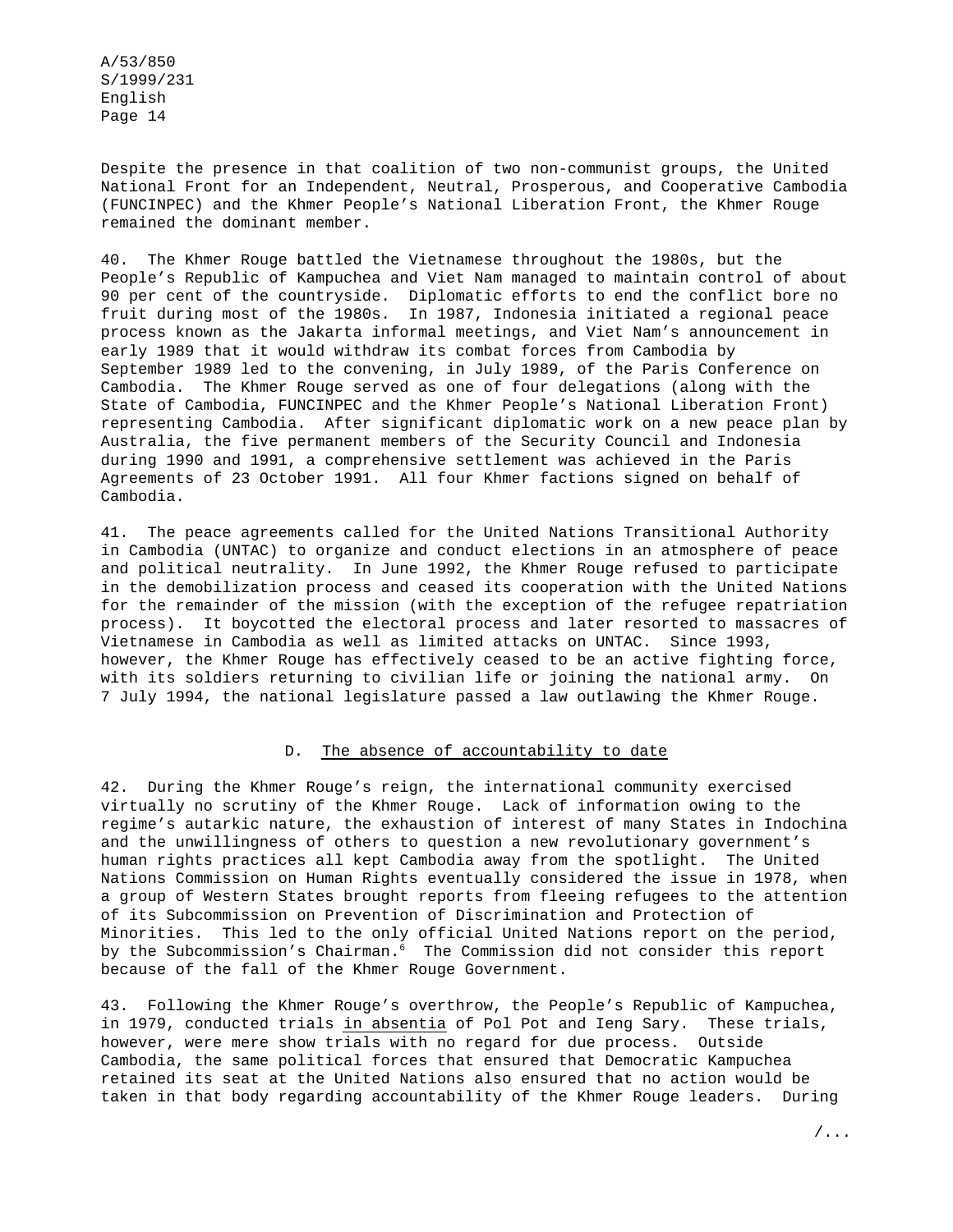the negotiation of the Paris Accords, the Khmer Rouge served as a full participant; and those agreements contained no explicit obligation on Cambodia to conduct trials, nor was UNTAC given that mandate. Instead, the States participating in the peace process left the issue for the future Cambodian Government.

44. Since the 1993 elections, the Government has engaged in a campaign to obtain the defection of Khmer Rouge guerrillas through offers of non-prosecution under the 1994 law outlawing the Khmer Rouge and integration into the Royal Cambodian Armed Forces. This policy, combined with the end to foreign military assistance to the Khmer Rouge and a series of splits within the movement, has resulted in the surrender and defection of almost the entire Khmer Rouge army and the end to its insurgency. In September 1996, the Cambodian Government provided an amnesty to Ieng Sary, a former Deputy Prime Minister in the Democratic Kampuchea Government, covering his 1979 conviction and the 1994 law. The amnesty, as well as permitting the former Khmer Rouge units to retain their weapons and to continue to control these areas, also formed the deal by which Khmer Rouge forces loyal to him and the territories they control were formally brought within the Government. The same model of integration, albeit without formal amnesties, was used with other Khmer Rouge areas.

45. The death of Pol Pot in 1998 shifted attention to the fate of the remaining Khmer Rouge leaders. In December 1998, two of Democratic Kampuchea's most senior officials, Nuon Chea and Khieu Samphan, also surrendered. On 12 February 1999, the Government incorporated what it termed the last remnants of the Khmer Rouge into the Royal Cambodian Armed Forces. Only one senior leader, popularly known as Ta Mok, has yet to formally surrender to the Government as of the date of this report. Despite widespread knowledge of the whereabouts of Khmer Rouge officials, none has over the years been apprehended or brought before a court on criminal charges relating to their years in power.

#### IV. EVALUATION OF THE EVIDENCE

46. The first part of the mandate of the Group of Experts is to evaluate the existing evidence with a view to determining the nature of the crimes committed by Khmer Rouge leaders in the years from 1975 to 1979. This section is the Group's evaluation of the evidence; the following section addresses the nature of the crimes committed.

### A. General comments

47. It is now 20 years since the ouster of the Khmer Rouge from power in Cambodia, and the length of time since their atrocities has created an immediate difficulty in bringing its leaders to justice. This manifests itself in a number of ways, including the death of potential witnesses as well as the difficulty for surviving witnesses to recall particular events of the period, in addition to the decay and loss of physical evidence. Nevertheless, trials and convictions for serious human rights violations have been held in a number of countries despite long passages of time; these include trials by the Federal Republic of Germany of Nazis in the 1960s and trials by France of Nazis in the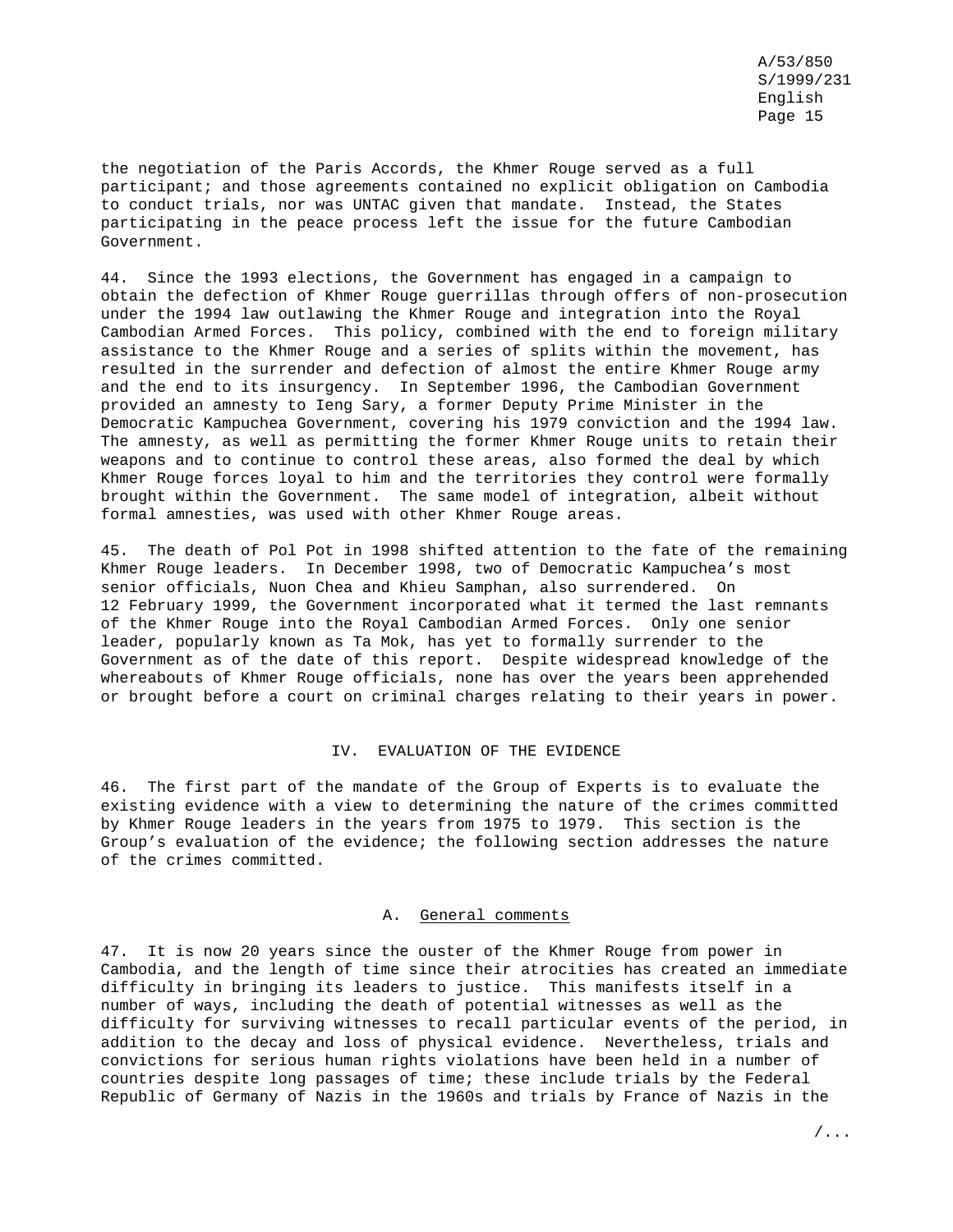1980s and 1990s. The passage of time is thus not, in itself, a bar to accountability or justice. Indeed, the importance of keeping the door open to accountability, despite the passage of time, lies behind the elimination of statutes of limitation in many States for certain international crimes, the call for such elimination in the Convention on the Non-Applicability of Statutory Limitations to War Crimes and Crimes Against Humanity of  $1968,^7$  and the exclusion of crimes within the jurisdiction of the International Criminal Court from such statutes of limitation.<sup>8</sup>

48. The absence of any organized attempts at accountability for Khmer Rouge officials has led to a delay in efforts to preserve evidence that might be useful for legal proceedings. Over the last 20 years, various attempts have been made to gather evidence of Khmer Rouge atrocities to build a historical record of these acts. For nearly 20 years, scholars have been accumulating such evidence by talking with survivors and participants in the terror and reviewing documents, photographs and gravesites. The most impressive and organized effort in this regard is that of the Documentation Center of Cambodia, located in Phnom Penh. Originally set up by Yale University through a grant from the Government of the United States of America, the Center now functions as an independent research institute with funding from several Governments and foundations. It has conducted a documentation project to collect, catalogue, and store documents of Democratic Kampuchea, as well as a mapping project to locate sites of execution centres and mass graves.

49. Nevertheless, it is essential to note that neither the Documentation Center nor other research efforts have been oriented towards investigation in preparation for prosecution of particular individuals. While their efforts provide critical background and details of the events in Democratic Kampuchea, they may well, in themselves, not be sufficient to build a case against particular individuals.

50. The Group viewed its mandate as reviewing the evidence for purposes of determining whether sufficient evidence exists now or could be gathered in the future to justify bringing to trial certain leaders of the Khmer Rouge. Its task was thus neither to review the existing evidence to make judgements regarding the involvement of particular individuals, nor to gather evidence itself regarding the involvement of individuals.

51. In light of the above, we now review the two forms of evidence that would be pertinent in legal proceedings against Khmer Rouge leaders: physical evidence and witnesses.

### B. Physical evidence

52. The physical evidence most relevant for any legal proceedings can be divided into three categories: human remains, structures and mechanical objects and documents. With respect to human remains, the Documentation Center has located many thousands of execution sites and burial pits. (During its mission to Cambodia, the Group visited one execution site and makeshift memorial at Trapeang Sva village in Kandal Province.) Although many human bones are in a state of decay, the violent method of death can be determined in a large number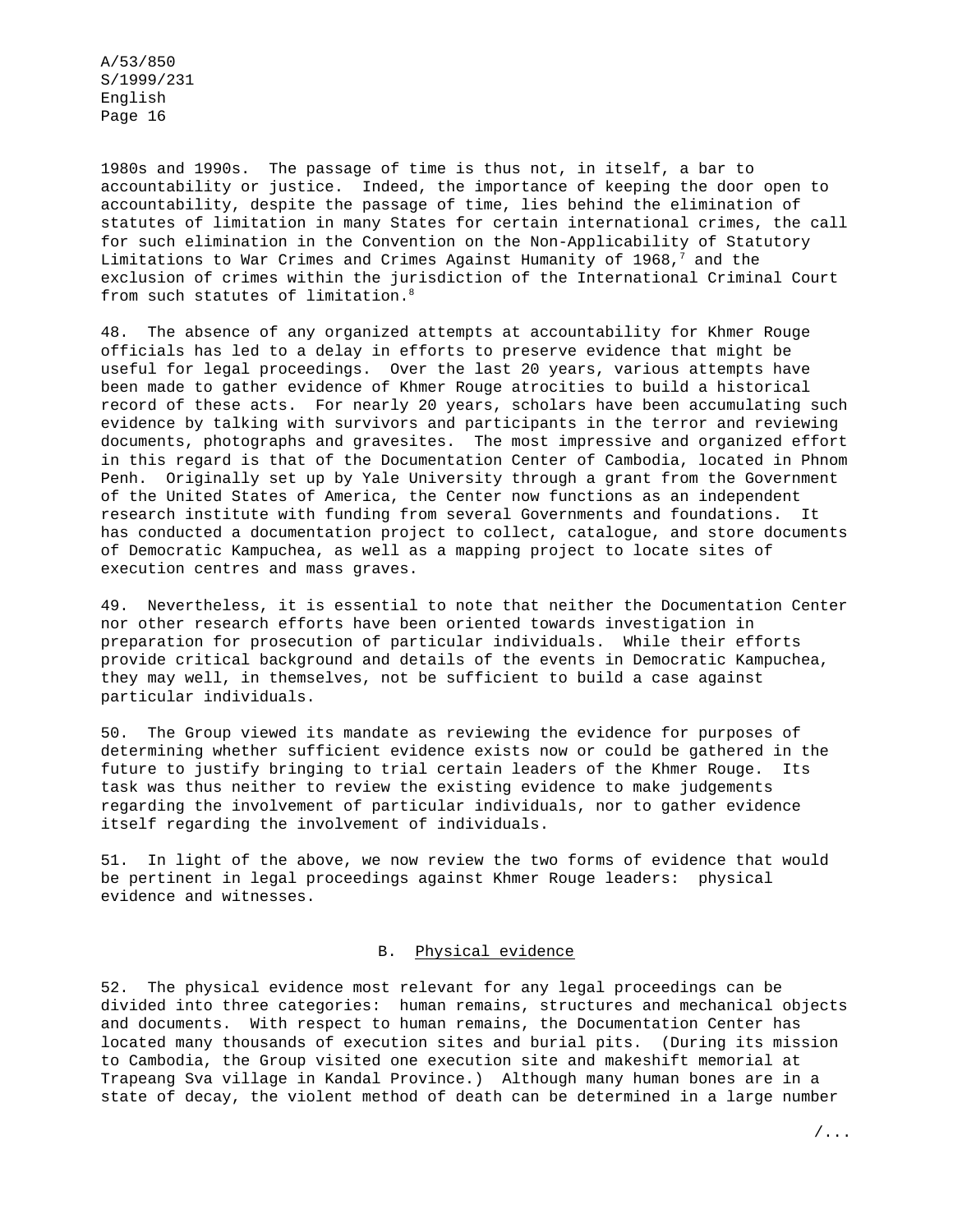of cases. Structural/mechanical evidence consists of buildings around the country used as detention, torture and killing centres, as well as the physical instruments associated with the operation of such centres. The best known of these centres is at Tuol Sleng in Phnom Penh, which was converted to a museum in the early 1980s, and which the Group also visited. Smaller such centres can be found in other parts of the country. The physical implements still extant vary in their state of preservation.

53. Documentary evidence consists of internal documents of the regime of Democratic Kampuchea that demonstrate the role of particular individuals in serious human rights abuses. Within Cambodia, such documents can be found at the Documentation Center, the National Archives, the Tuol Sleng Museum and the Ministry of the Interior. In addition, the Group was informed that the People's Army of Viet Nam removed documents of Democratic Kampuchea from Phnom Penh following its occupation of the city. Finally, the Group was informed that other documents may be in the hands of individual Cambodians or foreign researchers.

54. The Group reviewed documents at the Documentation Center, which appears to have the most comprehensive set of such documents, and also received a set of binders from the Center containing excerpts from the most pertinent documents. The Group also visited the National Archives but the relevant documents it read there were not original documents of Democratic Kampuchea, but rather reports and statements about Democratic Kampuchea that were presented at the trial in absentia of Pol Pot and Ieng Sary in 1979. While the materials in these documents might be useful in renewed legal proceedings, they are not original documentary evidence. Copies of the most relevant documents of the Tuol Sleng Museum are available at the Documentation Center.

55. The original documents reviewed by the Group provide critical evidence regarding the pattern of human rights abuses in Democratic Kampuchea. This includes the details of the various administrative bureaucracies in the country (government, military and party), the situation in various regions regarding agricultural production and popular livelihood and efforts undertaken against enemies of the regime. As for the documentary record that clearly points to the role of specific individuals as immediate participants or as superiors, it appears quite extensive for some atrocities, most notably the operation of the interrogation centre at Tuol Sleng. For other atrocities, documentary evidence that directly implicates individuals, whether at the senior governmental level or the regional or local level, is currently not available and may never be found given the uneven nature of record-keeping in Democratic Kampuchea and the apparent loss of many documents since 1979.

## C. Witness evidence

56. As has been shown in domestic and international trials of human rights abusers since the Second World War, credible witness testimony usually proves essential to successful prosecutions. In the case of Cambodia, much of the country was witness to one atrocity or another, whether the evacuation of the cities, forced labour, or actual executions of those unwilling to cooperate with the regime. As with the physical evidence, however, a distinction must be drawn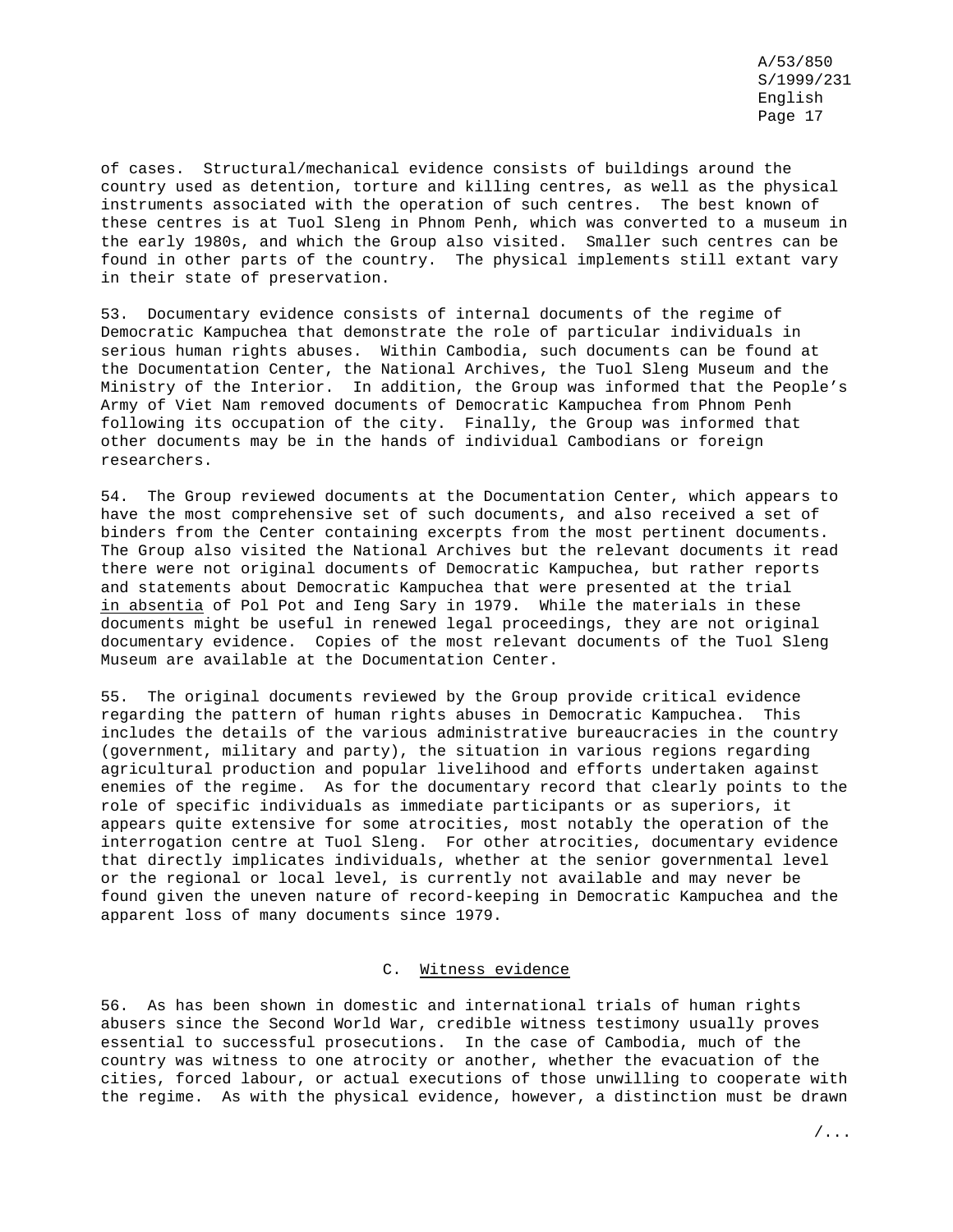between testimony as to the existence of certain atrocities and testimony linking specific individuals to them. Based on our interviews with Cambodians and other research, the Group believes that witnesses who can testify to the occurrence of atrocities and the identity of individuals who carried them out can be located with relative ease. The more difficult question is whether witnesses can be located who can testify to the role of Khmer Rouge leaders in procuring the occurrence of atrocities, as such leaders are likely to be the targets of investigations and trials (an issue we discuss in greater detail in section VII.A. below). This would necessitate locating persons who witnessed the activities of Khmer Rouge leaders (as opposed to much lower-level officials who may have actually carried out atrocities) and could testify as to their knowledge and the orders they gave.

57. A further complicating factor with respect to witnesses is the necessity of ensuring that their testimony is truthful and the product of neither a desire to mislead the court nor of fear of repercussions for what they say. The Group believes that any mechanism for accountability will need to include provision for witness protection, and we discuss this issue further in section X.C, below. For present purposes, however, it is our view that the problem of ensuring the credibility and safety of witnesses is not an insurmountable obstacle to the creation of a legal mechanism for the prosecution of the Khmer Rouge.

## D. Conclusions

58. The Group is able to draw two distinct conclusions. First, the evidence gathered to date by researchers, scholars, the Documentation Center and others makes clear the commission of serious crimes under international and Cambodian law. This conclusion is further elaborated in our analysis of the relevant criminal law in section V below. Second, the Group is of the opinion that sufficient physical and witness evidence currently exists or could be located in Cambodia, Viet Nam, or elsewhere to justify legal proceedings against Khmer Rouge leaders for these crimes. This will require a significant investment of time by skilled investigators, but we do not believe the state of the evidence is any bar to prosecutions. The ultimate utility of particular evidence will depend upon the rules of evidence and procedure adopted by any tribunal, an issue we return to in section X.B. below.

#### V. CRIMINAL NATURE OF ACTS COMMITTED

59. In the light of the record compiled by historians and the physical and documentary evidence gathered to date, it is now necessary to turn to the substantive law involving criminal responsibility for the acts described above. Such a review is necessary in making recommendations as to the jurisdiction of any entity established for holding Khmer Rouge officials accountable for their acts.

60. Before addressing the relevant law, three preliminary points deserve mention. First, with respect to both international law and domestic law, the strictures of nullum crimen sine lege - the general principle of law prohibiting the assigning of guilt for acts not considered as crimes when committed -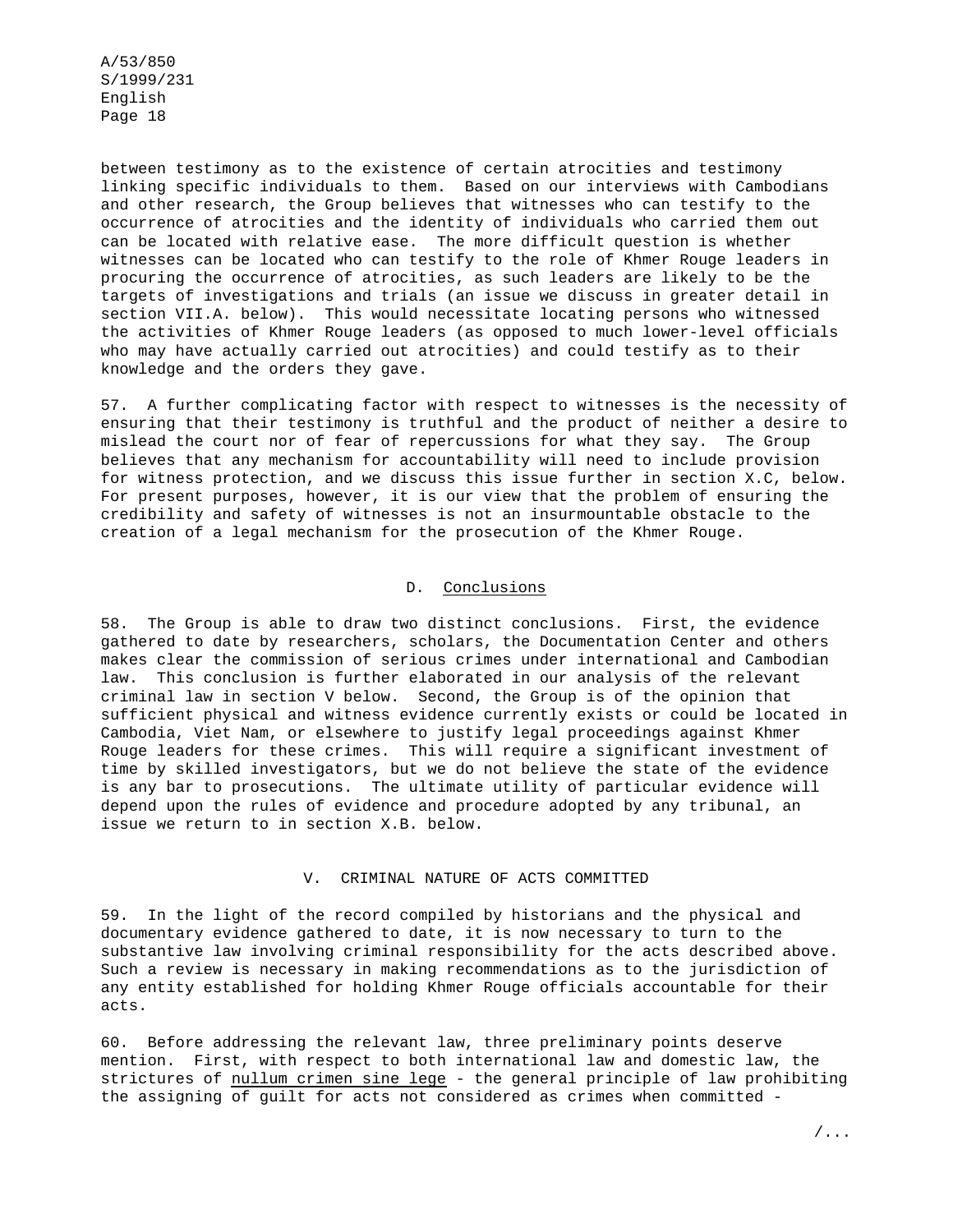dictate inquiry into the international and domestic law in force in 1975, at the start of the Khmer Rouge's rule, rather than that in effect today. Second, any review of the law in a report such as this is oriented only towards determining whether the evidence justifies, as a legal matter, the inclusion of certain crimes within the jurisdiction of a court that would try Khmer Rouge leaders. It does not reach conclusions on whether enough evidence is available to indict particular individuals, let alone whether the evidence justifies a finding of guilt. Definitive findings concerning the guilt of individuals require an examination of detailed evidence deemed admissible by a particular forum regarding precise events and the role of individual actors in them. Third, this section does not make recommendations regarding which crimes should be included in the jurisdiction of a tribunal, but only as to which crimes appear to us legally justifiable for inclusion. Our recommendations regarding that question turn on the type of tribunal that is established and we reserve those issues for later in the report.

## A. Acts incurring individual criminal responsibility under international law

## 1. Genocide

61. The 1948 Convention on the Prevention and Punishment of the Crime of Genocide declares genocide a crime under international law and obligates States to punish genocide that takes place on their territory. The Convention's definition of genocide has three main elements:

(a) The accused must undertake one of a series of acts - killing, causing serious bodily or mental harm; deliberately inflicting conditions of life calculated to bring about physical destruction; imposing measures intended to prevent births; and forcibly transferring children from the group;

(b) The accused must do so against a "national, ethnical, racial or religious group";

(c) The accused must do these acts "with intent to destroy, in whole or in part," one of these groups "as such".<sup>9</sup>

62. Cambodia has been a party to the Convention, without reservation, since the Convention's entry into force in 1951.<sup>10</sup> Democratic Kampuchea never, it appears, denounced the Convention when in power. During the Khmer Rouge years, it appears that the Government subjected the people of Cambodia to almost all of the acts enumerated in the Convention. The more difficult task is determining whether the Khmer Rouge carried out these acts with the requisite intent and against groups protected by the Convention.

63. In the view of the Group of Experts, the existing historical research justifies including genocide within the jurisdiction of a tribunal to prosecute Khmer Rouge leaders. In particular, evidence suggests the need for prosecutors to investigate the commission of genocide against the Cham, Vietnamese and other minority groups, and the Buddhist monkhood. $11$  The Khmer Rouge subjected these groups to an especially harsh and extensive measure of the acts enumerated in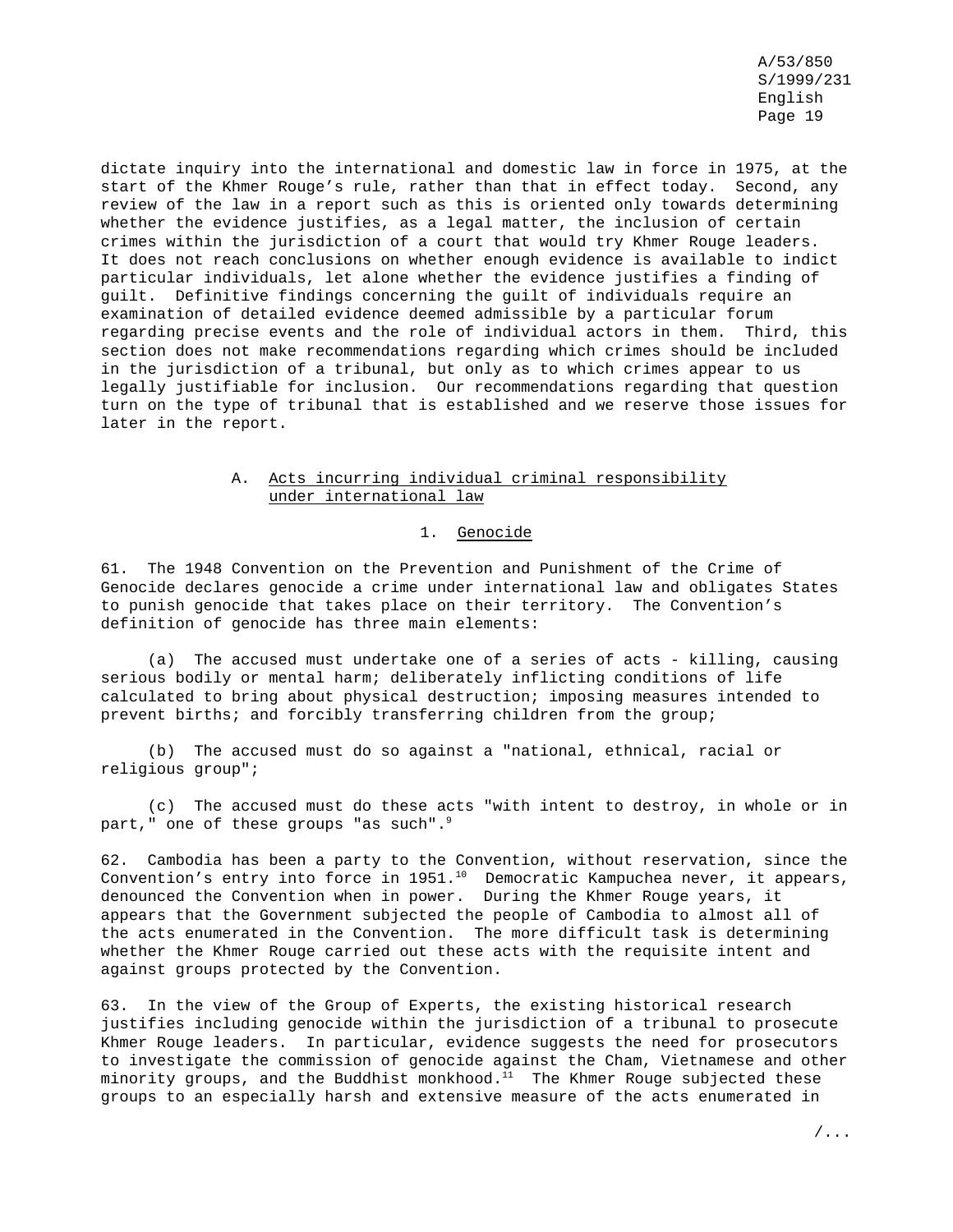the Convention. The requisite intent has support in direct and indirect evidence, including Khmer Rouge statements, eyewitness accounts and the nature and number of victims in each group, both in absolute terms and in proportion to each group's total population.<sup>12</sup> These groups qualify as protected groups under the Convention: the Muslim Cham as an ethnic and religious group; the Vietnamese communities as an ethnic and, perhaps, a racial group; and the Buddhist monkhood as a religious group.

64. Specifically, in the case of the Buddhist monkhood, their intent is evidenced by the Khmer Rouge's intensely hostile statements towards religion, and the monkhood in particular; the Khmer Rouge's policies to eradicate the physical and ritualistic aspects of the Buddhist religion; the disrobing of monks and abolition of the monkhood; the number of victims; and the executions of Buddhist leaders and recalcitrant monks. Likewise, in addition to the number of victims, the intent to destroy the Cham and other ethnic minorities appears evidenced by such Khmer Rouge actions as their announced policy of homogenization, the total prohibition of these groups' distinctive cultural traits, their dispersal among the general population and the execution of their leadership.<sup>13</sup>

65. As for atrocities committed against the general Cambodian population, some commentators have asserted that the Khmer Rouge committed genocide against the Khmer national group, intending to destroy a part of it. $14$  The Khmer people of Cambodia do constitute a national group within the meaning of the Convention. However, whether the Khmer Rouge committed genocide with respect to part of the Khmer national group turns on complex interpretive issues, especially concerning the Khmer Rouge's intent with respect to its non-minority-group victims. The Group does not take a position on this issue, but believes that any tribunal will have to address this question should Khmer Rouge officials be charged with genocide against the Khmer national group.

### 2. Crimes against humanity

66. Crimes against humanity have been defined in various ways in important international documents - in the Charter of the International Military Tribunal, Allied Control Council Law No. 10, the statutes of the International Tribunal for the Former Yugoslavia and the International Criminal Tribunal for Rwanda, the International Law Commission's 1996 Draft Code of Crimes Against the Peace and Security of Mankind and, most recently, the Rome statute of the International Criminal Court. Nevertheless, it is possible to discern five major elements that have appeared in one or more - though certainly not all - of the definitions:

(a) The acts must involve one or more of a list of serious assaults on the individual, including murder, extermination, deportation, enslavement, forced labour, imprisonment, torture, rape, other inhumane acts and various types of persecutions;

(b) Those acts must be of a mass or systematic nature against a civilian population;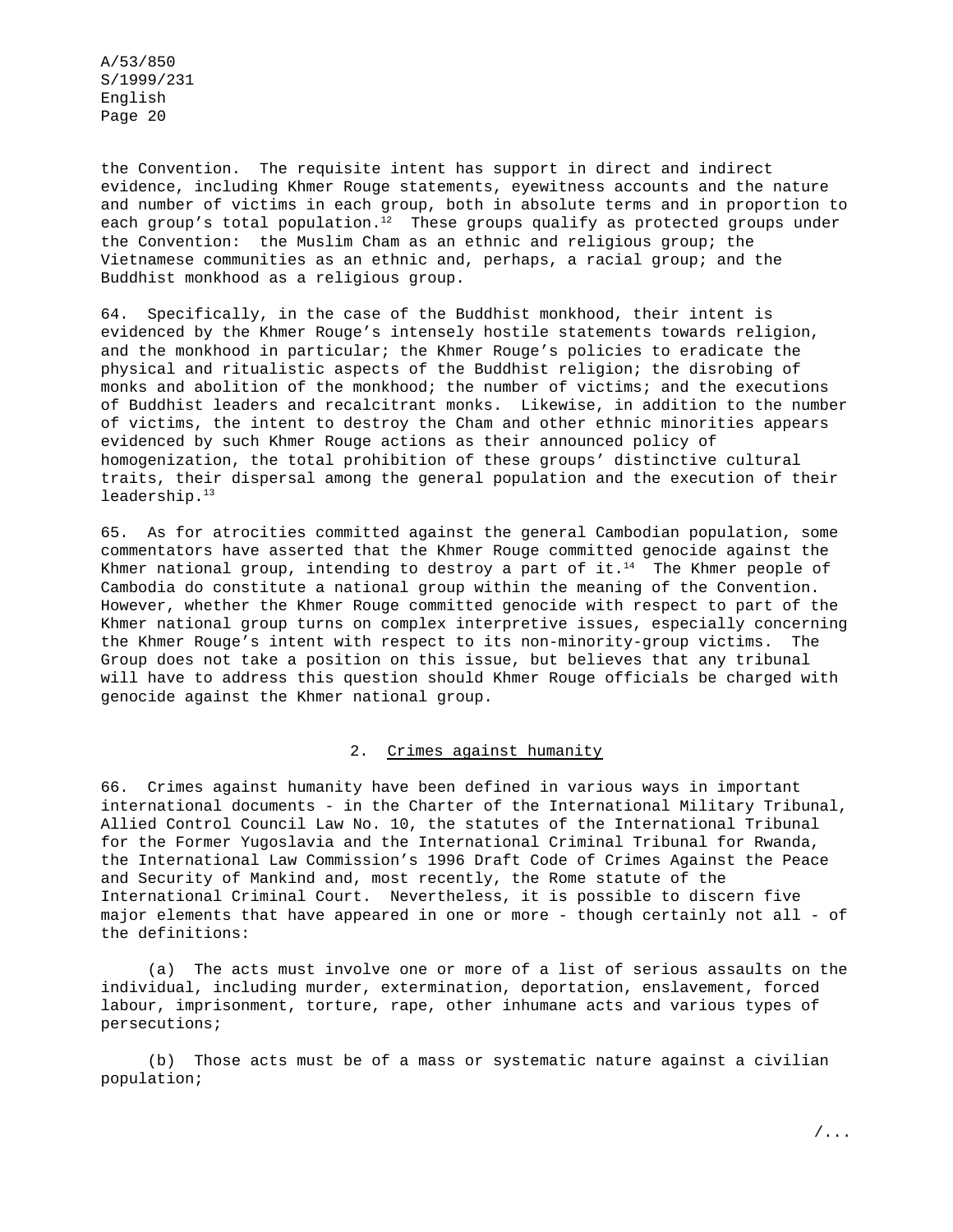(c) The acts must be committed with a discriminatory motive based on the race, religion, political viewpoint or other attribute of the population;

- (d) The acts must involve governmental action;
- (e) The acts must be committed in the course of armed conflict.

As noted above, the accountability of the Khmer Rouge must be determined in light of the law as of 1975, regardless of developments in international law since then.

67. As for the acts committed (factor a above), the historical and evidentiary record suggests cases of murder (rising to the level of extermination of political opposition), forced labour, torture and other inhumane acts. Regarding forcible transfers of population, the evidence suggests a cruel and unlawful means of accomplishing the plan, as well as an unjustifiable purpose aimed against the urban dwellers.

68. As for the mass or systematic nature of those acts (factor b above), many of the acts appeared part of a deliberate, widely known governmental policy. At the same time, some have argued that many atrocities, especially those in outlying areas, lacked direction and amounted effectively to random cruelty.15 If, however, governmental nonfeasance in the face of such acts were motivated by animosity towards the victims' political or other status, it would seem equivalent to systematicity.

69. Regarding motivation (factor c above) - or animus towards the victim under some important legal instruments defining crimes against humanity, motive is irrelevant for certain grave assaults on the person, such as murder or torture, so that many acts of the Khmer Rouge, even against those not seen as political enemies, would be covered.<sup>16</sup> Even if motive were to form an element for all crimes against humanity, the political viewpoint of the victims is included among the listed motives and this element appears to be satisfied regarding many acts of the regime. These include atrocities against the hundreds of thousands of people, if not more, regarded as political enemies by the regime. The acts against the Cham, Vietnamese and other minorities would qualify as crimes against humanity without the need to demonstrate, as required in the Genocide Convention, that the regime intended to destroy them.

70. As for State action (factor d above), $17$  it would seem to follow from evidence of systematicity, since only the Government of Democratic Kampuchea had the control of the country needed to engage in these acts. Actions by regional authorities would also qualify, as would the implementation of policies through party channels, rather than formal state agencies, since the party controlled the State.

71. Finally, the requirement of a nexus to armed conflict (factor e above) began with the Nuremberg Charter and was confirmed by both the International Military Tribunal and some of the Allied Control Council Law No. 10 courts.<sup>18</sup> A very significant change in the law since 1945 is the elimination of the nexus in contemporary definitions of crimes against humanity.<sup>17</sup> Were that nexus still required as of 1975, the vast majority of the Khmer Rouge's atrocities would not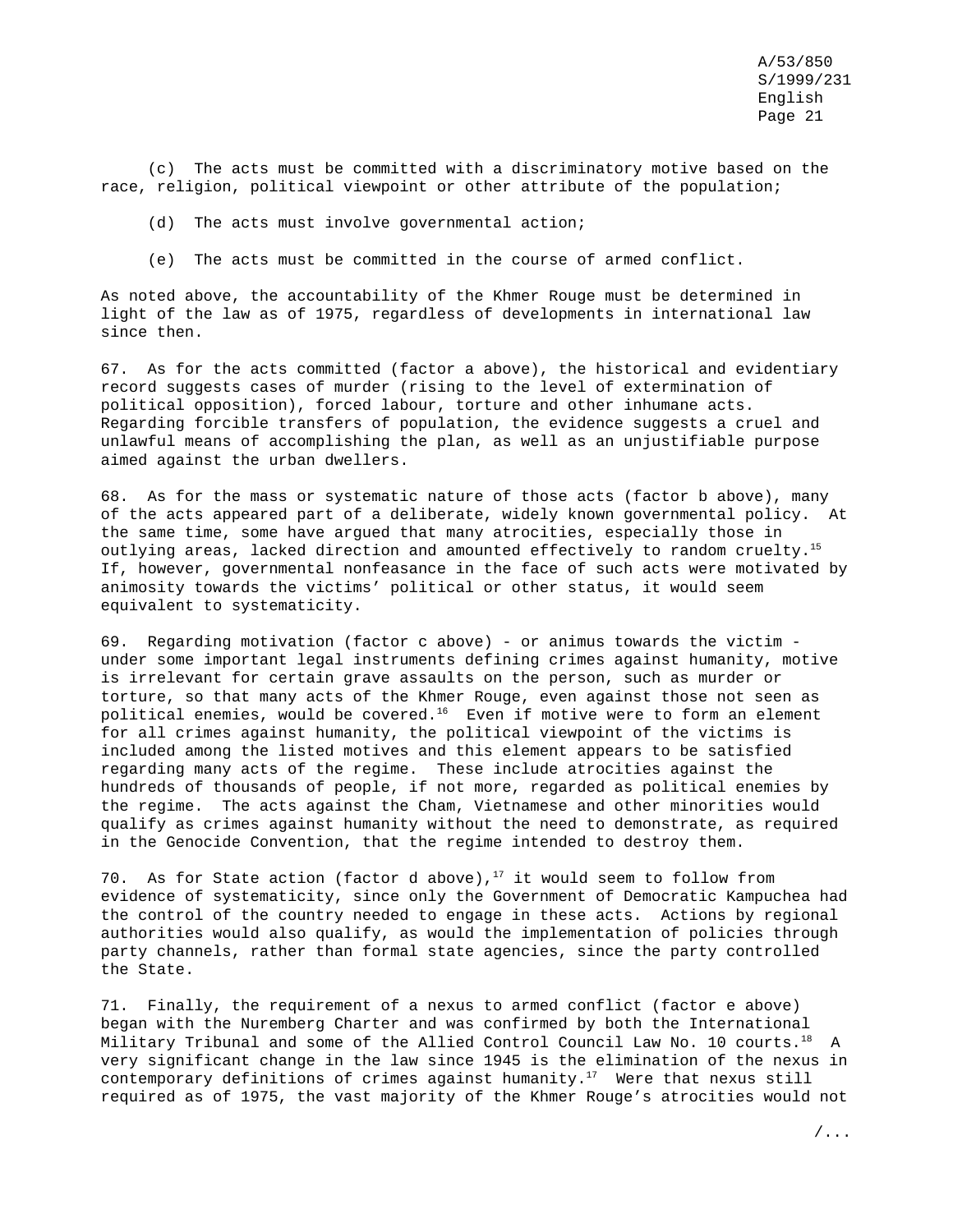be crimes against humanity; historians have not linked the bulk of the atrocities of the Khmer Rouge to the armed conflicts in which it engaged (with Viet Nam or domestic rebels such as those in the eastern zone), except to point out that the Khmer Rouge leadership's concept of self-reliance included an overall hatred of foreign and Vietnamese elements that they manifested in numerous ways, including killing many people accused of being agents of Viet Nam.<sup>19</sup> However, the Group believes that, for the purpose of considering the jurisdiction of any tribunal that would prosecute Khmer Rouge officials, the inclusion of crimes against humanity is legally justified. The bond between crimes against humanity and armed conflict appears to have been severed by 1975. Several key developments since the Second World War point to such a movement. First, the views of States during the drafting of the 1968 Convention on the Non-Applicability of Statutory Limitations to War Crimes and Crimes Against Humanity<sup>7</sup> suggest that the nexus was not necessary.<sup>20</sup> Second, the International Law Commission dropped the nexus to armed conflict in its 1954 Draft Code of Offenses Against the Peace and Security of Mankind. $21$  The trends that have now solidified were well in place by 1975, so that a prosecution of Khmer Rouge leaders for such violations would not violate a fair and reasonable reading of the nullum crimen principle.

### 3. War crimes

72. This area of law remains pertinent because certain Khmer Rouge atrocities took place in the course of warfare with other States, especially Viet Nam, as well as with certain domestic resistance forces, primarily during their last year and a half in power. At the same time, this aspect of Khmer Rouge activity constituted only a small portion of their human rights abuses.

73. Cambodia, Laos, Thailand and Viet Nam were parties to all four Geneva Conventions of 1949 during the period at issue, although none became a party to the 1977 Additional Protocols before 1980.<sup>22</sup> The grave breaches of the provisions of the Geneva Conventions thus apply, although criminality extended beyond these grave breaches under the customary law of the time. The historical record suggests that armed conflict between Viet Nam and Cambodia began by September 1977, and most likely earlier. The border skirmishes in May 1975 and the continuation of incidents make a strong case for the applicability of the Conventions in relations between Cambodia and Viet Nam during nearly the entirety of Democratic Kampuchea's rule.<sup>23</sup> The grave breaches provisions of the Geneva Conventions also only apply to acts taken against "protected persons or property". In the First and Second Geneva Conventions, these are wounded and sick members of the armed forces, broadly defined; and in the Third Convention, prisoners of war. $24$  The exact nature of Khmer Rouge acts against members of the armed forces is not, however, well documented, although it is known that some captured Vietnamese soldiers were interrogated and killed at Tuol Sleng. The Fourth Geneva Convention protects civilians who find themselves in the hands of a party to the conflict or of an occupying power of which they are not nationals.25 This would include Vietnamese in Viet Nam as well as in Cambodia during the armed conflict. As most ethnic Vietnamese in Cambodia were residents rather than Cambodian citizens, the Conventions would protect them.<sup>26</sup>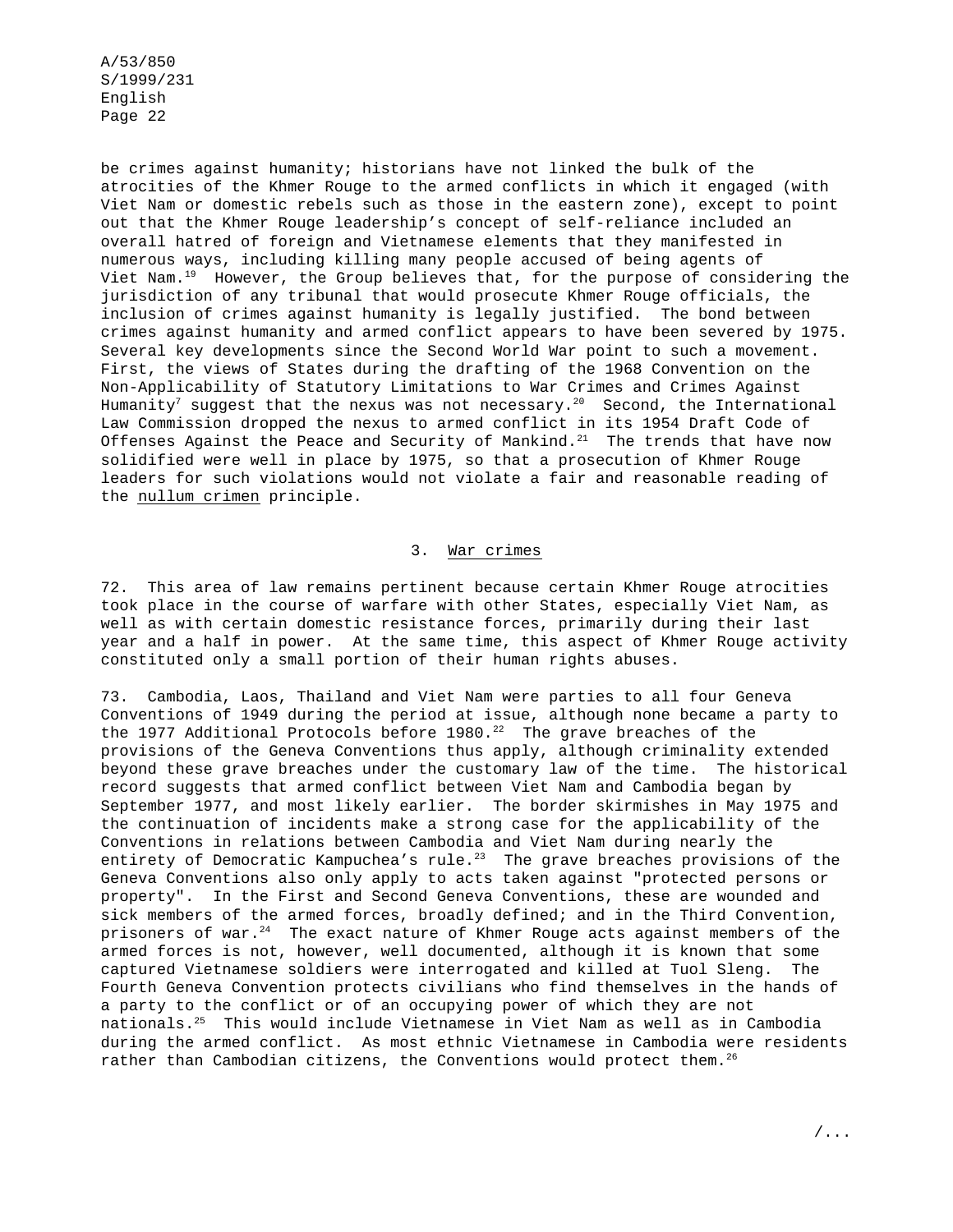74. The acts against Vietnamese in Viet Nam and Cambodia seem to meet the standard of grave breaches under article 147 of the Fourth Geneva Convention and are thus war crimes. In particular, the Cambodian army appears to have committed wilful killing, torture or inhuman treatment, wilful causing of great suffering, unlawful deportation or confinement and extensive destruction of property. Article 147 would also apply to massacres of Thai villagers by Khmer Rouge troops during repeated border clashes with Thailand. Beyond the Geneva Conventions, the record also suggests commission of other crimes that violate the laws or customs of war, such as wanton destruction of towns and plunder of public or private property. War crimes could thus, as a legal matter, be included in the jurisdiction of a tribunal to try Khmer Rouge leaders.

75. As for international humanitarian law governing internal conflict, the only relevant treaty provision in effect during the Khmer Rouge years was common article 3 of the Geneva Conventions of 1949. Violations thereof are not grave breaches of the Conventions, and do not appear to have been viewed as war crimes under customary law as of  $1975.^{27}$  This was two years before the International Committee of the Red Cross completed its first detailed elaboration of the laws of war in internal conflicts (i.e., Additional Protocol II of 1977); the fairly recent development of the law on this issue and the lack of any provisions in Protocol II for criminality suggest that criminality was not accepted at that time. As for criminality of other violations of the laws and customs of war in internal conflicts, even if, as the International Tribunal for the Former Yugoslavia held in the Tadic case, customary law recognized such criminality by the time of the Yugoslavia war. $^{28}$  This does not suggest, for the reasons noted above, that criminality was recognized 15 years earlier. It is thus more difficult to characterize the acts during the internal conflict as war crimes under the law at that time.

### 4. Other acts incurring individual responsibility

76. Destruction of cultural property incurs individual criminal responsibility under the 1954 Hague Convention for the Protection of Cultural Property in the Event of Armed Conflict, to which Cambodia has been a party since  $1962.^{29}$  The Convention's nexus to armed conflict means, however, that despite the record of such destruction as part of their systematic attack upon religion,  $30$  only desecrations in connection with Cambodia's conflict with Viet Nam (or perhaps also of an internal conflict) would trigger criminal responsibility.<sup>31</sup> Additional evidence would need to be gathered on this question.

77. Forced labour incurs individual criminal responsibility under the 1930 Convention on Forced Labour, to which Cambodia was a party during the Khmer Rouge period.<sup>32</sup> The 1930 Convention criminalizes forced labour not conforming to certain limitations on age, number of days of work, working hours, non-transfer to areas dangerous to health and access to medical care. The regime disregarded the special requirements for forced labour in connection with public works, such as the ban on removal from the place of residence and due regard for religion and social life.<sup>33</sup> These acts also do not appear to fall within the exceptions to the definition for labour that is part of the "normal civic obligations" of citizens except under the most twisted meaning of that term.<sup>34</sup> Nor do they fall under the exception for work "exacted in cases of emergency": $35$  even assuming a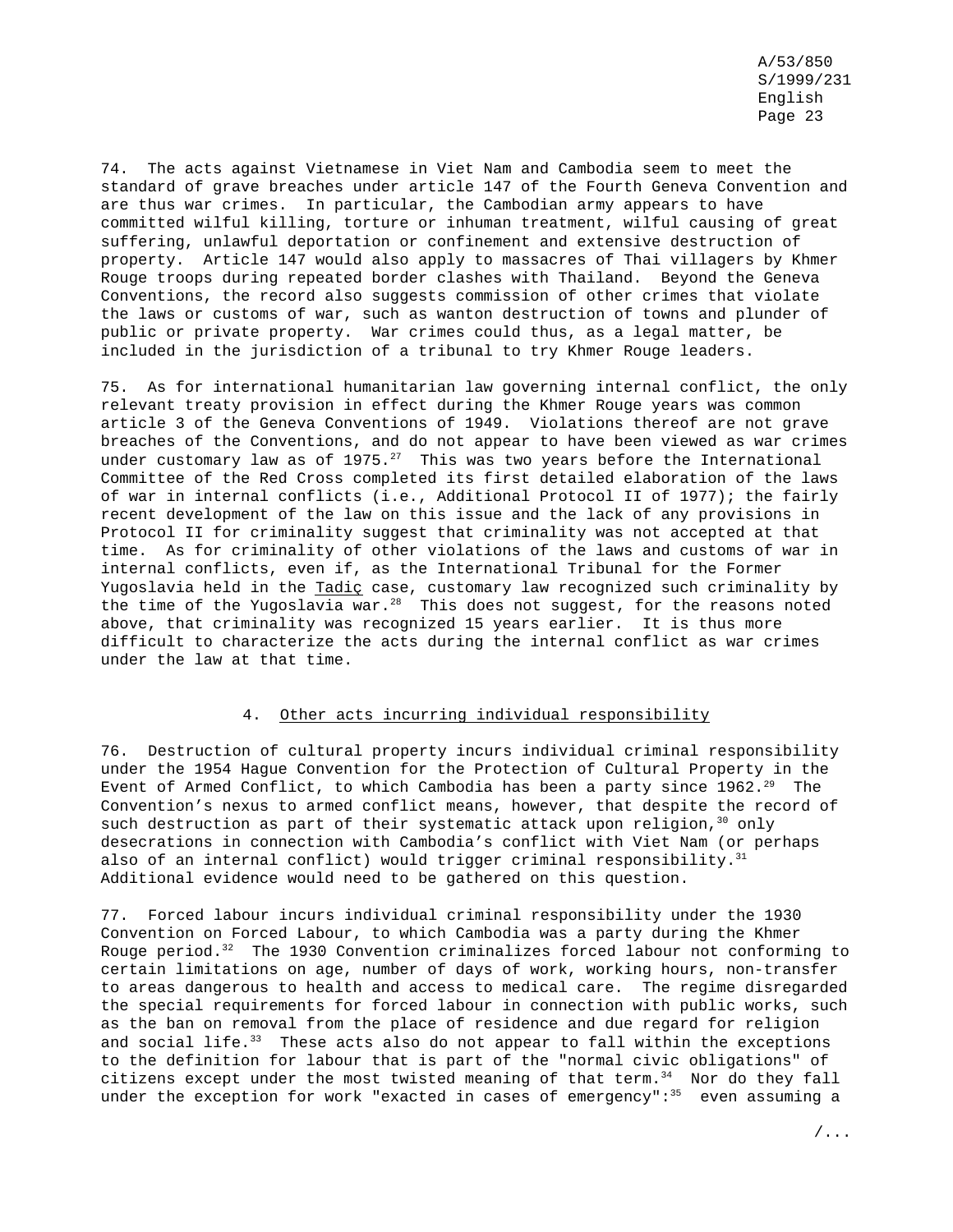worst case scenario of massive food shortages, this would not justify the forced labour of the bulk of the population in the countryside, particularly in light of the regime's refusal to accept much foreign aid.<sup>36</sup> Thus, this crime could also be included in a court's jurisdiction.

78. Torture incurs individual criminal responsibility today under the United Nations Convention against Torture and Other Cruel, Inhuman or Degrading Treatment or Punishment, but that convention was not concluded until  $1984.^{37}$  As for the criminality of torture under customary international laws of the time of the Khmer Rouge's atrocities, the Universal Declaration of Human Rights and the International Covenant on Civil and Political Rights prohibit torture, and the latter requires States to give effect to the right of persons not to be subjected to it.<sup>38</sup> The 1975 Declaration on the Protection of All Persons from Being Subjected to Torture and Other Cruel, Inhuman or Degrading Treatment or Punishment declares torture "an offence to human dignity" that States must make a crime under their law. It defines torture as "any act by which severe pain or suffering, whether physical or mental, is intentionally inflicted by or at the instigation of a public official on a person for such purposes as obtaining from him or a third person information or confession, punishing him for an act he has committed or is suspected of having committed, or intimidating him or other persons".39 Its adoption by consensus by the General Assembly offers evidence of an emerging norm of international criminality as of 1975. The historical record clearly points to Democratic Kampuchea's commission of torture routinely against tens of thousands of supposed enemies of the regime. Although a court might have to examine closely whether the criminality of torture as of 1975 met the standards of nullum crimen sine lege, the inclusion of torture in the statute of any court seems justified.

79. Lastly, the Khmer Rouge leaders and cadre appear to have committed at least one other crime on a far smaller scale - crimes against internationally protected persons.<sup>40</sup> In April 1975, the regime detained personnel in the French embassy and then removed and murdered Cambodian husbands of foreign diplomatic personnel.41

# 5. Extent of individual responsibility

80. International law has long recognized that persons are responsible for acts even if they did not directly commit them. This principle has appeared in various instruments that declare individuals responsible if they plan, instigate, order, aid or abet or conspire to commit the crimes. $42$  One interpretive problem with these instruments is the lack of uniformity among legal systems for defining these terms. In the case of the Khmer Rouge, those contemplating prosecutions will need to make key decisions regarding the scope of investigations, as the atrocities were committed by very large numbers of people with varying levels of governmental authority.

81. Military commanders and civilian leaders are criminally responsible in the obvious case where they order atrocities and they are also generally responsible if they knew or should have known that atrocities were being or about to be committed by their subordinates and they failed to prevent, stop or punish them.<sup>43</sup> This would suggest the need to investigate the roles of those Khmer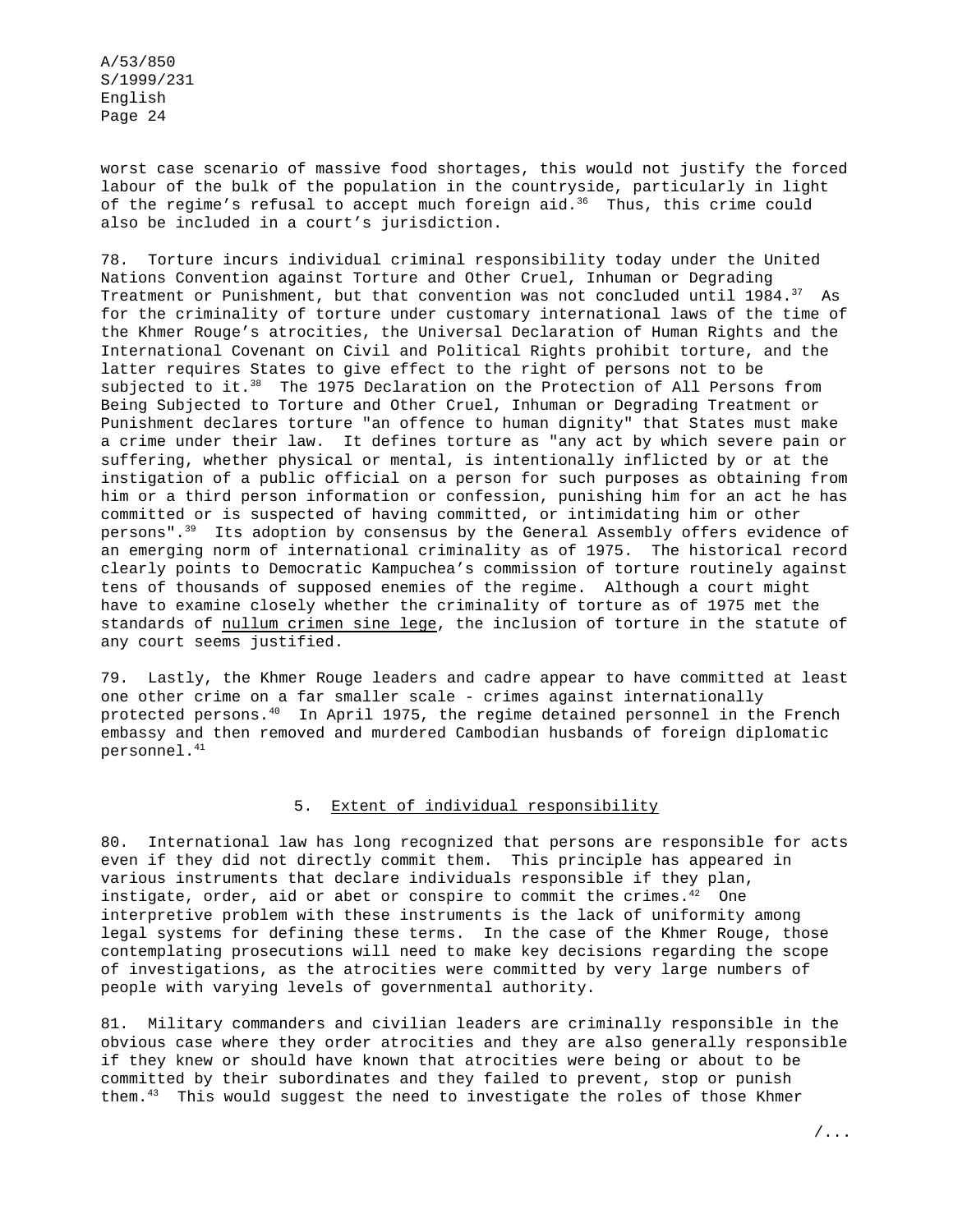Rouge officials in responsible governmental positions with actual or constructive knowledge of the atrocities.

82. The converse of the extension of guilt beyond those who actually commit atrocities is the possibility that those who do commit them may under some circumstances be exculpated based on a legitimate defence stemming from the lack of a "moral choice" in committing the act. $44$  Although following orders per se is an unacceptable defence,<sup>45</sup> international criminal law has recognized other possible defences. Generally speaking, these include (a) duress or coercion (based on imminent threat or serious bodily harm), (b) mental defect, (c) selfdefence, and (d) failure to understand that a governmental directive is illegal unless the order was manifestly unlawful.<sup>46</sup>

83. In the case of Cambodia, some Khmer Rouge offenders, especially those at lower-levels facing threats from other cadre, might benefit from a defence of coercion. In addition, many low-ranking Khmer Rouge actors, especially minors, presumably could not have known of the illegality of some of their orders under prior Cambodian law or international law (especially as the Democratic Kampuchea regime emphasized the new beginning for the country). This would, however, only apply to lesser offences, and not those crimes that are so patently atrocious that such ignorance is never an excuse. In situations where lack of knowledge of the law is not a defence, following orders might, however, be used to mitigate punishment.46 As affirmed at Nuremberg, leaders would be held to have known of the criminality of their acts vis-à-vis earlier Cambodian law or international law. These legal factors are relevant to our recommendations below regarding the appropriate targets of inquiry for any court.

#### B. Crimes under Cambodian law

84. Crimes under domestic law will generally lack the special elements of many international crimes and thus generally be easier to prove. However, in the case of Cambodia, two obstacles make the task complex. First, the sources on Cambodian law are extremely scarce. The primary source of criminal law prior to the Khmer Rouge period is the 1956 Code Pénal et Lois Pénales, published by the Ministry of Justice of the Kingdom of Cambodia, though it appears that no sources reliably and comprehensively update this law through 1975.<sup>47</sup> As for subsequent law that might govern the Khmer Rouge years, Democratic Kampuchea appears to have published none. No secondary sources on Cambodian criminal law appear extant. Second, because Cambodia has seen at least six legal regimes since independence, the extent to which the law of the prior regimes has remained in force is simply undetermined in many cases.<sup>48</sup>

85. At a minimum, then, the Group assumes, based on the principle of nullum crimen sine lege, that pre-1975 Cambodian criminal law represents the primary domestic law concerning the Khmer Rouge for acts committed from 1975 to 1979.<sup>49</sup> Even though Cambodian courts have not applied the 1956 law for a generation, it would remain the primary source of law for domestic prosecutions. Implicit in this assumption is that the major crimes in the 1956 criminal code remained crimes during the subsequent years. This seems the case during the later years of the Kingdom of Cambodia and the Khmer Republic. As for the effect of the Khmer Rouge period, no evidence suggests that Democratic Kampuchea formally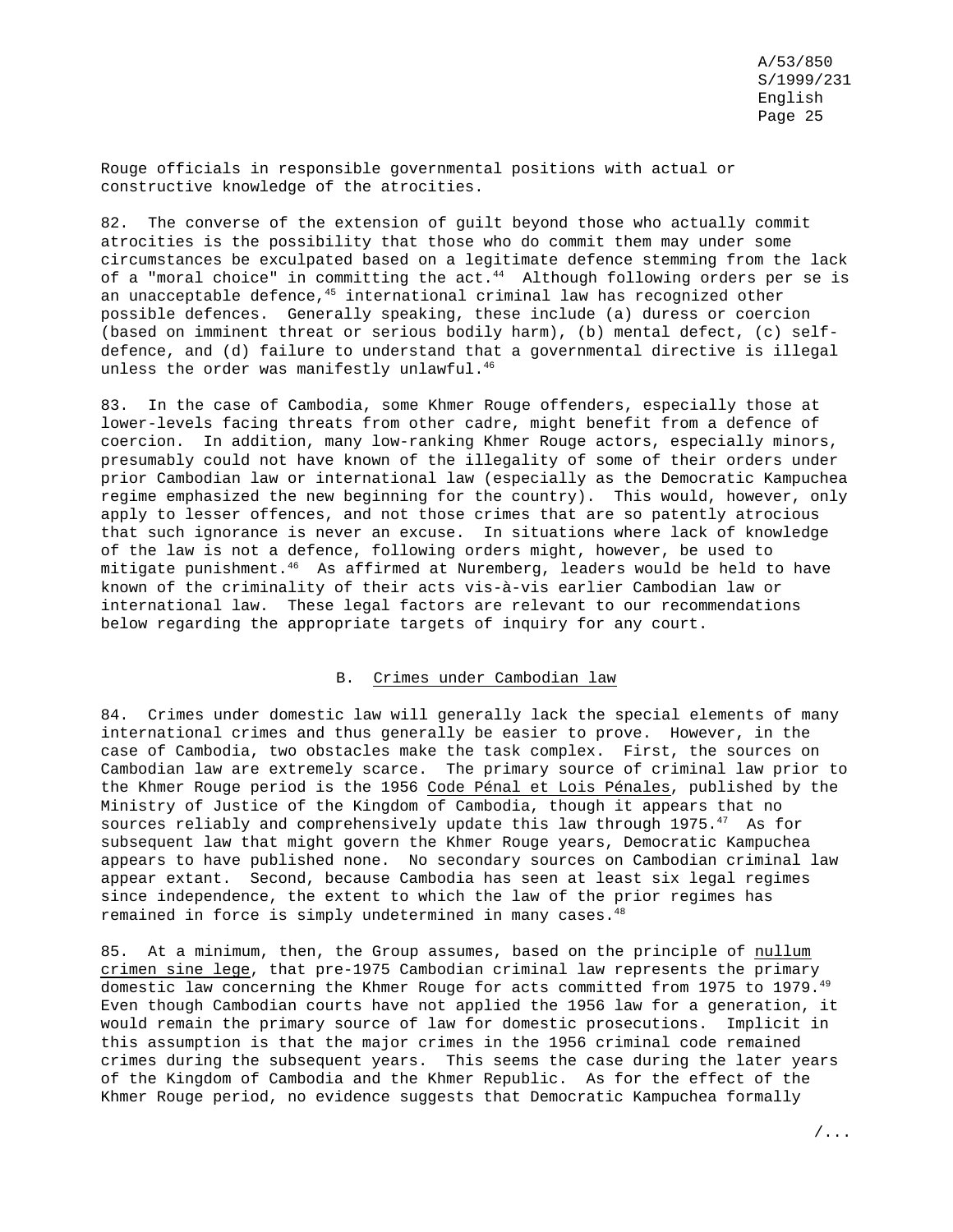repealed or denounced the criminal law in effect at the time it took power. Although Democratic Kampuchea clearly intended to create a new beginning ("Year Zero") in Cambodia, it cannot be assumed that the regime eliminated the criminality of egregious acts regarded as crimes by all States. Moreover, even an explicit denunciation would not per se insulate the Khmer Rouge's acts from criminality under earlier Cambodian law, especially if the regime sought to justify violations of the most basic protections of human dignity. $50$ 

# 1. Principal crimes

86. The 1956 Penal Code covers the primary crimes recognized by most States. According to French practice, the code classifies offences by severity into crimes (felonies); délits (misdemeanours); and contraventions (police infractions). Felonies and misdemeanours are further qualified as first, second or third degree in increasing order of severity according to their degree of punishment.<sup>51</sup> Felonies were punishable by peines criminelles: those of the third degree were punishable by death; second-degree felonies were punishable by life at forced labour; and first-degree felonies were punishable by forced labour for a limited period. Misdemeanours were punishable by peines correctionnelles, namely imprisonment, fines or both, each increasing based on the degree of the misdemeanour. Police infractions were punishable by peines de simple police, namely police detention, police fines or both.<sup>52</sup>

The most relevant crimes under Cambodian law may be summarized as follows:

- Homicide (articles 501-508);
- Torture (article 500);
- Rape (articles 443-46);
- Other physical assaults (articles 494-99);
- Arbitrary arrest or detention (articles 482-86);
- Attacks on religion (articles 209-18);
- Other abuses of governmental authority (articles 240-44).

In addition to the above offences, the Code of Military Justice, published along with the Penal Code, provides for additional crimes when committed by military personnel. The crimes and punishments are generally defined along the same lines as those in the Penal Code. $53$ 

87. The 1956 Code does not mention international offences such as genocide, crimes against humanity or war crimes per se. Whether Cambodian law permits direct prosecution of individuals for international crimes absent codification of those crimes in the penal code remains unresolved.<sup>54</sup>

88. The atrocities committed by the Khmer Rouge appear to meet the general definitions of the various crimes in the Cambodian Penal Code of 1956 such as to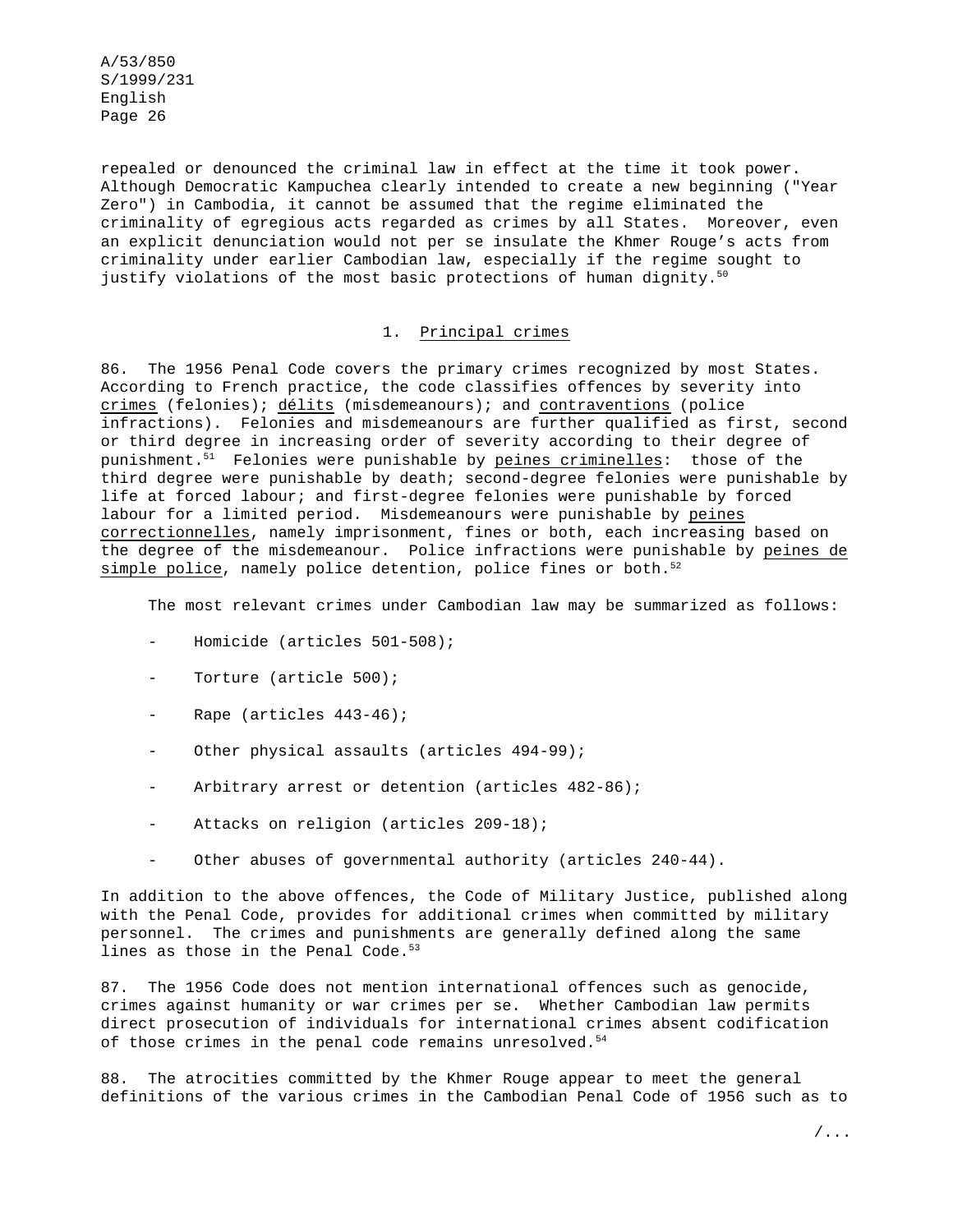justify, as a legal matter, their inclusion in the jurisdiction of a court trying the Khmer Rouge. These include murder, torture, rape, unlawful detention, other physical assaults, attacks on religion and other abuses of governmental authority. Because these are crimes under Cambodian law, prosecutors would not need to prove the additional elements for international offences, such as an intent to destroy groups (genocide), systematicity or scale (crimes against humanity) or link to armed conflict (war crimes).

## 2. Extent of individual criminal responsibility

89. The Penal Code provides for responsibility for various related crimes, such as aiding and abetting and attempts.<sup>55</sup> It also provides a listing of defences from guilt including insanity, youth, force majeure, superior orders and selfdefence.<sup>56</sup> As a result, youthful offenders may well be exempt from any culpability, especially given the total control and atmosphere of terror and siege that gripped the country during the Khmer Rouge years. Moreover, the exact status of the force majeure defence will require elaboration, as will the scope of the superior orders defence.

90. Lastly, the Penal Code provides for statutes of limitations - ten years for felonies, five years for misdemeanours and one year for police infractions. These run from the date of commission and are interrupted by any judicially ordered investigation.<sup>57</sup> One interpretation would thus bar any prosecutions for atrocities committed from 1975 to 1979 after January 1989, ten years from the Khmer Rouge's loss of governmental power. Crimes committed before 1979 would have had to have been investigated or prosecuted before 1989. However, based on precedents in European States that prosecuted Nazi offenders after the apparent expiration of the prior statue of limitations - in particular Germany and France in the 1960s and 1980s - other options remain available to Cambodia. First, the National Assembly could repeal the statutes of limitations, and do so notwithstanding the fact that the limitation period had already expired. Second, the National Assembly could suspend the application of the statute from 1975 to the present on the ground that the judiciary has not been fully functioning.<sup>58</sup>

#### C. Conclusions

91. Based on our review of the law and available evidence, the Group believes that it is legally justifiable to include in the jurisdiction of a tribunal that would try Khmer Rouge leaders for acts during the period from 1975 to 1979 the following crimes: crimes against humanity, genocide, war crimes, forced labour, torture and crimes against internationally protected persons, as well as the crimes under Cambodian law noted above. Such a tribunal would also need to take account of the principles regarding individual criminal responsibility discussed above, in particular command responsibility and the availability of certain defences. The Group's further views as to whether all of these crimes should in fact be placed within the jurisdiction of the tribunal that we recommend are elaborated in section VIII.B.2 below.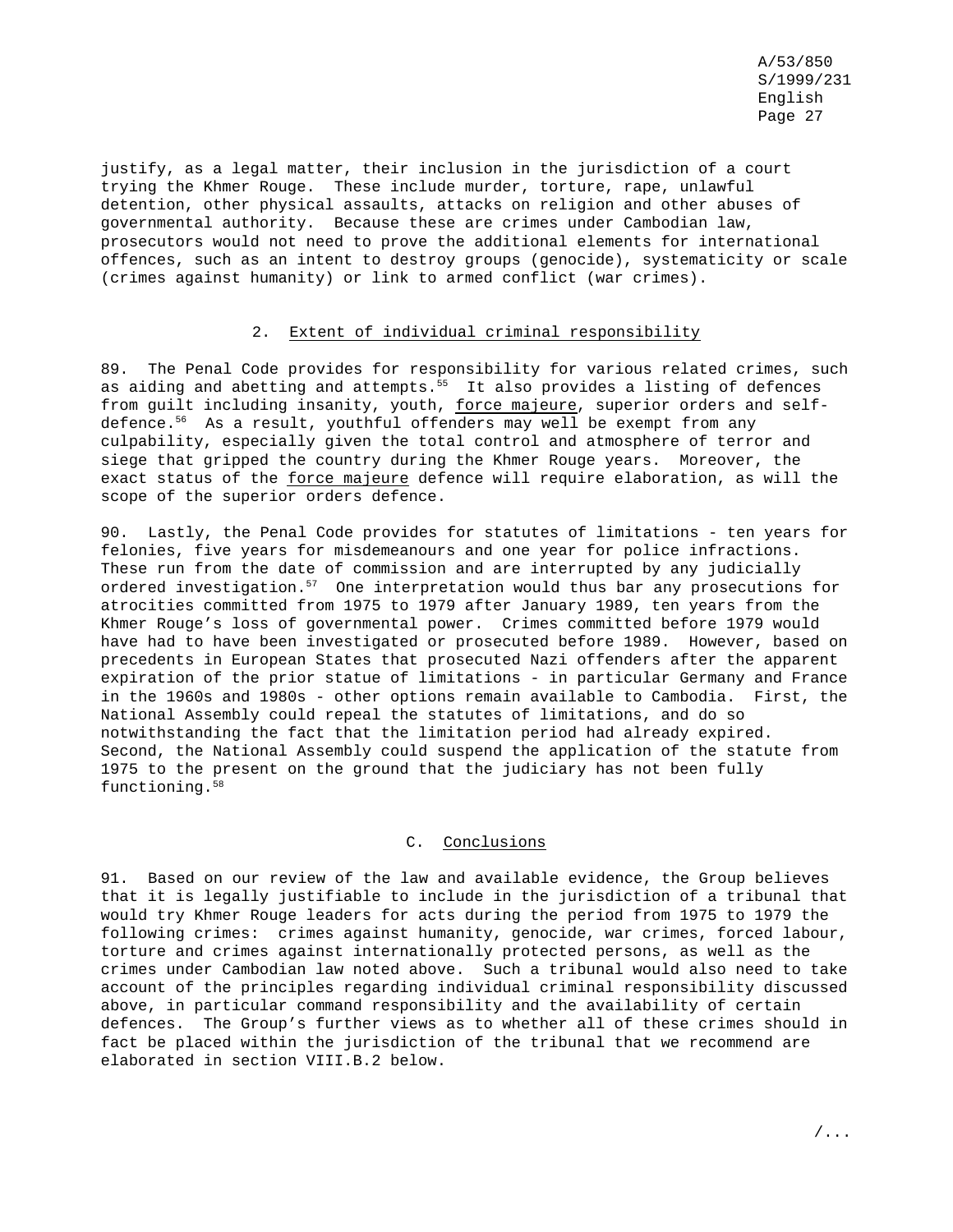### VI. THE KHMER ROUGE IN CONTEMPORARY CAMBODIAN POLITICS AND SOCIETY

92. The sections of our report until this point have been primarily historical, legal and technical in nature. At this point, however, our study examines the feasibility of bringing Khmer Rouge leaders to justice and makes recommendations about the optimal ways to accomplish this. In our analysis and recommendations, the members of the Group cannot act as legal experts in a vacuum. Rather, we must take account of special political factors unique to Cambodia, and, in particular, the views of the Cambodian people and the role of the Khmer Rouge in Cambodian domestic politics. These factors closely inform the sections that follow and are worthy of elaboration at this point.

### A. Views of the Government and people of Cambodia

93. Any report such as this must proceed from the starting point of the views of the Cambodian people and their Government. It is worth reiterating that the Group of Experts was created as a response to the request of the Cambodian Government. In our meetings with Cambodian officials, all reaffirmed their support for criminal trials of Khmer Rouge leaders. This was stated to us unequivocally at the highest levels by Hun Sen, now the Prime Minister, and Norodom Ranariddh, now the Chairman of the National Assembly. Although the Group was, unfortunately, unable to meet with King Sihanouk, who had left Cambodia for medical treatment, we note that the King has expressed his strong support for putting Khmer Rouge leaders on trial and a judicial accounting of the period from 1975 to 1979. In late 1998, for instance, he stated, "An international tribunal would have the perfect right to take up the case of genocide in Cambodia because it concerns crimes against humanity and that concerns the conscience of the world community".<sup>59</sup> And, although the Group was also unable to meet with the leader of the parliamentary opposition, Sam Rainsy, who was outside Cambodia at the time of our visit, he too has publicly expressed support for a trial of Khmer Rouge leaders on many occasions.

94. As for Cambodian public opinion, in the 20 years since the ouster of the Khmer Rouge, no systematic polling has been taken on the question of Khmer Rouge accountability.<sup>60</sup> Instead, the Group has relied upon the views expressed to us some purely personal, others claiming to be based on an assessment of Cambodian public opinion - by persons with whom we met in Cambodia and elsewhere, as well as other anecdotal evidence. From our consultations with Cambodians in and out of Government, we heard an unambiguous demand for trials. All spoke of the importance of justice for peace, stability and national reconciliation. This responded to some concerns the Group initially had as to whether Cambodians might view, in the particular circumstances of their country, criminal accountability as inconsistent with the attainment of social tranquillity and a stable democracy. As one of our most senior Cambodian governmental interlocutors told us, "Justice is one of the components of democracy". Others spoke forcefully about the consistency between justice for massive atrocities and the tenets of Buddhism so deeply engrained in Cambodian society. A statement of 13 November 1998 by Cambodia's leading non-governmental organizations called for trials "both for the reconciliation and healing of the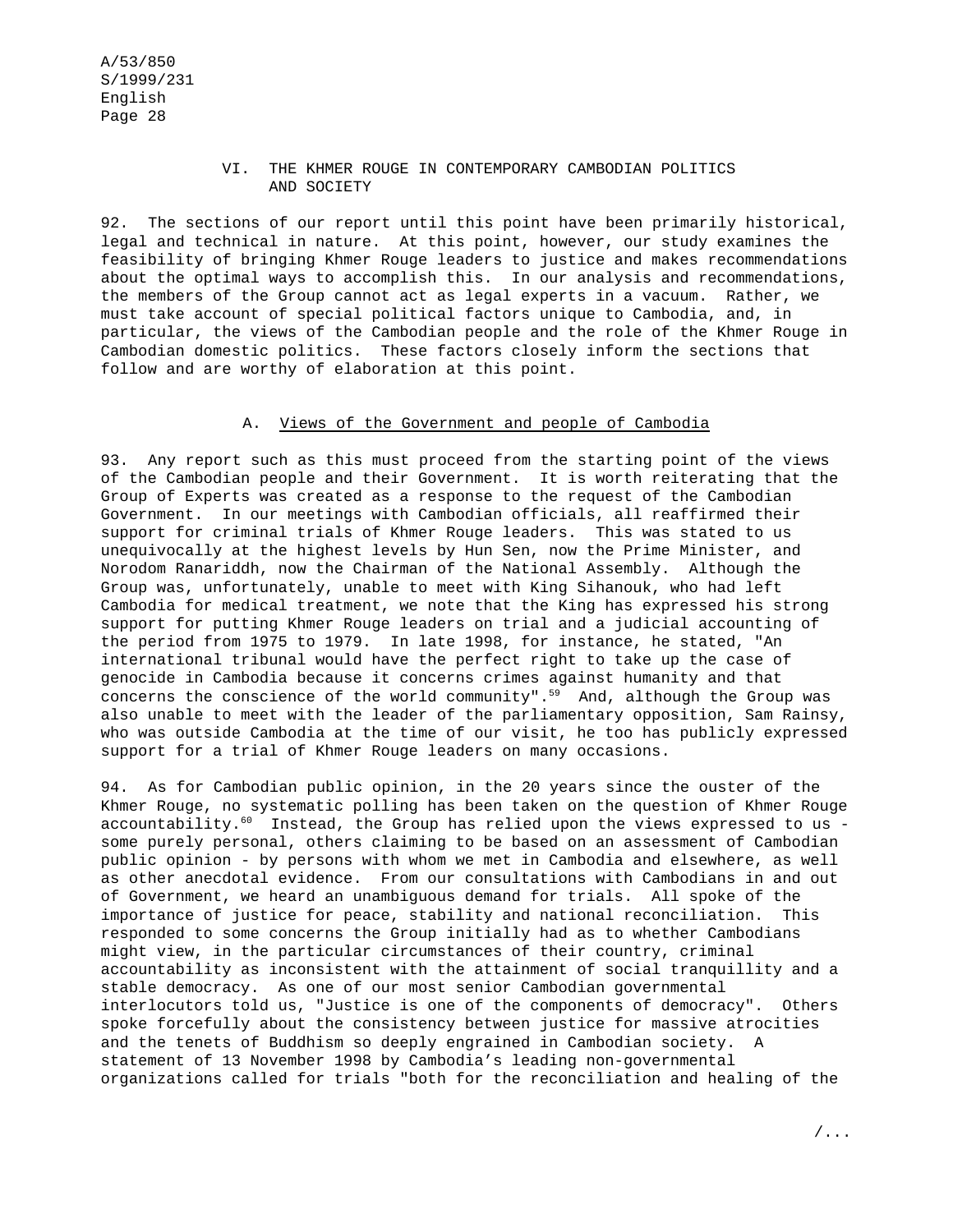Cambodian people, and as a warning to those who violate human rights that they will not escape the punishment they deserve".

# B. Relationships between the current political parties and the Khmer Rouge

95. Although the Khmer Rouge are now spent as a fighting force and their supreme leader is dead, the movement's history, politics, and personnel are still in many senses central to Cambodian domestic politics. In the course of its work, the Group became acutely aware that any option to bring Khmer Rouge leaders to justice must be undertaken with a full understanding of the current political situation in Cambodia. Its unique agglomeration of political forces renders the Cambodian context impervious to simple solutions.

96. First, both of the principal political parties have over the years had strong connections with the Khmer Rouge and include former Khmer Rouge among their members, including some who might be targets of any investigation into atrocities in the 1970s. The current Prime Minister and many of his colleagues in the Cambodian People's Party were once members of the Khmer Rouge before defecting to Viet Nam, although we have no reason to believe that the Prime Minister would be the subject of the legal proceedings that are within our mandate and that we recommend. Similarly, FUNCINPEC and other parties were closely allied with the Khmer Rouge in the struggle against Viet Nam and the People's Republic of Kampuchea/State of Cambodia. This factor forms part of the context in which options for prosecution must be considered.

97. Second, both of the principal political parties have sought the support of former members of the Khmer Rouge and of the people in the areas they control. (Despite all its atrocities, the Khmer Rouge are still respected by many Cambodians for their staunch nationalism and, in particular, their vehement opposition to foreign - particularly Vietnamese - influences.) The Government has stated that its priority is to end the military threat from the movement. As discussed above, part of the Government's strategy in this regard has been to grant de facto amnesties to all former Khmer Rouge for their post-1979 activities under ordinary criminal law or the 1994 law outlawing the Khmer Rouge (except in one case involving the killing of foreign nationals), as well as to abstain from prosecuting Khmer Rouge leaders for crimes during the period of Democratic Kampuchea. Insofar as fair and impartial justice requires independent decisions on whom to indict and to convict free of political pressure, this strategy may prove an obstacle.

98. Third, the Cambodian People's Party, which has basically governed Cambodia since 1979, has sought popular support through its link to the ouster of the Khmer Rouge and the ending of the movement's threat to the country. At the same time, however, the Government has, for a generation, asserted its own official view as to who was responsible for the atrocities of Democratic Kampuchea, summarized in the phrase "Pol Pot-Ieng Sary genocidal clique", a term used at the in absentia trials of 1979. To the extent that fair trials may reveal a different historical picture from that asserted by the Cambodian People's Party, with the involvement of additional people, the Government may have concerns about a tribunal over which it does not exercise control.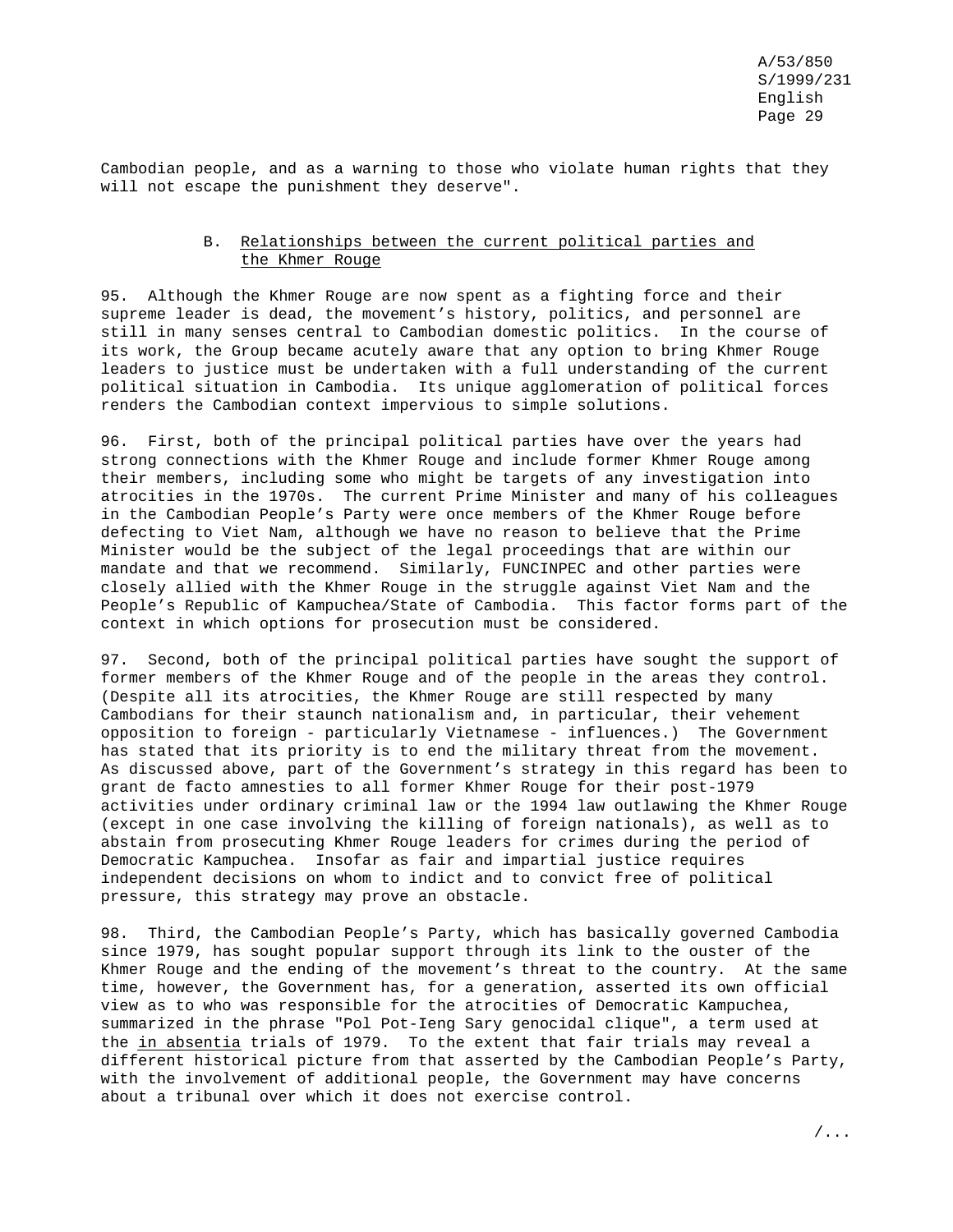#### C. Perceived threats to Cambodia from accountability

99. We also wish to respond to the view that Cambodia needs to move forward and no longer look at its past. This was a distinctly minority view during our visit to Cambodia (and non-existent among the Cambodians with whom we spoke). One answer would simply be that crimes such as those of the Khmer Rouge deserve punishment as a matter of morality and fundamental considerations of justice. Those arguing against accountability may accept that moral principle, but would argue, however, that it is simply unrealistic or counterproductive in the Cambodian context: that Cambodians do not want accountability, or that accountability will tear apart Cambodian society.

100. Concerning public opinion, the Group did hear a strong desire among Cambodians in and out of Government for peace. But none suggested that peace and trials were irreconcilable, or that Cambodians saw peace as a substitute for justice. Moreover, in our view, the fabric of Cambodian society can never be sown together and peace and stability solidified until there is a fair accounting of the past immune (or as immune as possible) from the politics of the present. We believe that Cambodian society will only be able to understand and move beyond its past when it sees those who undertook massive atrocities brought before impartial justice, a justice that is not trying to impose its own view of history on the Cambodian people. Trials also serve to establish for the Cambodian community what is unacceptable conduct and what should be its inevitable consequences. We are not so naive as to believe that trials will miraculously change the human rights picture in Cambodia overnight, but they are an important step in that process.

101. As for arguments regarding the counterproductiveness of such trials, and in particular that such trials would be destabilizing for Cambodia, the analysis that follows takes this position carefully into consideration. Our recommendations are constructed so as to take into account the need for both individual accountability and national reconciliation. Nevertheless, we do not believe that trials would, per se, be destabilizing and not worth the effort. Rather, we believe, based on our consultations in Cambodia, that, after 20 years of waiting, Cambodians are ready for trials and would embrace them.

#### VII. FEASIBILITY OF BRINGING KHMER ROUGE LEADERS TO JUSTICE

## A. Targets of investigation

102. The critical preliminary issue in assessing the feasibility of bringing leaders to justice and making recommendations regarding options for doing so is the number of persons who should be brought before a court of appropriate jurisdiction. As noted in the historical discussion above, the atrocities that took place in Democratic Kampuchea were committed by thousands of individuals, with varying levels of responsibility across the country. Most are still living in Cambodia, often within sight of their victims, while some have been killed or have fled the country. The Group of Experts devoted considerable attention to how many should be brought for trial; it was discussed extensively in our consultations with governmental and non-governmental representatives.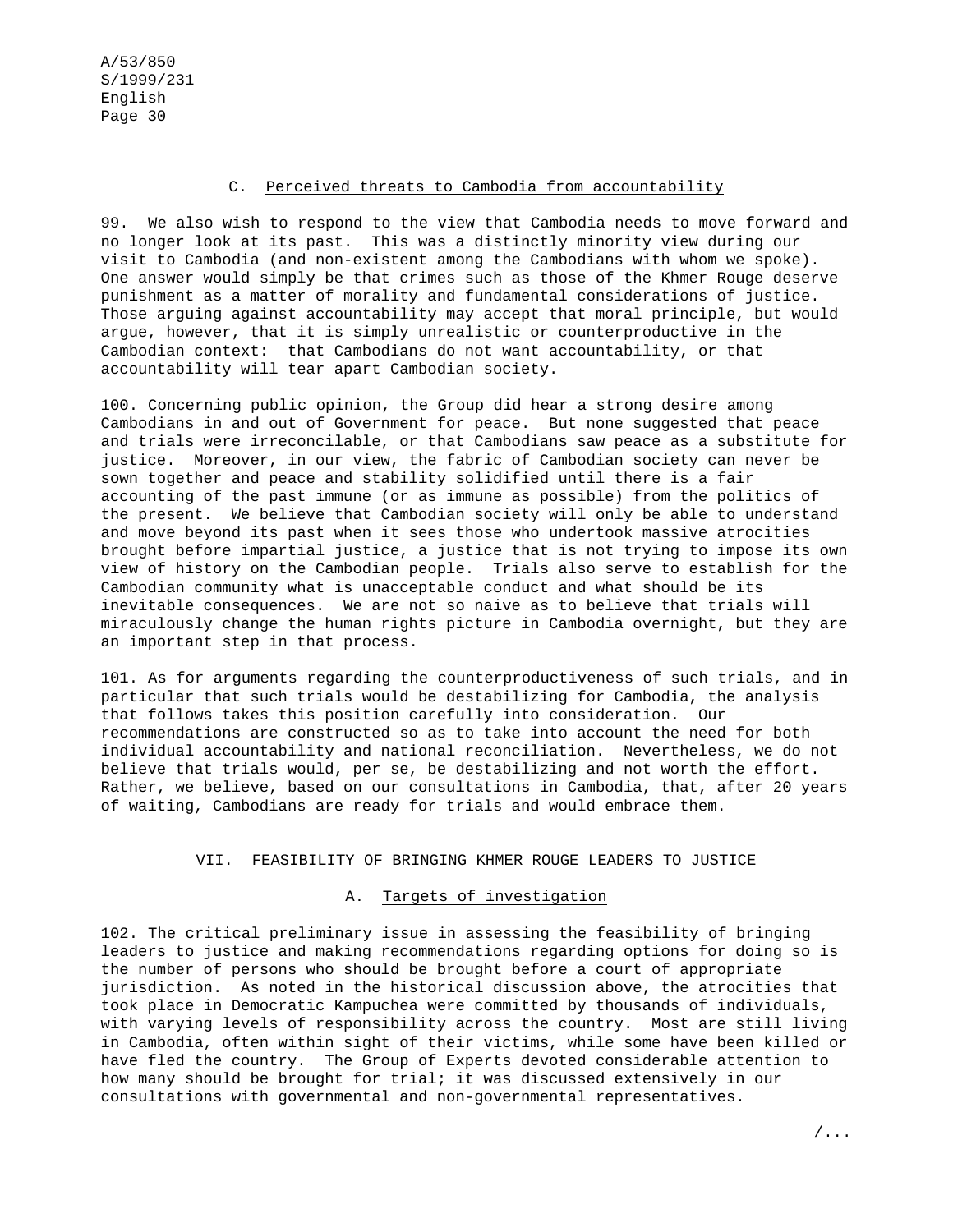103. One obviously important determinant is the opinion of the Cambodian people. Of the persons with whom the Group met, the great majority suggested that only "leaders" of the Khmer Rouge form the targets of investigation, and not low-level cadre, even though those cadre were the persons who actually committed various atrocities. It was suggested that trials of large numbers of defendants would be impossible as a practical matter and potentially damaging to national reconciliation. Only a small minority suggested that all persons who committed atrocities should be tried, regardless of the costs or consequences.

104. Among the many Cambodians who expressed a desire that only "leaders" of the Khmer Rouge face criminal proceedings, there was a wide disparity in the meaning of this term. Some governmental officials suggested that trials be limited to the handful of former senior Khmer Rouge officials who, at the time of our visit, had refused to surrender to the Government. Others suggested a more extensive group of senior leaders most responsible for the atrocities of the period. The Group was also presented with the view, principally of non-Cambodians, that trials of those Khmer Rouge leaders from the 1970s who have agreed to halt their struggle against the Government in exchange for overt or private assurances of non-prosecution would be destabilizing for Cambodia and even risk returning the country to the state of civil war that dominated the 1980s.

105. The Group notes that its mandate calls for recommendations regarding bringing "Khmer Rouge leaders" to justice. Our sense of this term is guided by General Assembly resolution 52/135, which calls for our group to "propose further measures as a means of bringing about national reconciliation, strengthening democracy and addressing the issue of individual accountability", without limiting the issue to that of "leaders", and by the letter of the Cambodian Government of 21 June 1997, which refers simply to "those persons responsible" for the crimes of Democratic Kampuchea.

106. In light of the above, the Group has reached five conclusions regarding the targets of investigation. First, we do not believe that prosecutions should attempt to bring to justice all or even most people who committed violations of international or Cambodian law during the relevant period. Such a scenario is, first and foremost, logistically and financially impossible for any sort of tribunal that respects the due process rights of defendants. Moreover, it is our sense that, whatever one's views about a need for clarity about the events of the past, a reopening of the events through criminal trials on a massive scale would impede the national reconciliation so important for Cambodia and highlighted in resolution 52/135. Finally, the legal questions surrounding the responsibility of many persons at low levels, particularly youthful offenders, are complex and suggest that these persons should not be tried.

107. Second, the Group has carefully considered the concerns noted above regarding the possible effects of prosecuting persons who have surrendered to the Government or returned to civilian life, but does not believe, based on our assessment, that they warrant precluding such prosecutions. As an initial matter, we note that such a limitation is arbitrary in two senses: it ignores the principle that criminal culpability should be linked with the degree of personal responsibility of an individual and not partisan political factors - that justice is blind; and it imparts to the notion of "leaders" a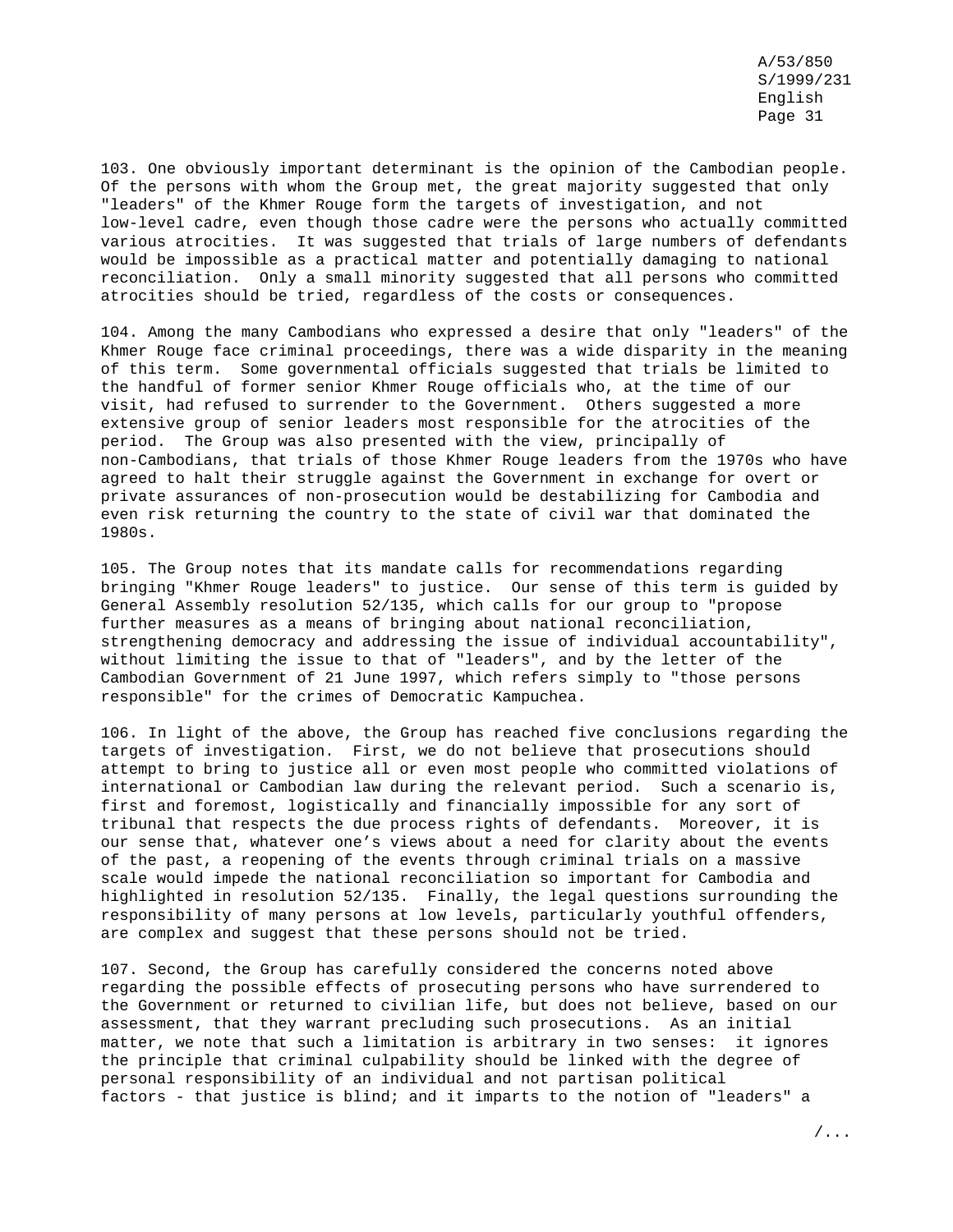meaning that is at odds with the common understanding of the term. Moreover, the logical consequence of such an argument is that, because nearly all Khmer Rouge leaders have agreed to surrender, no prosecutions should take place. This contradicts the views that we heard while in Cambodia as well as elementary notions of accountability for serious crimes.

108. More significant, however, as a factual matter, many of the possible suspects do not now have armed forces at their disposal. As for the possibility that others who have surrendered might remobilize their forces to mount a renewed struggle against the Government, it is our sense that their followers in general do not exhibit the type of loyalty and military discipline necessary for such an outcome, but are rather interested in simply securing a decent life for themselves and their family. Most important, because the targets of investigation will be limited to those in leadership positions from 1975 to 1979 who were responsible for atrocities, and not Khmer Rouge officials who became leaders of the guerrilla army after 1979 and who did not commit atrocities during the period from 1975 to 1979, the risk of troop redefection becomes smaller. A tribunal that is seen to scrupulously protect the defendants' legal rights would also guard against this risk. We therefore significantly discount these fears of renewed warfare.

109. Third, the Group does not believe that the term "leaders" should be equated with all persons at the senior levels of Government of Democratic Kampuchea or even of the Communist Party of Kampuchea. The list of top governmental and party officials may not correspond with the list of persons most responsible for serious violations of human rights in that certain top governmental leaders may have been removed from knowledge and decision-making; and others not in the chart of senior leaders may have played a significant role in the atrocities. This seems especially true with respect to certain leaders at the zonal level, as well as officials of torture and interrogation centres such as Tuol Sleng.

110. Therefore, fourth, the Group recommends that any tribunal focus upon those persons most responsible for the most serious violations of human rights during the reign of Democratic Kampuchea. This would include senior leaders with responsibility over the abuses as well as those at lower levels who are directly implicated in the most serious atrocities. We do not wish to offer a numerical limit on the number of such persons who could be targets of investigation. It is, nonetheless, the sense of the Group from its consultations and research that the number of persons to be tried might well be in the range of some 20 to 30. While the decisions on whom and when to indict would be solely within the discretion of a prosecutor, the Group believes that the strategy undertaken by the prosecutor of any tribunal should fully take into account the twin goals of individual accountability and national reconciliation.

111. Fifth, and finally, the Group believes that the above sense of the scope of investigations should be no more than a guide for prosecutors and not form an element of the jurisdiction of any tribunal. Thus, any legal instrument related to a court should give it personal jurisdiction over any persons whose acts fall within its subject matter jurisdiction, and the decision on whom to indict should rest solely with the prosecutor, bearing the above guidance in mind. A fortiori, the Group opposes the creation of a tribunal that would explicitly be limited in advance to the prosecution of named individuals.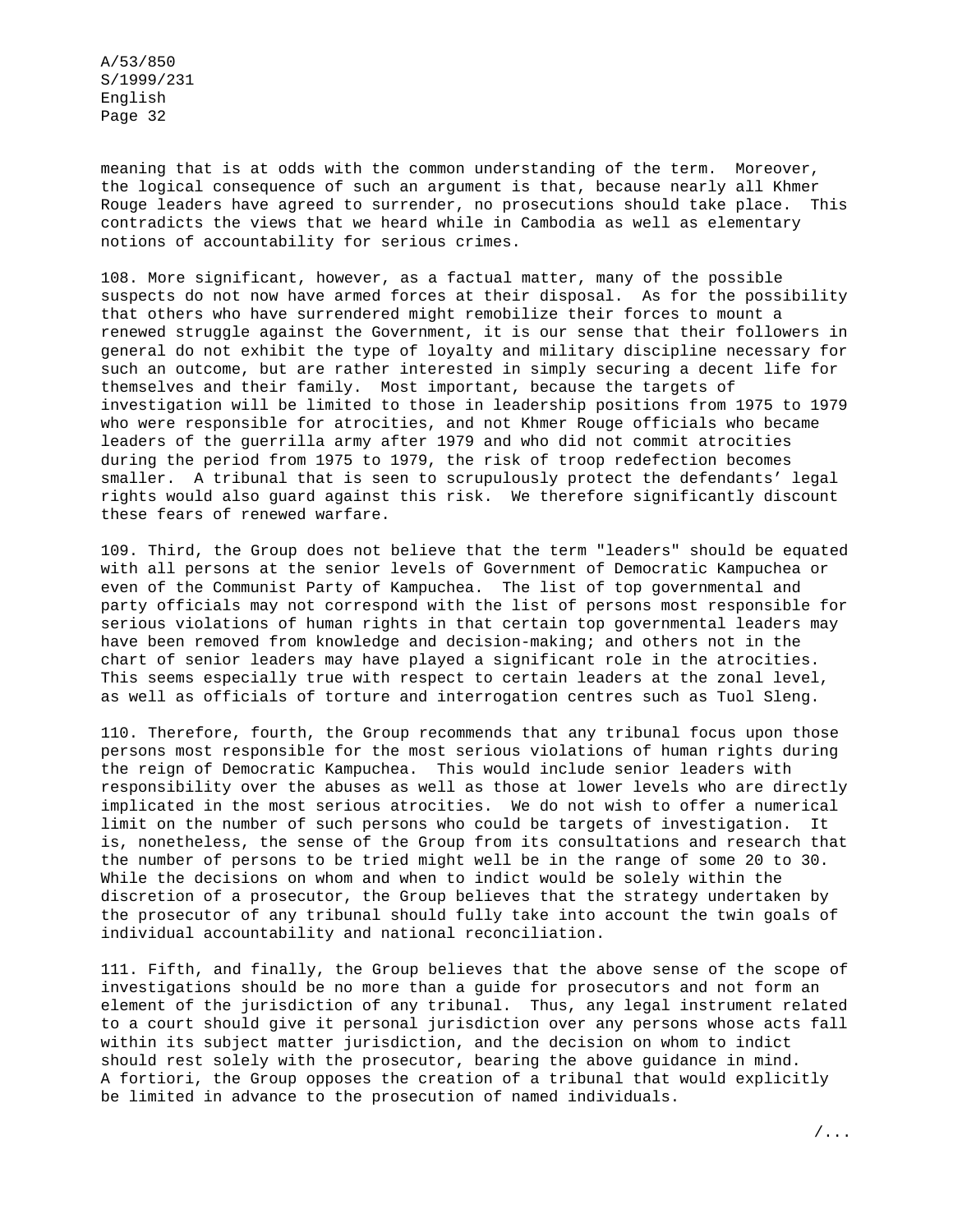### B. Location of suspects

112. The majority of persons who would form the targets of investigation are currently in Cambodia. Many have quietly reintegrated themselves into Cambodian life. Almost all would seem to be in areas formally under the administration of the Cambodian Government, some residing in areas close to the Thai border under the effective control of former Khmer Rouge. The location of one senior leader (Ta Mok) is, as of the time of this report, subject to some dispute. It would appear to the Group from credible reports that he is in an area of the Thai-Cambodian border where, at any given time, he might be on either side of the border. Possible targets of investigation may also be living in other States, including those with large numbers of expatriate Cambodians, such as Australia, France or the United States.

#### C. Feasibility of apprehending and detaining suspects

113. The Group raised the issue of apprehension and detention of suspects in most of its meetings. The feasibility of these courses of action turns on two basic issues: the ability of the Governments concerned to undertake them and their willingness to do so. Both of these factors are not, of course, static or independent variables, but can change depending upon political conditions, the involvement of outside assistance and other factors. Our assessment is based on the situation as we determined it during our missions.

114. Regardless of the type of court before which defendants would appear, the primary onus for apprehending and detaining suspects is upon the State in whose territory they are. This means that, for the vast majority of defendants, their capture would be the primary responsibility of the Cambodian Government. As to the ability of the Government to apprehend and detain suspects, the Group notes that the location of most suspects is known, and they are not physically protected from arrest. Indeed, three leaders of the Democratic Kampuchea regime were received by the Government in Phnom Penh in December 1998. At the same time, we note the inability of the Cambodian police to identify and arrest many people responsible for more recent crimes and abuses. In addition, for some individuals, the cooperation of Thailand may be necessary for their arrest.

115. As for the willingness of Cambodia to apprehend and detain suspects, the Group notes that, despite the passage of 20 years since the ouster of the Khmer Rouge, no Khmer Rouge official has ever been arrested and brought before a Cambodian court to answer for atrocities committed during the years of Democratic Kampuchea. During our meeting with the then-Second Prime Minister and now-Prime Minister Hun Sen, however, he informed the Group that the Government would apprehend any person indicted by the independent prosecutor of a tribunal trying Khmer Rouge officials. According to him, this process might involve several steps that would allow for the voluntary surrender of the individual, but, if such steps failed, the Government would arrest the person. The Group welcomes this official and top-level commitment of support for trials of Khmer Rouge leaders, which support will be essential for the success of such trials.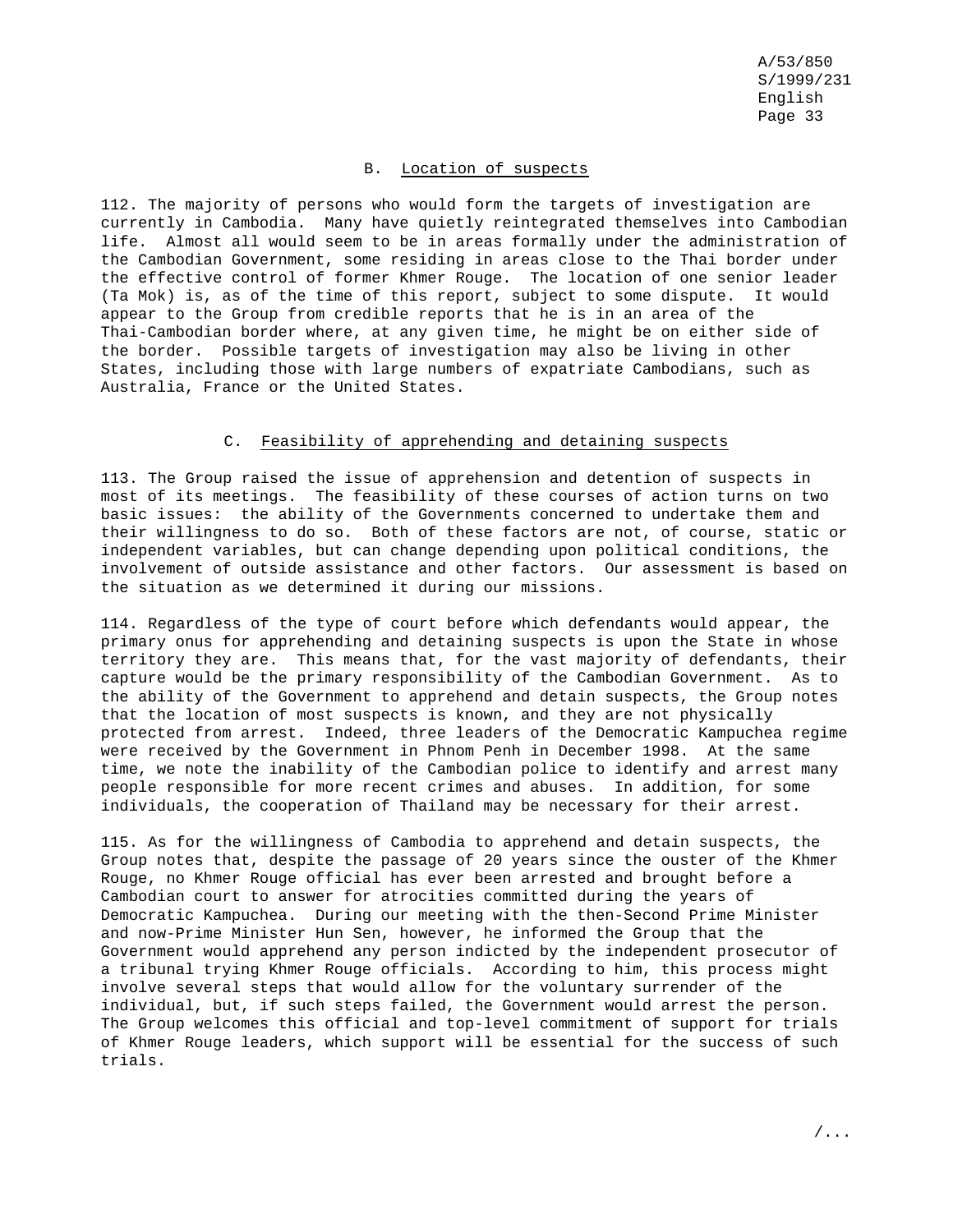116. Regarding the apprehension and detention of persons who might be in other States, the possibility that Khmer Rouge suspects may now or in the future be on the Thai side of the Cambodian border raises the question of the ability and willingness of the Thai Government to arrest such persons. Based on our meetings with Thai officials and others, the Group is confident that the Thai Government is able to arrest persons on the Thai side of the border. As for the willingness of the Thai Government to do so, the Group was informed by the Deputy Foreign Minister of Thailand, Sukhumbhand Paribatra, that it was not the Government's policy to accept such persons and that if the Government of Cambodia requested the trial of such persons and they were clearly located on Thai soil, the Government would undertake necessary actions in accordance with Thai law to turn them over to the appropriate court. (See discussion in section VII.D below regarding extradition and surrender.) The Group was also informed that, in the event that the Government of Cambodia attempted to arrest such persons, the Government of Thailand would prevent their seeking refuge in Thailand. The Group likewise welcomes these statements.

117. The Group of Experts did not investigate in any detail the feasibility of apprehending and detaining suspects located in other countries. However, it is the view of the Group that the countries most likely to have such persons on their soil would be able to arrest them, and it assumes that most such countries would be willing to do so if a competent court were to ask for such cooperation.

118. The Group further wishes to underline its awareness that the success of any prosecutions will depend upon the willingness of States, and in particular Cambodia, to arrest suspects unwilling to surrender. The presence of some defendants and the absence of others from the International Tribunal for the Former Yugoslavia is clear evidence of this. In the case of Cambodia, it seems extremely unlikely that an international force will undertake the task of apprehending suspects. Thus, the onus will fall on States, acting separately or together, to undertake this process.

### D. Feasibility of the extradition or surrender of suspects

119. The extradition or surrender of suspected persons is relevant for consideration if the suspects are located in a State that is not itself responsible for trying them. It thus becomes important if Cambodia is to try persons who are located outside the country or if an international court is to try persons. In this context, the signatories to the 1991 Paris Accords assumed obligations to "promote and encourage respect for and observance of human rights and fundamental freedoms in Cambodia as embodied in the relevant international instruments in order, in particular, to prevent the recurrence of human rights abuses".<sup>61</sup> This undoubtedly implies a duty to support efforts to bring Khmer Rouge offenders to justice.

120. In the case of trials before a Cambodian court, the Group is aware of no extradition treaties between Cambodia and any other State currently in force. Cambodia and Thailand concluded such a treaty in 1998, but it has not yet been ratified.<sup>62</sup> If the treaty were to enter into force, Thailand would implement it through domestic legislation, including its 1929 extradition statute, which provides for various procedural steps. In the absence of extradition treaties,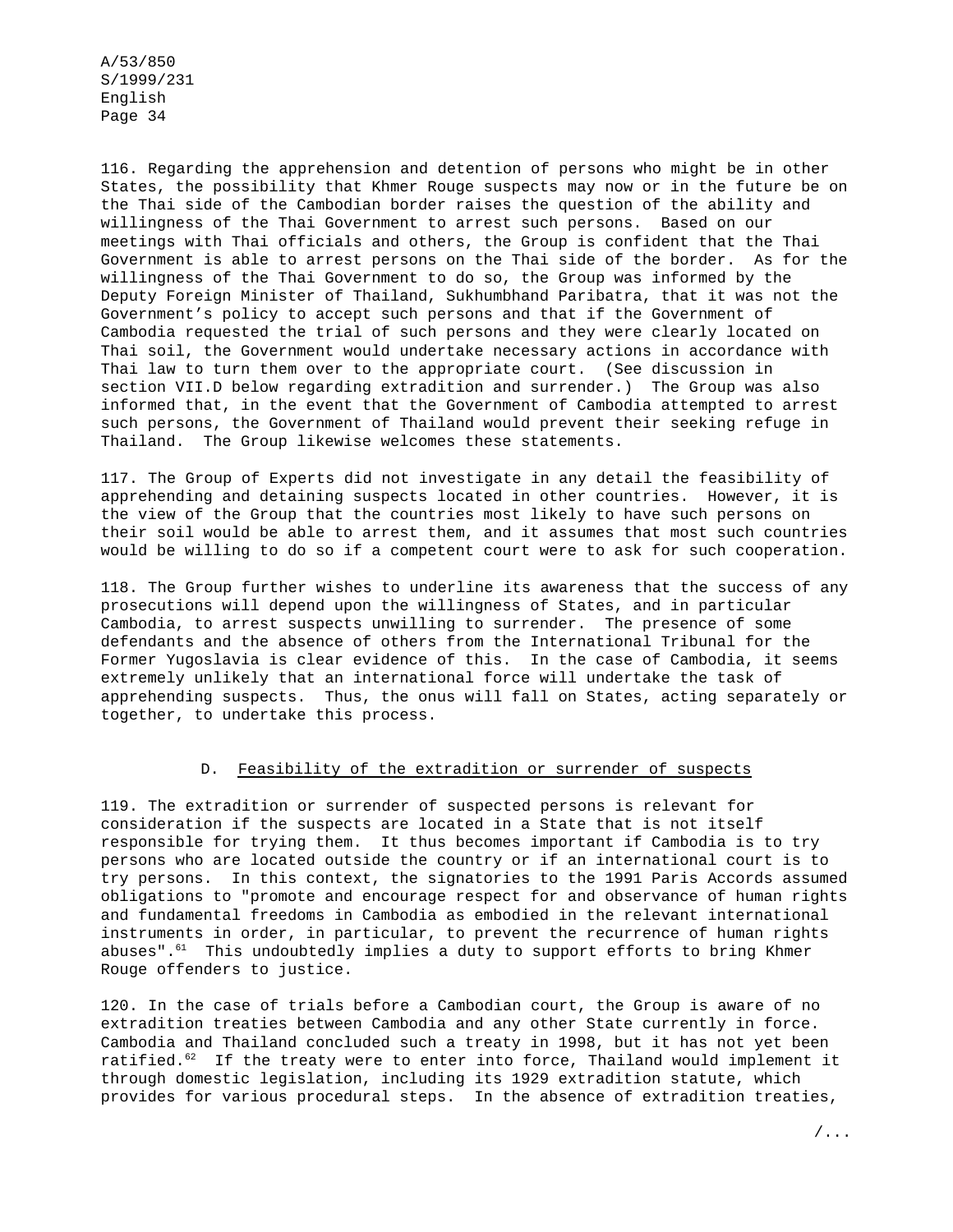some States, including Thailand, could deport persons for trial before Cambodian courts under various immigration and deportation statutes that often provide for more expedited transfer of persons.<sup>63</sup> If suspects were to be tried before an international court, bilateral extradition treaties are inapplicable, but these persons could be transferred under deportation provisions in immigration laws or through statutes enacted especially to provide a legal basis for such  $cooperation.<sup>64</sup>$ 

121. With respect to the willingness of States to extradite or surrender suspects, the Group recalls the points made in section VII.C above, and, in particular, the official position of the Government of Thailand as conveyed to the Group by the Deputy Foreign Minister. The Group believes that most other States that might have such suspects on their soil would also be willing to extradite or surrender them to a court of appropriate jurisdiction.

### VIII. OPTIONS FOR BRINGING PERSONS TO JUSTICE

### A. A Tribunal established under Cambodian law

122. The first option considered by the Group is the conduct of criminal trials under Cambodian law in a domestic court, under the sponsorship of the Cambodian Government. As a party to the Genocide Convention, Cambodia is obligated to punish genocide that took place on its territory; in the 1991 Paris Accords, it undertook "to take effective measures to ensure that the policies and practices of the past shall never be allowed to return", to "ensure respect for and observance of human rights and fundamental freedoms in Cambodia", and "to adhere to relevant international human rights instruments".<sup>65</sup>

### 1. Legal framework for domestic trials

123. Cambodia already has a judicial system, although its legal foundations are somewhat imprecise and its functioning deficient in most important areas. The 1993 Constitution provides for an independent judiciary through a Supreme Court and lower courts.<sup>66</sup> The King appoints judges upon the recommendation of the Supreme Council of Magistracy, which was established by the National Assembly in 1994,<sup>67</sup> but has met only twice since then, in 1997 and 1998. Although the post-1993 Government has not enacted any detailed laws on the organization of the judicial system, the judicial system currently has trial courts, an appellate court and a Supreme Court. As a matter of the structure of the judiciary, trials in Cambodia could thus take place in the ordinary courts as currently constituted or through the creation by legislation of a special tribunal under Cambodian law.

124. Regarding the substantive law to be applied by such a court, the principle of nullum crimen sine lege requires that the crimes at issue be judged solely from the perspective of the law in force in 1975, i.e., the Code Pénal of 1956 (see section V.B above). No principle of either international law or domestic law would bar the application of the 1956 code to trials, regardless of the criminal law in force in Cambodia at the time of trials. To make the application of such law explicit, the National Assembly could, perhaps with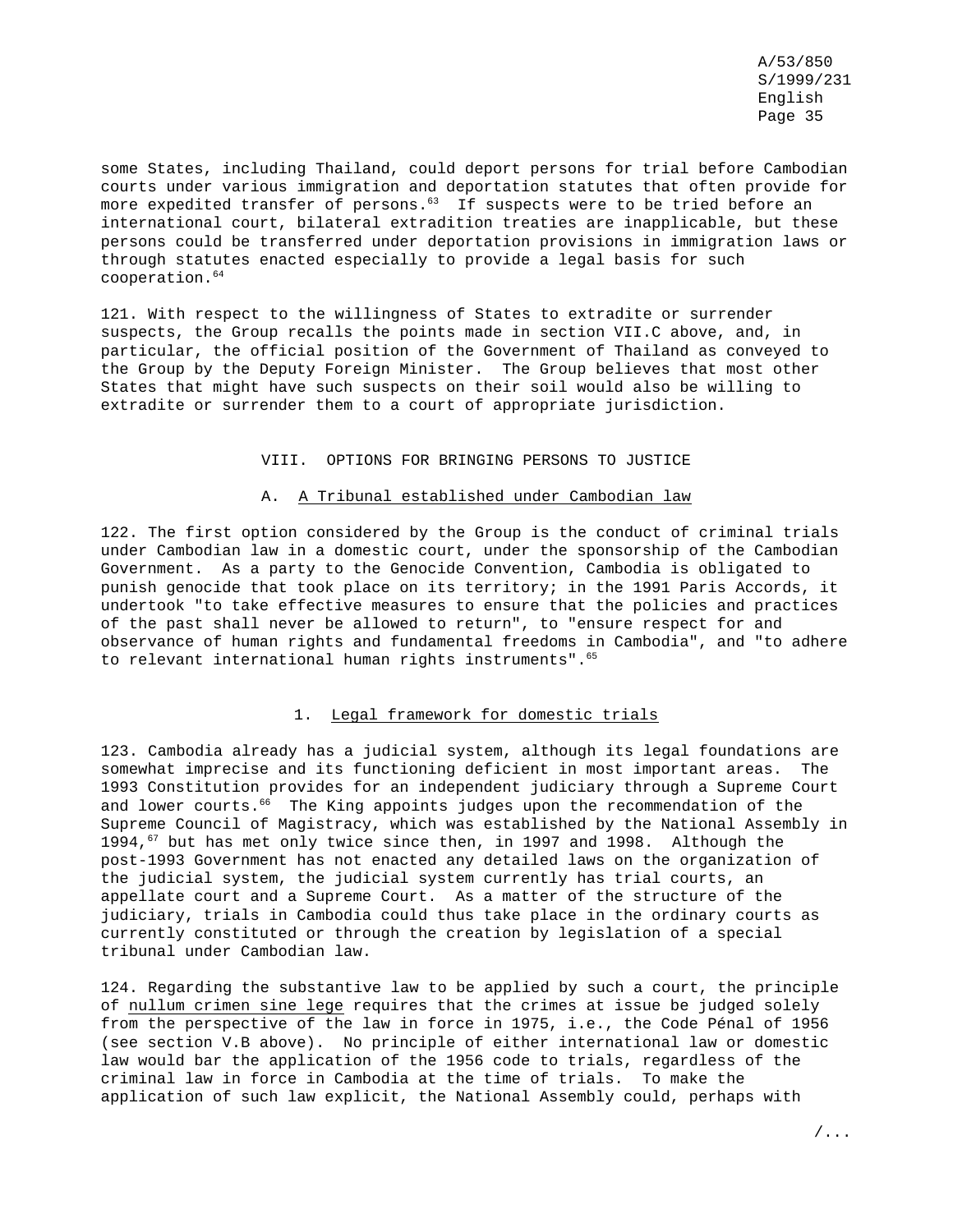assistance in its preparation by foreign experts, pass a special statute recognizing the applicability of such law to crimes committed during the period from 1975 to 1979. Provisions incompatible with the Constitution, notably the death penalty for certain crimes, would not remain in force.<sup>68</sup> Nevertheless, the lack of familiarity of Cambodian judges with that old code could render its use in trials quite difficult. The special statute could also make provision for charging defendants with international crimes that were recognized as of 1975, even if such crimes were not included in the Code Pénal.

125. Cambodian criminal procedure is currently in a state of flux. It is governed in theory by the 1993 Constitution and several prior and subsequent laws. First, the Constitution provides that the arrest, indictment or detention of any person must be done in accordance with law, and bans coercion or physical mistreatment as well as confessions obtained through force. It also includes the right to counsel and the presumption of innocence, adding that "[a]ny case of doubt shall be resolved in favour of the accused".<sup>69</sup> Second, the 1992 Supreme National Council Decree on Criminal Law and Procedure, drafted by United Nations officials during the United Nations Transitional Authority in Cambodia period, provides a 75-article basic framework of criminal justice. This law remains in force by virtue of article 139 of the 1993 Constitution.<sup>70</sup> According to the law, judges "must decide in complete impartiality, on the basis of facts which are presented to them, and in accordance with law, refusing any pressure, threat or intimidation, direct or indirect, from any of the parties to a proceeding or any other person".<sup>71</sup> It contains a simplified system of criminal procedure with basic rights for the accused.<sup>72</sup> Third, the National Assembly of the State of Cambodia adopted a Law on Criminal Procedure on 28 January 1993, which the Council of State promulgated on 8 March 1993. This law, which also remains in force by virtue of article 139 of the 1993 Constitution, provides for both public and private (i.e., victim-initiated) prosecutions.<sup>73</sup> Courts in Cambodia have relied upon this law for their proceedings, ignoring the greater protections afforded defendants in the 1992 law. Beyond the supremacy of the Constitution - at least as a matter of principle - the relationship between the various laws of criminal procedure remains vague.

### 2. Functioning of the Cambodian judiciary

126. In order to evaluate the option of trials in Cambodian courts, the Group has devoted considerable attention to the state of the Cambodian judiciary. It has consulted officials of the Cambodian Government responsible for the administration of justice (including the Chief Justice of the Supreme Court), international and non-governmental organizations and the reports of the Special Representative of the Secretary-General for Human Rights in Cambodia. It is the opinion of the Group that the Cambodian judiciary presently lacks three key criteria for a fair and effective judiciary: a trained cadre of judges, lawyers, and investigators; adequate infrastructure; and a culture of respect for due process.

127. First, one of the many legacies of Cambodia's decades of civil conflict is the lack of a qualified legal profession in Cambodia. Most attorneys and scholars fled during the 1960s and 1970s or were killed by the Khmer Rouge; those who entered the profession during the years of the People's Republic of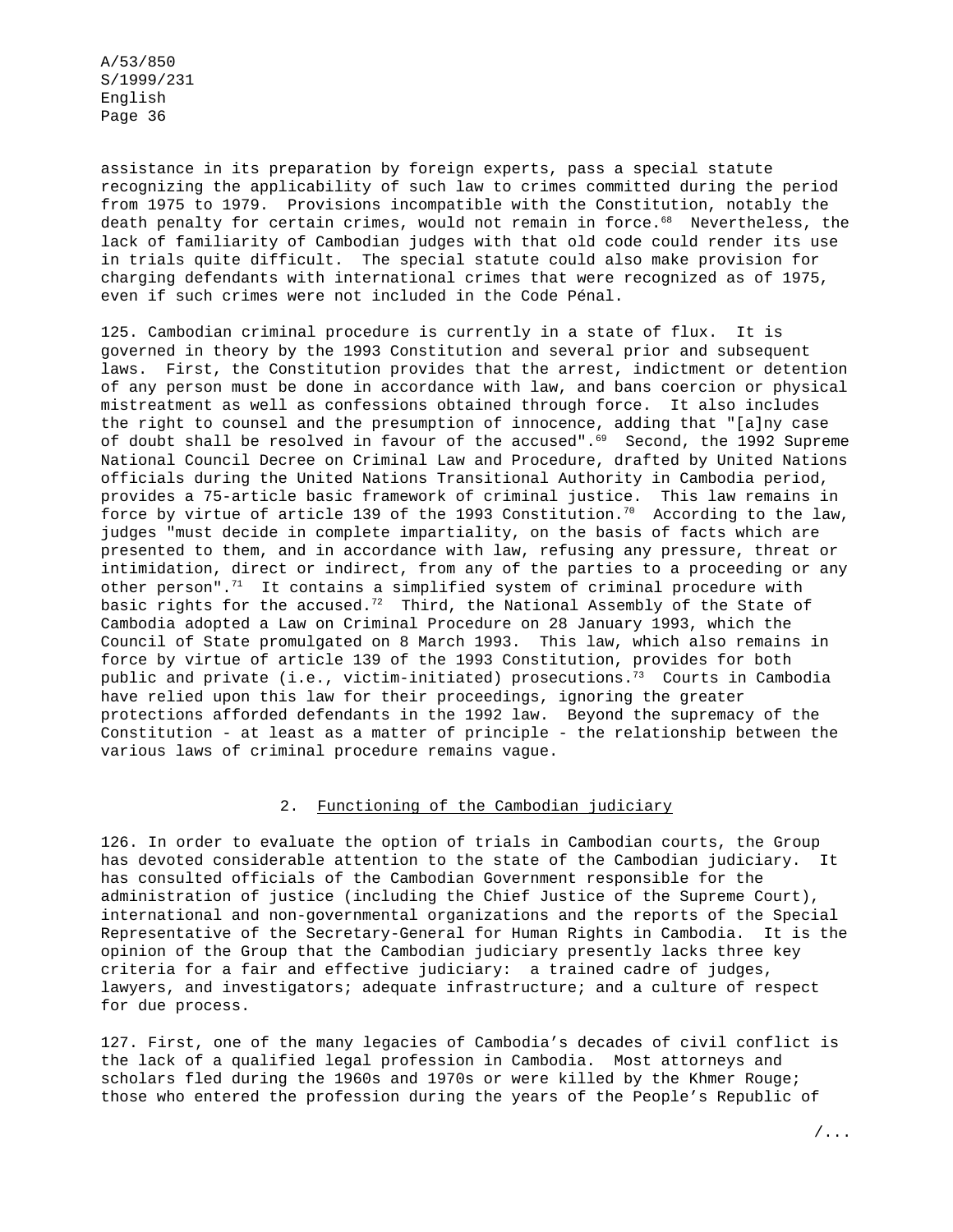Kampuchea or the State of Cambodia received their training under a system in which courts were not independent. Lack of experience with evidentiary issues has often led courts to use shoddy police reports as the sole basis for convictions. The number of qualified judges is thus very small, though perhaps large enough to form a bench for trials of the Khmer Rouge. However, the enormity of the Khmer Rouge's atrocities and the effect they appear to have had on every household means that it would be difficult to find a judge free of the appearance of bias or prejudice.

128. Second, the infrastructure of the Cambodian legal system is poor even for the developing world. Courts lack law books, typewriters and other basic necessities, especially in the provinces. The buildings are run-down. Jails are marked by deplorable conditions.

129. Third and most troubling for the option of domestic trials, Cambodia still lacks a culture of respect for an impartial criminal justice system. Criminal justice receives only a fraction of a per cent of the national budget, with judges paid as little as \$20 per month. As a result, despite the presence of persons of character in parts of the judiciary, it is widely believed that judges can easily be bought by defendants or victims. The vast majority of judges are also closely associated with the Cambodian People's Party. Powerful elements in the Government such as important political figures, the security apparatus and the Ministry of Justice are widely believed to exert overt and covert influence over the decisions of investigating judges and trial courts. These include threats and physical attacks on judges; or simply the realization among judges that their tenure, and often their prospect of future livelihood, depend upon the approval of political elements. Moreover, criminal defence attorneys, even if trained properly, are stymied in their work. Judges are said to pay little attention to their legal arguments, even in routine cases. The courts and police restrict their contact with clients, even during court sessions. Defenders can also face threats from victims' families or friends. Treatment of those jailed pending trial or those in prison remains far below international standards. In sum, Cambodia's system falls far short of international standards of criminal justice established in the International Covenant on Civil and Political Rights and other instruments. $74$ 

130. A related issue concerns security for trials held in Cambodia. Trials of members of the security forces have been disrupted or prevented by governmental units with impunity. Trials of the Khmer Rouge are likely to be well attended, necessitating careful and professional management of crowds. It is possible that the trials may ignite old passions among observers. Defendants, prosecutors, judges and witnesses may become targets of attack and will need ample protection, in the case of witnesses possibly including prolonged post-trial protection. Escapes from prison are common. It is not thus at all evident that the Cambodian police are properly trained to address these types of situations.

### 3. Recommendations

131. In order to conduct domestic trials that meet international standards of due process, Cambodia, alone or with foreign support, would have to undertake a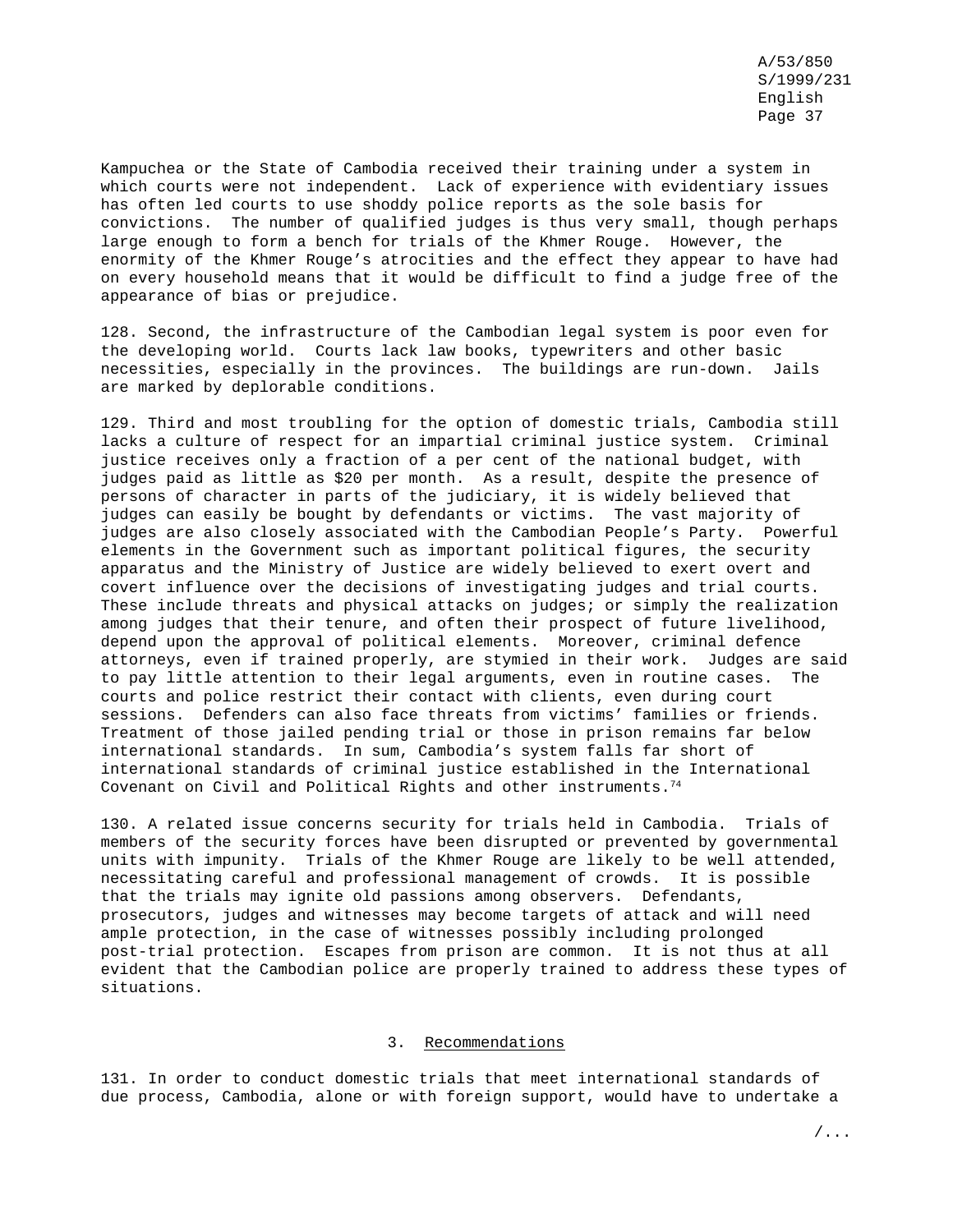number of critical steps, including (a) clarification of the law and procedure to apply to such trials, e.g., through special legislation; (b) providing trained lawyers and investigators to undertake prosecutions; (c) providing a functioning set of facilities, including a courtroom, prison and investigative and prosecutorial offices; and (d) ensuring a fair and impartial set of judges, free from political control or pressure.

132. The Group of Experts is keenly aware of the advantages of organizing a trial under Cambodian law. Most obviously, it places the responsibility on the State most directly affected and avoids the political, financial and administrative complications inherent in setting up an international tribunal. For the following reasons, however, the Group is of the opinion that domestic trials organized under Cambodian law are not feasible and should not be supported financially by the United Nations.

133. First, in the light of what we heard during our mission to Cambodia, even from some high official sources, the level of corruption in the court system and the routine subjection of judicial decisions to political influence would make it nearly impossible for prosecutors, investigators and judges to be immune from such pressure in the course of what would undoubtedly be very politically charged trials. The decisions on whom to investigate and indict, and to convict or acquit, must be based on the evidence and not serve to advance the political agenda of one or another political group. This is necessary in order to respect the integrity of the proceedings and to accord fundamental fairness to defendants.

134. Second, trials of the Khmer Rouge leaders must observe the maxim that justice not only be done, but be seen to be done. To serve the purposes of criminal justice outlined in the introduction to our report, the Cambodian people must have confidence in the fairness of the process. Otherwise, they will regard this as a partisan political exercise. Moreover, the possibility of any of the lessons to be gained from fair and impartial trials being absorbed by the Cambodian public is diminished if the population does not believe in the process. In the course of its work, the Group has reached the opinion that the Cambodian public does not, at the present time, have such confidence in its judiciary. This view was presented to us by governmental representatives, representatives of non-governmental organizations, officials of international organizations and independent observers of Cambodia, and the Group has no reason to doubt it. It strongly suggests that no Cambodian proceeding would be accepted by the people. The Group notes that in their letter of 21 June 1997 to the Secretary-General, and speaking of the conduct of criminal trials of Khmer Rouge leaders, Cambodia's two Prime Ministers stated that "Cambodia does not have the resources or expertise to conduct this very important procedure".

135. The obvious response to these concerns is to ask whether it is possible to construct a process based on Cambodian law that would overcome the inadequacies of the system and the resultant public mistrust of it. The Group has carefully considered a number of methods for this purpose. They generally fall into two categories: financial support from international organizations and foreign Governments; and involvement of personnel from those organizations and Governments.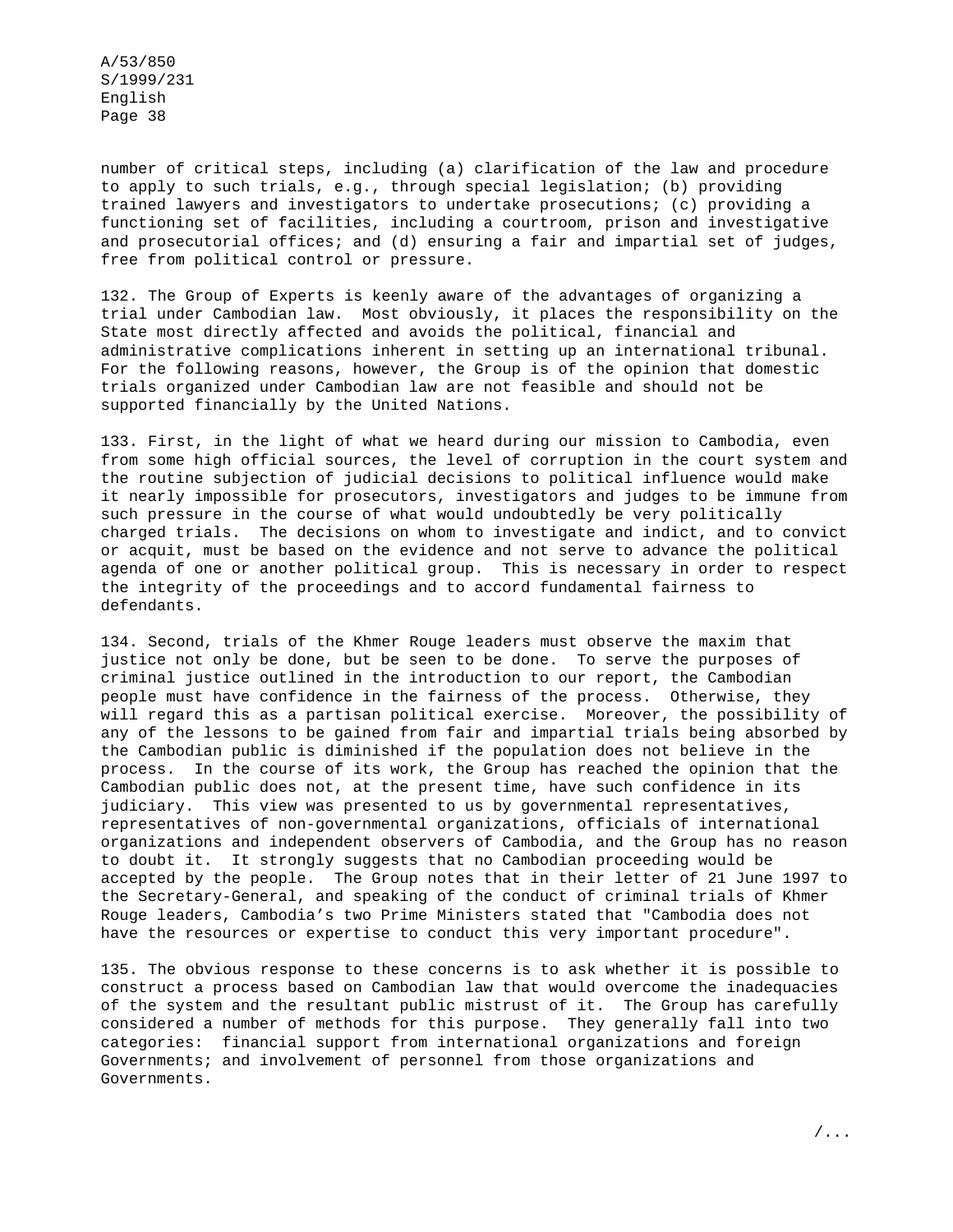136. As to financial support, the Group believes that such support could overcome some of the obstacles noted above, e.g., by providing for the construction of acceptable physical facilities for trials; by paying judges, prosecutors and investigators enough to make bribery less likely; by offering competent defence attorneys to the accused; and by allowing for the sophisticated investigative techniques so important when the evidence is as old as it is in this case. Nevertheless, money alone cannot overcome the key impediment above, namely the susceptibility of all persons involved in the process to political pressure.

137. The involvement of trained personnel from international organizations and Governments would improve the process of Cambodian trials. For example, such personnel could serve with Cambodians as prosecutors, investigators and defence attorneys. It is even possible to consider a mixed Cambodian-foreign court, with equal number of Cambodian and non-Cambodian judges, or a completely non-Cambodian court established under Cambodian law and applying Cambodian law, international law, or both. The Group carefully considered the option of such a mixed or foreign court established by Cambodia. It nevertheless declines to recommend this option because of concerns, based on our assessment of the situation in Cambodia, that even such a process would be subject to manipulation by political forces in Cambodia. The possibilities for undue influence are manifold, including in the content of the organic statute of the court and its subsequent implementation, and the role of Cambodians in positions on the bench and on prosecutorial, defence and investigative staffs. A Cambodian court and prosecutorial system, even with significant international personnel, would still need the Government's permission to undertake most of its tasks and could lose independence at critical junctures.

138. Our decision to recommend against United Nations involvement in the establishment of a Cambodian tribunal is not an easy one and comes only after careful consideration of the situation in Cambodia based on our research and interviews. It doubtless will be difficult for some to accept our opinion that even substantial international funding and insertion of international personnel will not be worth the effort in that it will still encounter the many impediments likely to be placed in its way as a result of Cambodian politics. But we believe it is our responsibility to reject options that are not likely to be feasible and not to encourage the United Nations to fund any tribunal that is unlikely to meet the minimal standards of justice.

## B. A Tribunal established by the United Nations

139. The second option the Group considered is the establishment of an ad hoc international tribunal by the United Nations. After careful evaluation of all the alternatives and as explained in detail in section 7 below, it is this option that the Group strongly recommends.

### 1. Methods of establishment

140. The only United Nations organ to date that has established an ad hoc international criminal tribunal is the Security Council, which established the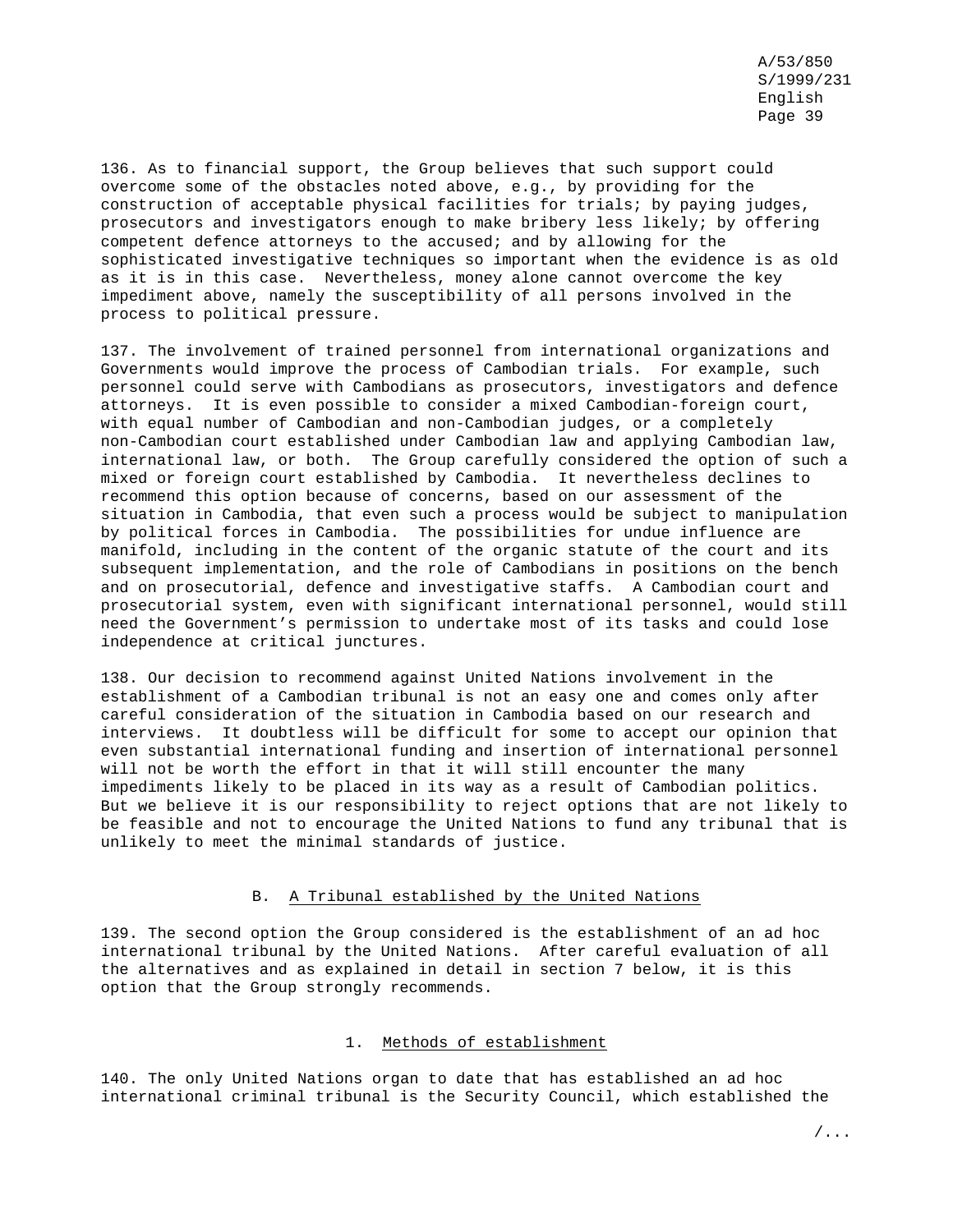International Tribunal for the Former Yugoslavia and the International Criminal Tribunal for Rwanda. Both tribunals were established under Chapter VII of the Charter of the United Nations as a means of responding to threats to the peace in those regions.

141. In the case of Cambodia, the Group believes that the Security Council could, as a legal matter, create a new tribunal for Cambodia under various parts of the Charter. First, the Council could follow the model of the prior tribunals and create the tribunal under Chapter VII. The Group believes that arguments can be made that the continued impunity of the Khmer Rouge in the face of popular demands for justice constitutes a threat to the peace of the region and that criminal accountability would help address this matter. Indeed, statements about the danger of human rights atrocities to international peace have been heard at the United Nations both recently and many years ago.<sup>75</sup>

142. The Group is aware of concerns that such a decision of the Council would be unprecedented in that armed conflict has presently ceased in Cambodia as a result of events of recent months, the refugee problem is generally resolved and there are no serious tensions between Cambodia and its neighbours due to the Khmer Rouge issue. If, then, the Security Council were not willing to invoke Chapter VII, the Group believes that it could create a tribunal under Chapter VI, which gives it broad powers over issues related to international peace and security. This chapter (especially Article 36) has served as a basis for consent-based peacekeeping and has formed a basis for other consent-based activities by the Council. Beyond Chapter VI, it is possible for the Council to act under other parts of the Charter, such as Article 29, which allows it to "establish such subsidiary organs as it deems necessary for the performance of its functions".

143. The difference between a tribunal created under Chapter VII and one created under another part of the Charter may or may not be significant in principle or practice. The key issue seems to be the legally binding nature of the resolution creating such a tribunal - especially provisions requesting cooperation with it. Chapter VII decisions are always legally binding on all States. However, as held by the International Court of Justice in the Namibia Case, the Security Council may make binding decisions under various parts of the Charter and not merely Chapter VII.<sup>76</sup> That is, the obligation of States to comply with the decisions of the Council under Article 25 of the Charter extends to all decisions of the Council, not merely those under Chapter VII.

144. If the Council acted explicitly under Chapter VI, it should be noted that that Chapter's relevant articles speak only of recommendations of the Council. Thus, if the Council created a tribunal under Chapter VI, the Court would, as a legal matter, have to rely upon the willingness of States to carry out those recommendations. The court might well lack the power to issue binding orders to other States, $77$  and some States might find it easier to justify to their own constituencies compliance with requests from the court if the court were created under Chapter VII. The question of jurisdiction over the defendants would probably also entail different considerations from those accepted by the International Tribunal for the Former Yugoslavia in the 1995 Tadiç jurisdiction decision.78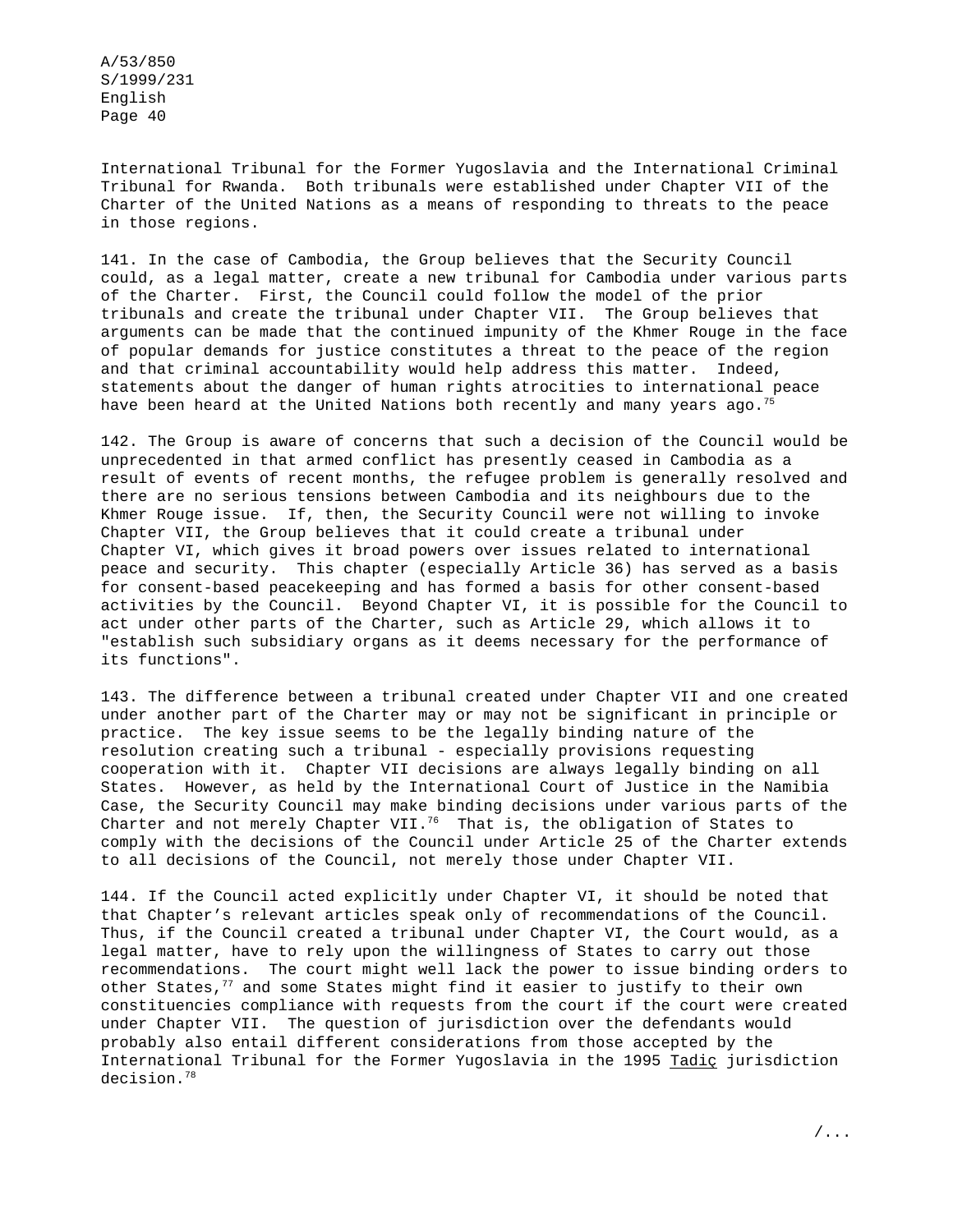145. Nevertheless, the difference between Chapter VI and Chapter VII may turn out to be rather small in practice. The experiences of the International Tribunal for the Former Yugoslavia and the International Criminal Tribunal for Rwanda suggest that voluntary cooperation of States is essential in either case; and not even a Chapter VII mandate has ensured compliance with the orders of the existing tribunals. Moreover, even if a court were created under Chapter VI, the Council could nonetheless decide to make individual decisions under Chapter VII on specific issues where the consent of the States concerned was not forthcoming, and enforce them accordingly. The Council has used this strategy of moving from Chapter VI to Chapter VII in the past.<sup>79</sup> And, as noted, it is possible for the Council to make binding decisions under other parts of the Charter.

146. A third possibility entails creation of a tribunal by the General Assembly under its recommendatory powers under Chapter IV of the Charter, especially Articles 11 (2) and 13. The Assembly has, in the past, created subsidiary bodies with various powers, such as the first United Nations Emergency Force, the United Nations Council on Namibia and the 1990 Haiti election verification mission.80 As with a Chapter VI court, an Assembly-created court would also rely exclusively on the voluntary compliance of States.

147. Finally, the Group would not wish to preclude the creation of a tribunal by other organs of the United Nations, including the Economic and Social Council or the Secretary-General.

148. It is the preference of the Group that an international tribunal be established by the Security Council under Chapter VII, Chapter VI or some other part of the Charter. We favour the use of the Council because of the speed with which it can act given its small membership and the experience of a significant number of its members with the creation and operation of ad hoc tribunals. If no tribunal is established by the Council, the Group believes that it should be established by the General Assembly. This would require delegation of the preparation of the statute to a relatively small group of States that could prepare it expeditiously.

# 2. Jurisdiction

149. The temporal jurisdiction of a United Nations tribunal would be a matter for the organ creating it. The Group is of the strong opinion that, as with its own mandate, the temporal jurisdiction of such a tribunal should be limited to the period of the rule of Democratic Kampuchea, i.e., 17 April 1975 to 7 January 1979. As discussed earlier regarding the Group's mandate, consideration of human rights abuses by any parties before or after that period would detract from the unique and extraordinary nature of the crimes committed by the leaders of Democratic Kampuchea.

150. Regarding subject matter jurisdiction, as noted in section V above, the abuses of the period of Democratic Kampuchea are such as to suggest that a court could have jurisdiction over crimes against humanity, genocide, war crimes and other acts incurring individual criminal responsibility under international law; as well as violations of Cambodian law. The Group believes that a United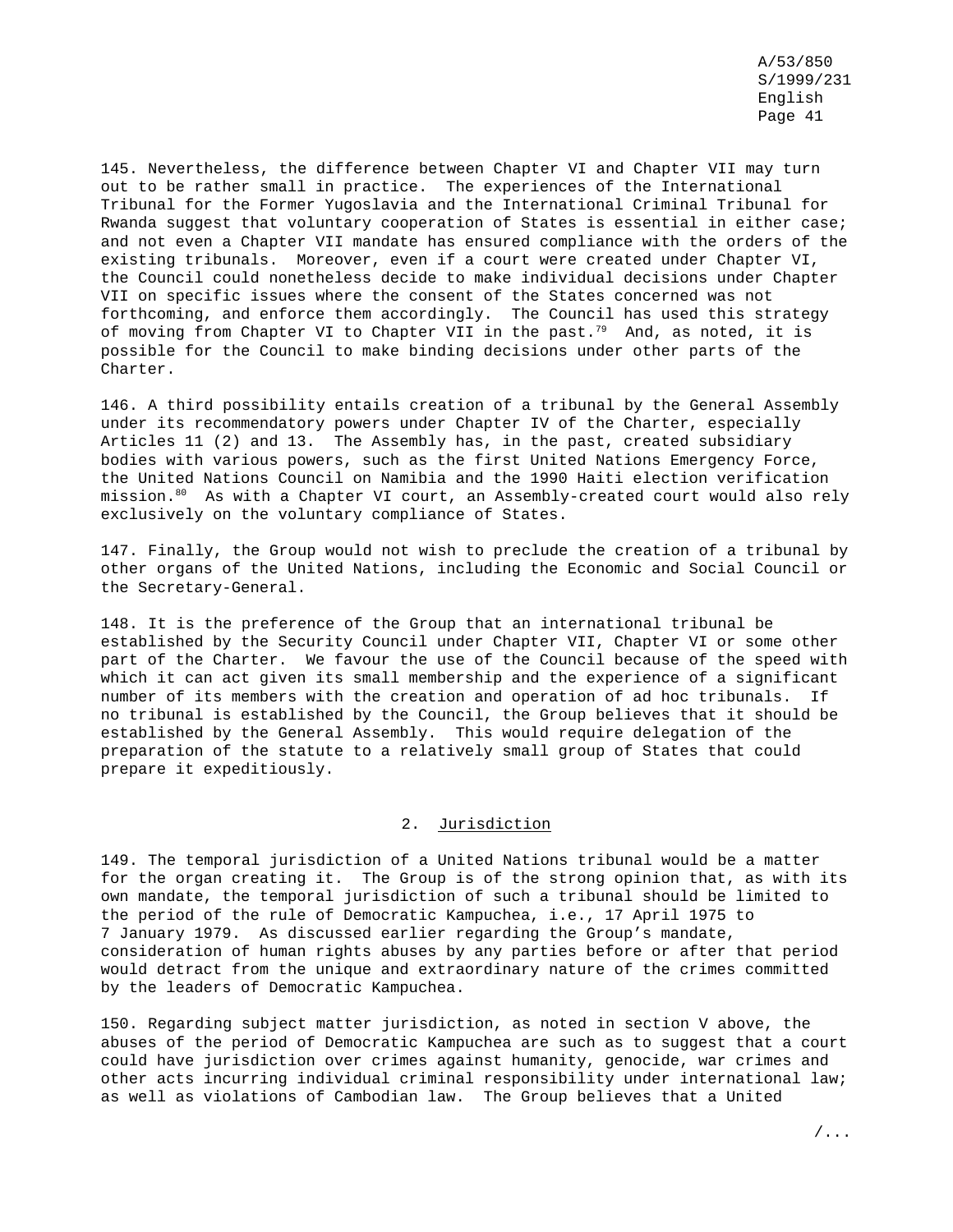Nations tribunal must have jurisdiction over crimes against humanity and genocide. These two crimes, especially crimes against humanity, constituted the bulk of the Khmer Rouge terror.

151. As for war crimes, while the historical record clearly suggests their commission, the Group notes that, in establishing the International Tribunal for the Former Yugoslavia, the United Nations has set the important precedent that war crimes prosecutions should not be limited to one side in a conflict. This principle would mean that, if war crimes were included in the jurisdiction of a court for Cambodia, it would have to include war crimes by persons from other States during the period of Democratic Kampuchea. For the reasons discussed above, we believe this would divert the attention of the court from the bulk of the atrocities, and we thus believe war crimes should not be included.

152. Regarding the other international crimes noted above - forced labour, torture, and crimes against international protected persons - the Group notes that these were not included as separate crimes in the jurisdiction of the existing tribunals. Although the Group believes that crimes against humanity and genocide would likely suffice for the tribunal's jurisdiction, we nonetheless would suggest that consideration be given to the inclusion of the separate crimes of forced labour and torture, as prosecution on those charges would not necessitate proof of the special elements of crimes against humanity or genocide.

153. The Group has also considered whether an international tribunal should prosecute offences under Cambodian law. Such an option is legally possible, and, as noted above, it would seem easier to prove violations of Cambodian law than of international law owing to the absence of the special elements of crimes against humanity and genocide. Prosecution of such crimes might not, however, be a wise investment of time of the prosecuting staff and judges in light of the difficulty in finding sources that elaborate that law. While they might have recourse to related systems of law, notably French law, it would clearly involve additional time beyond that needed for prosecution of international crimes. Nevertheless, if those preparing the tribunal's statute wished to create additional legal bases for conviction, then inclusion of Cambodian offences in the tribunal's jurisdiction is worthy of consideration.

154. Finally, as for personal jurisdiction, the issue of the appropriate targets of investigation is discussed at length in section VII above. Although the Group believes that the Prosecutor should confine his or her inquiry to the types of persons described there - those persons most responsible for the most serious violations of human rights during the reign of Democratic Kampuchea the statute of the tribunal should use unqualified language along the lines of the Tribunals for the Former Yugoslavia and Rwanda, e.g., "persons responsible for serious violations of human rights committed in Cambodia". It is worth reiterating that only individuals would fall within the jurisdiction of the tribunal.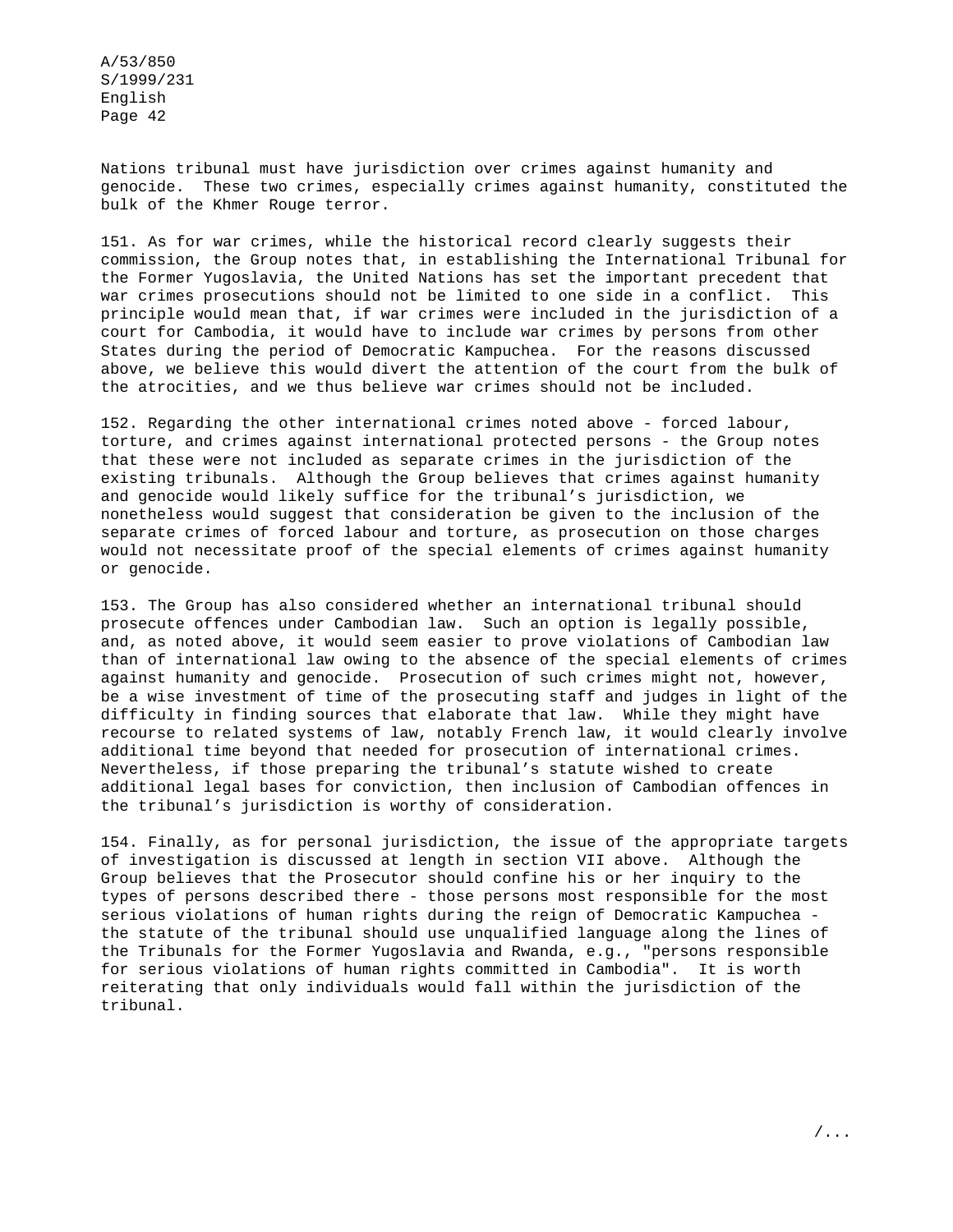### 3. Structure

155. The existing tribunals operate with two or three trial chambers of three judges and an appeals chamber of five judges. The Group believes that a similar arrangement would be needed for a Cambodia tribunal, i.e., at least two trial chambers of three judges and an appeals chamber of five judges. This will require the appointment of new judges to serve on the trial chambers. Having regard to the existing workload of the appellate judges of the International Tribunal for the Former Yugoslavia, who form the appellate chambers of both existing tribunals, we also favour a new panel of appellate judges. It could be constituted ad hoc from the judges of the trial chambers of the new tribunal or could be a separate body convened as occasion requires.

156. Regarding the national make-up of the court, the Group has carefully weighed the advantages and disadvantages of including one or more Cambodian jurists on the court and discussed this issue with our interlocutors in Phnom Penh. Inclusion of such judges would help ground the proceedings in the Cambodian experience and increase the possibility that the proceedings would be seen by Cambodians as linked to them.

157. The Group is nonetheless concerned about three factors, in increasing order of importance, each of which was also relevant to our consideration of the option of trials in the Cambodian courts. First, given the ravages experienced by the Cambodian legal system over the last generation, it might be difficult for the United Nations to locate a sufficiently trained jurist who would have the expertise necessary to participate on such a panel. Senior legal officials in the Cambodian Government confirmed that any Cambodian judge would need training in international criminal law and procedure before serving on a panel.

158. Second, even if such a person were located, the Group is concerned that he or she would face political pressure to rule a certain way. The judge's professional future in Cambodia - indeed, even his or her personal safety and that of his or her family - might well depend on the way he or she adjudicates. Nonetheless, it is possible that such political pressures could somehow be overcome - perhaps through the appointment of a Cambodian of unusually independent stature or even an expatriate Cambodian - or simply by virtue of the Cambodian judge's close work with his or her international colleagues.

159. Third, the Group is most concerned that, owing to the scale of the Khmer Rouge's atrocities, it might well be impossible to find a judge free of at least the appearance of prejudice. It is our sense that, if not himself or herself a victim of the Khmer Rouge, each candidate would have friends or relatives who had been its victims. It was this same issue that ultimately led the United Nations to exclude nationals of the States of the former Yugoslavia and of Rwanda from those tribunals.

160. In light of the above, the Group believes that a United Nations tribunal should ideally include at least one Cambodian judge, but may well have to include only non-Cambodians. We recognize the disadvantages of a wholly foreign court. However, because the fairness of the process would be the hallmark of a United Nations tribunal and the chief factor distinguishing it from a Cambodian tribunal, the Group believes this may well be necessary. At the same time, we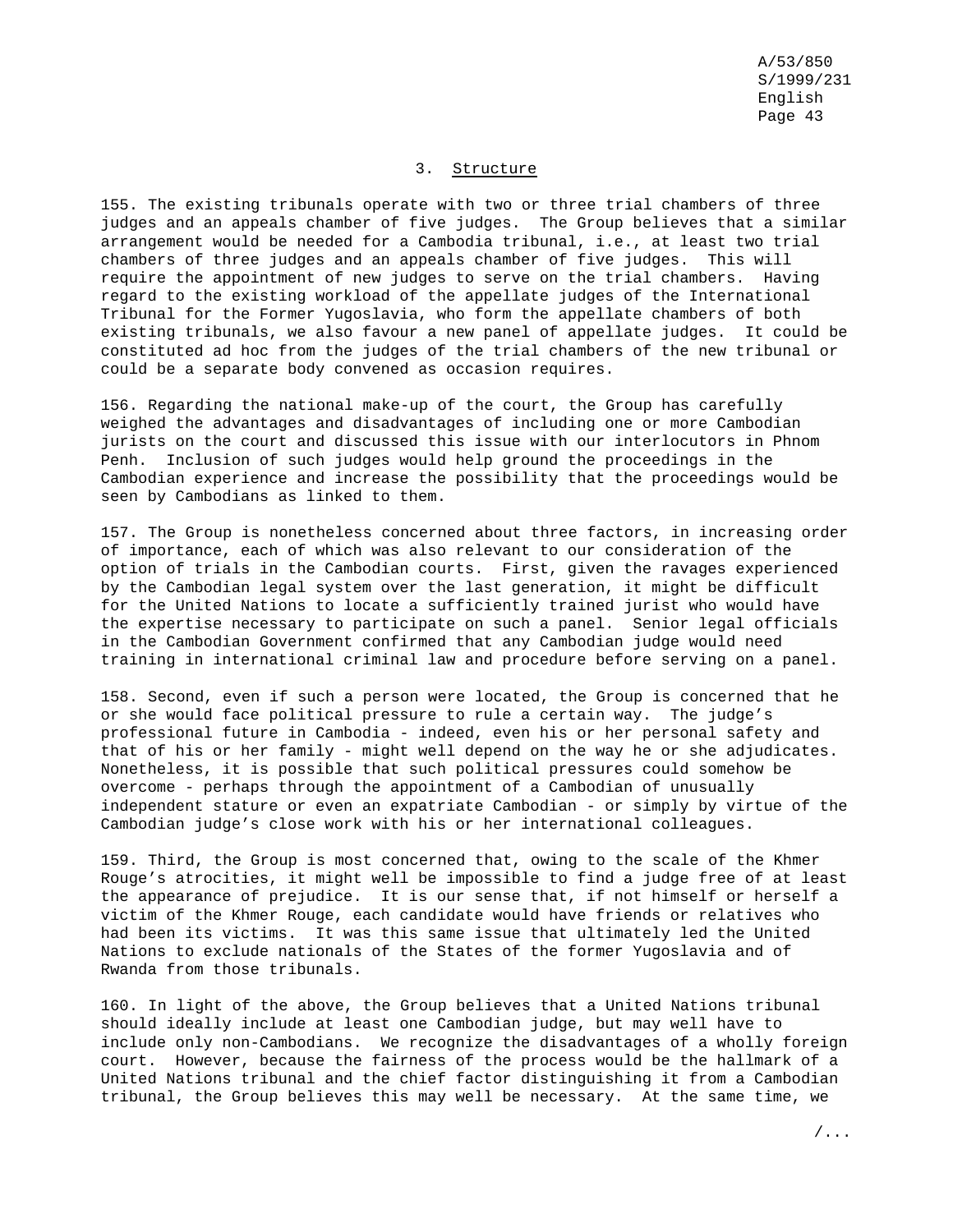would recommend that the United Nations actively seek a qualified, impartial and appropriate Cambodian.

161. As for the Prosecutor and his or her staff, after careful reflection we believe that the Prosecutor of the International Tribunal for the Former Yugoslavia and the International Criminal Tribunal for Rwanda should serve as the Prosecutor of the new tribunal. Although we believe that the issue of the Khmer Rouge is important enough to justify its own prosecutor, in the end we endorse the model of a shared prosecutor as currently used in those tribunals. The stature and experience garnered by the Prosecutor of the existing tribunals can be best applied to the new prosecutions if the same person oversees and is responsible for the organization of the Cambodia prosecutorial staff. While the heavy workload of the current prosecutorial staff of the International Tribunal for the Former Yugoslavia and the International Criminal Tribunal for Rwanda would not permit simply adding a new set of prosecutions to their responsibilities, sharing of expertise is more likely if the new staff reports to the same person. We further believe that consistency of prosecutorial policy in terms of approaches to outside actors (States, international organizations and non-governmental organizations) for cooperation, responses to defendants' requests and other matters is essential.

162. We recognize and accept the risk that a common prosecutor might make or refrain from making certain arguments in front of the United Nations Cambodia tribunal in order not to undercut a position taken in front of the International Tribunal for the Former Yugoslavia or the International Criminal Tribunal for Rwanda. This must always be guarded against; the Cambodia prosecutions must receive the significance they deserve. Finally, we believe it is absolutely essential that the Prosecutor have a highly qualified deputy specifically assigned to the Cambodia prosecutions with significant authority over day-to-day decisions.

163. It is worth noting that our recommendation precludes the choice of a Cambodian Prosecutor or deputy, a decision that is absolutely essential in order to insulate them from the political pressures noted above and provide them with the independence to indict and try persons as they see fit in the best interests of justice and national reconciliation. As for Cambodians on the staff of the Prosecutor, we believe inclusion of such staff would be desirable provided they in no way compromised the independence of the Prosecutor. That would require ensuring, for instance, that the Prosecutor's staff respect the confidences of the office regarding targets of investigation and strategies for prosecution. The excellent work of Cambodian staff in the Cambodia Office of the United Nations High Commissioner for Human Rights, several human rights organizations and the Documentation Centre suggests they could make an important contribution to the prosecution. Nevertheless, the risk of Cambodians on the staff being subject to pressure of all kinds would be real.

## 4. Location

164. The location of an international tribunal is among the most important issues for the United Nations and was a major consideration of the Group of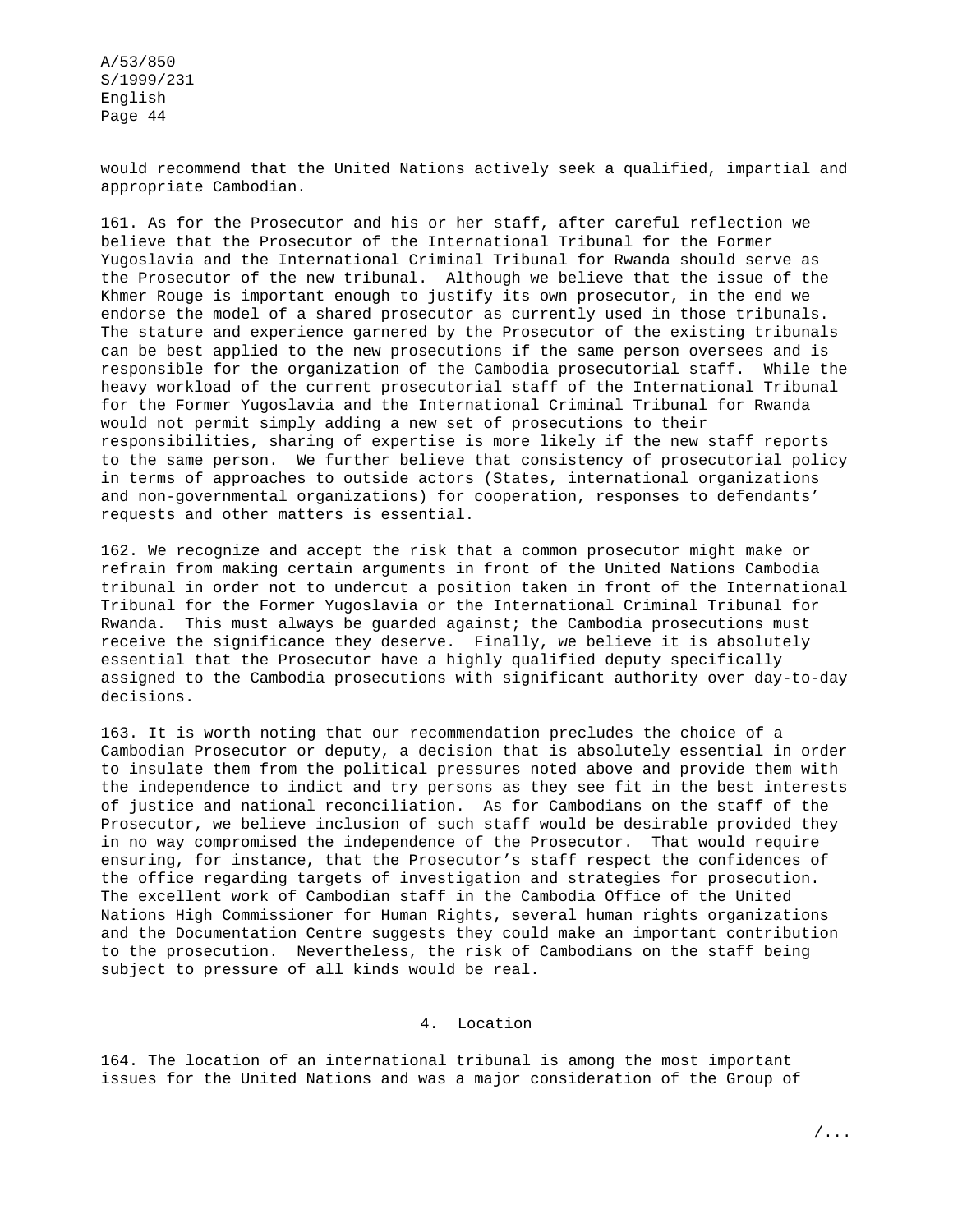Experts. The Group considered three options: trials in Cambodia, trials in The Hague or trials elsewhere.

165. Trials in Cambodia would, in principle, offer distinct advantages to the process. Cambodians would witness the proceedings in person, local media coverage would be intense and the facts of the Khmer Rouge years would be brought to the forefront of public attention through an impartial proceeding. A trial in Cambodia would thus prove very important to a key goal of accountability - promotion of national reconciliation through an understanding of the past and inculpation of those responsible for atrocities. In terms of furthering this purpose, Cambodia would clearly be the ideal location.

166. Other factors brought to the Group's attention during its mission to Cambodia, however, militate against trials in Cambodia. First, the Group is concerned that, in the case of Cambodia, to have a trial at the heart of the country where the atrocities occurred would jeopardize the security of the proceedings. The Group fears that the facilities might well face threats from various groups favourable to one side or another. It is possible, of course, that these problems could be addressed through a significant United Nations security presence, e.g., a heavily guarded compound for the tribunal.

167. Second, and of greater importance, the Group fears that the location of the tribunal in Cambodia would subject it to pressures of one kind or another from various domestic political forces. As stated in section VI above, the issues raised by a trial of the Khmer Rouge are very much alive today. Different political forces have interests capable of being affected by the conduct and outcome of any trials. This could manifest itself in attempts to meet with and influence judges or prosecutors, the denying of various forms of cooperation necessary for the proper functioning of a tribunal in Cambodia, or even worse. The Group realizes that the Government's cooperation is a sine qua non for any successful prosecution, but we believe it is imperative that the trial process be kept immune from political interference.

168. In light of the above, the Group has reluctantly concluded that trials in Cambodia are fraught with too many dangers and that a United Nations tribunal should be located elsewhere. It is worth noting that this was also the view independently expressed to the Group by a number of Cambodians.

169. A second location brought to the Group's attention by a number of our interlocutors is The Hague, seat of the International Tribunal for the Former Yugoslavia, as well as the International Court of Justice and the future International Criminal Court. Those who advocated this option to us believed that location of the United Nations court in The Hague would provide it with a greater degree of legitimacy in the eyes of the Cambodian people and demonstrate that the issue was being taken seriously by the international community. Others felt that co-location with the International Tribunal for the Former Yugoslavia would save the United Nations money and time as facilities and some personnel could be shared. Still others pointed out that, if Cambodia were not to be an option, it did not matter where the tribunal was located, so The Hague seemed a logical place.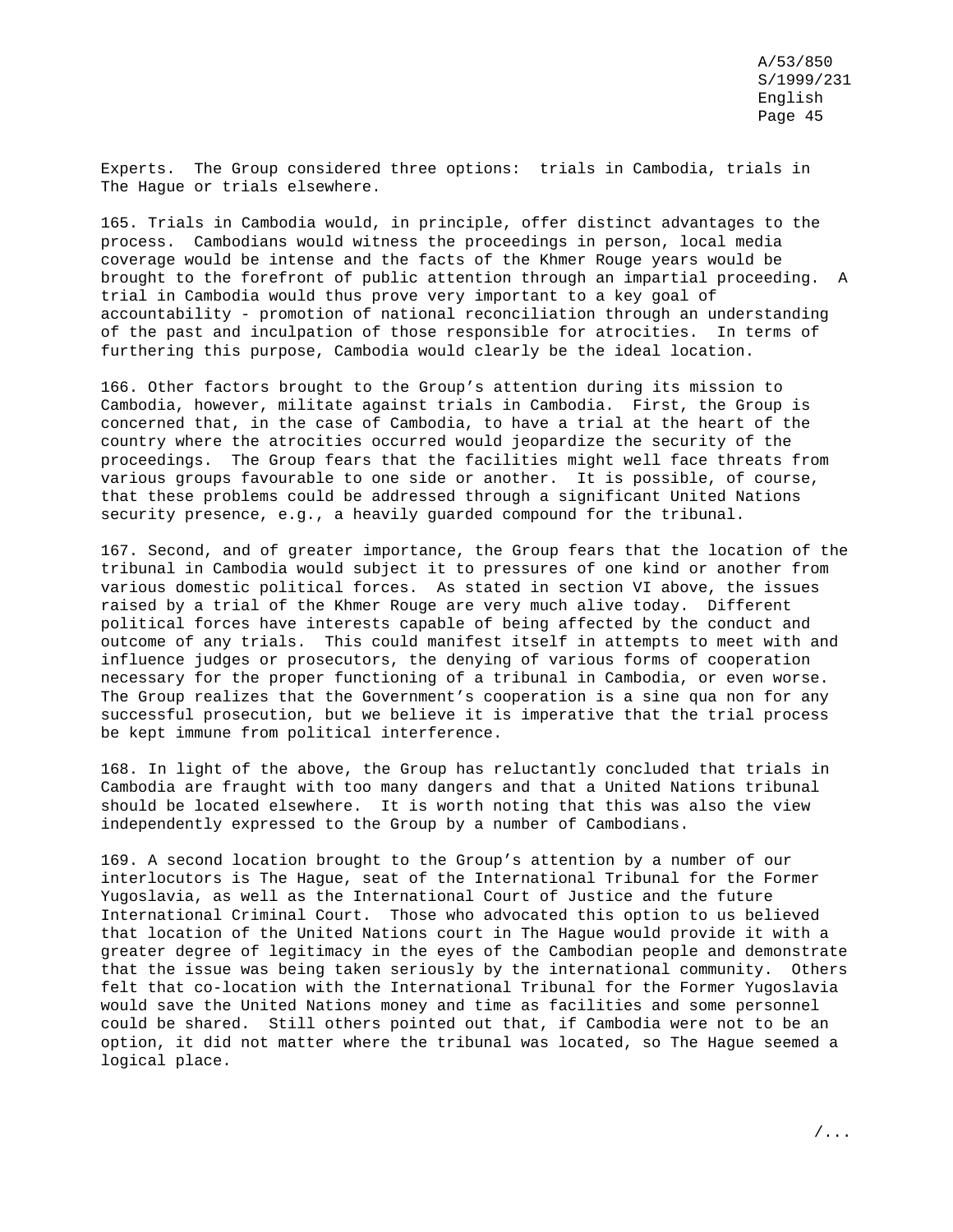170. The Group considered these views carefully but ultimately cannot recommend The Hague as the optimal location either. First, we are concerned that The Hague is simply too far from the location of the atrocities for trials to have an impact on the population and its leadership. In this sense, we endorse the logic of the Security Council in basing International Criminal Tribunal for Rwanda in east Africa. The Hague's location in a very different time zone from Cambodia also means a degree of complexity in television and radio access for Cambodians to court proceedings at convenient hours. Second, we are not convinced that co-location with the existing tribunals will save much money. Though perhaps one or another of the existing courtrooms might be used at times, it would seem that the Cambodia tribunal would need its own set of facilities, including new courtrooms. The headquarters of the International Tribunal for the Former Yugoslavia is now nearly fully occupied with the staff of that court. And, as noted above, a new tribunal will need its own judges and teams of prosecutors and investigators, who cannot simply be borrowed from the Yugoslavia tribunal.

171. The Group's ultimate conclusion, after its review of the above options, is that the best location for the United Nations tribunal would be a city in a State situated somewhere in the Asia-Pacific region. A tribunal in such a city would preserve for Cambodians the sense that trials were taking place in their own part of the world and not, for instance, in distant Europe, and would enable Cambodians to follow them closely. At the same time, its location would be insulated from the political pressures of Cambodia.

172. There appear to us to be a number of criteria that such a city should satisfy: relative proximity to and ease of access to Cambodia, permitting speedy travel by prosecutorial staff and investigators and by attorneys and witnesses; location in a time zone close enough to Cambodia to readily allow the Cambodian community to follow trials directly through local electronic media; and facilities, infrastructure and accommodation that would make it easy to attract to the tribunal international judges of repute and other international civil servants. It would also be convenient if the language of the State were one of the languages of the tribunal and if the State possessed it own wellestablished legal profession, which might provide one readily available source of defence counsel. However, the most critical criterion must be that the State not be seen, especially by Cambodians, as having been intimately involved in the events surrounding the period of Democratic Kampuchea. The Group recommends that, in the light of these criteria, the United Nations should seek such a location for the tribunal. It is the fervent hope of the Group that some State will step forward and offer to host the tribunal.

173. If this recommendation were adopted, it is imperative that the United Nations and the Government of Cambodia, in cooperation with the host State, establish effective mechanisms for the dissemination of the proceedings to Cambodia. A dedicated television channel and radio channel, free of government control, is one option. This method proved particularly important during the period of the United Nations Transitional Authority in Cambodia (UNTAC), which was able to broadcast information about fair elections as well as the messages of various political parties and lay the groundwork for the election it organized and conducted in May 1993. (As part of this effort, the Government of Japan donated thousands of small transistor radios for distribution throughout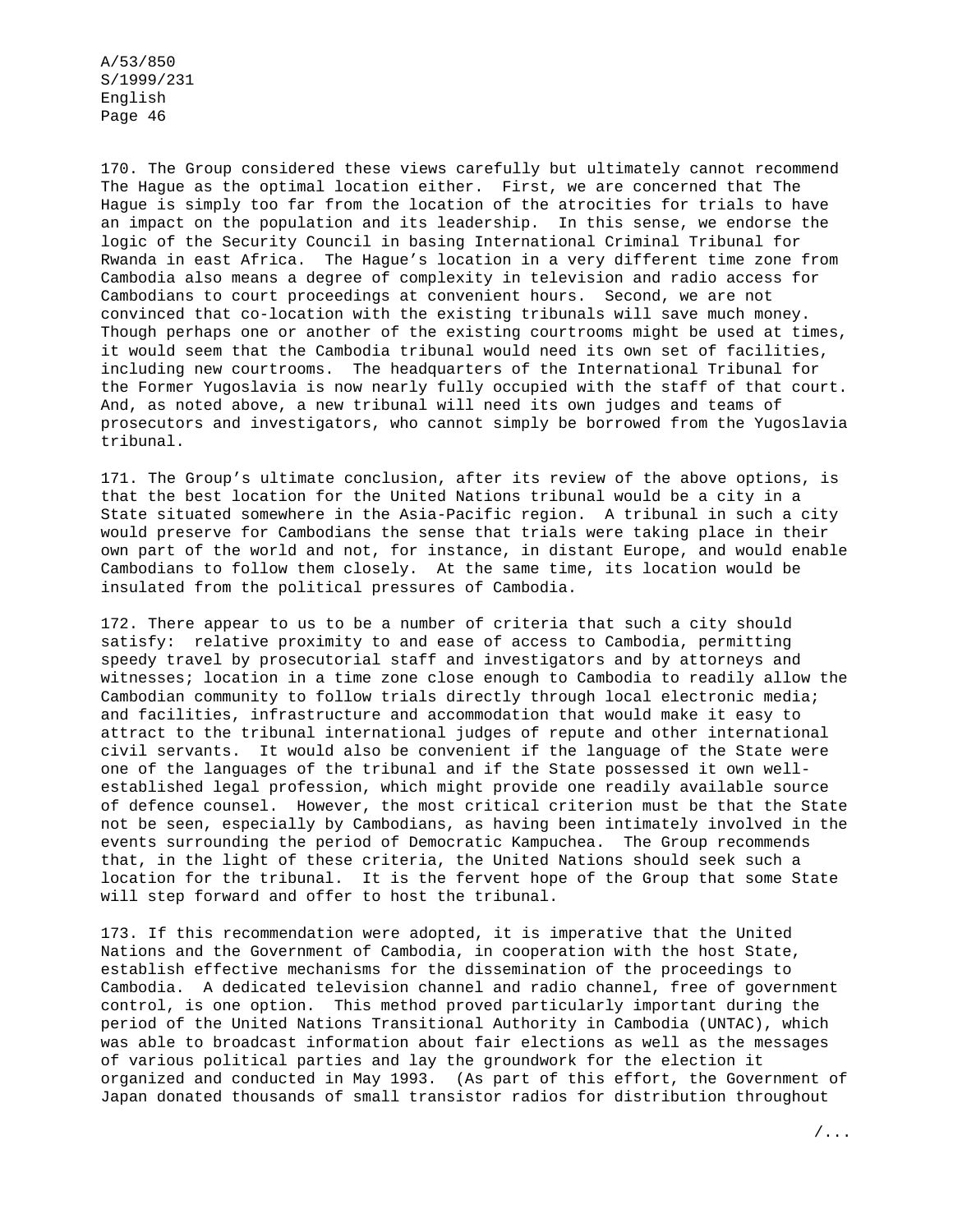the country.) Without effective dissemination of the proceedings, much of the trials' impact on and relevance for Cambodia will be lost wherever they are held.

174. Lastly, the Group has considered the best location for the Deputy Prosecutor and the prosecutorial staff in light of the above. (Because the Prosecutor would be the same as the Prosecutor of the existing tribunals, his or her office would remain in The Hague.) It is our view that the main office of the Deputy Prosecutor should be co-located with the tribunal, rather than either in The Hague or in Cambodia. This would serve three key purposes. First, it would provide the proximity to the tribunal necessary for effective trial strategy. Second, it would help preserve the confidences of that office from unauthorized disclosures or attempts to remove materials or disrupt the functioning of the office. Third, it would further reduce the possibility for interested parties in Cambodia to influence prosecutorial decisions on indictments and trial strategies, a risk which will have already been significantly reduced by virtue of the location of the Prosecutor outside Cambodia in The Hague.

175. At the same time, the Group believes it is imperative that the office of the Prosecutor have a significant presence in Cambodia through the establishment of a Phnom Penh-based investigations office. This office, staffed by investigators and, as necessary, prosecutors, would be the focal point in Cambodia for the investigative process. It would need effective security provided by the United Nations, but less than would be required if the entire prosecutorial staff were placed there.

## 5. A phased-in approach

176. In order to avoid a situation where the United Nations invests significant resources in a court that finds itself without suspects, the Group recommends that the United Nations adopt a phased-in approach for the functioning of the tribunal. After the appointment of the Deputy Prosecutor and an investigations unit, investigations would begin and indictments presented to a small ad hoc group of judges. The full complement of judges would not serve full-time until a number of indictees had been arrested. A similar process was adopted for the establishment of the International Criminal Tribunal for Rwanda.

### 6. Funding

177. A United Nations tribunal will also require continuous, assured funding by the United Nations through its regular assessments upon Member States. To facilitate the start-up of the tribunal, a trust fund or some other special fund with contributions from States and individuals is important. There is no doubt that such a tribunal will involve a significant commitment of resources, as the appropriation for the International Tribunal for the Former Yugoslavia for 1998 was \$68,829,800 (gross) and that for the International Criminal Tribunal for Rwanda was \$56,736,300 (gross). However, the Group believes that substantial savings can be achieved in the case of a tribunal for Cambodia because of what appears to be the smaller number of targets of investigation and because of our recommendation in section X.A below.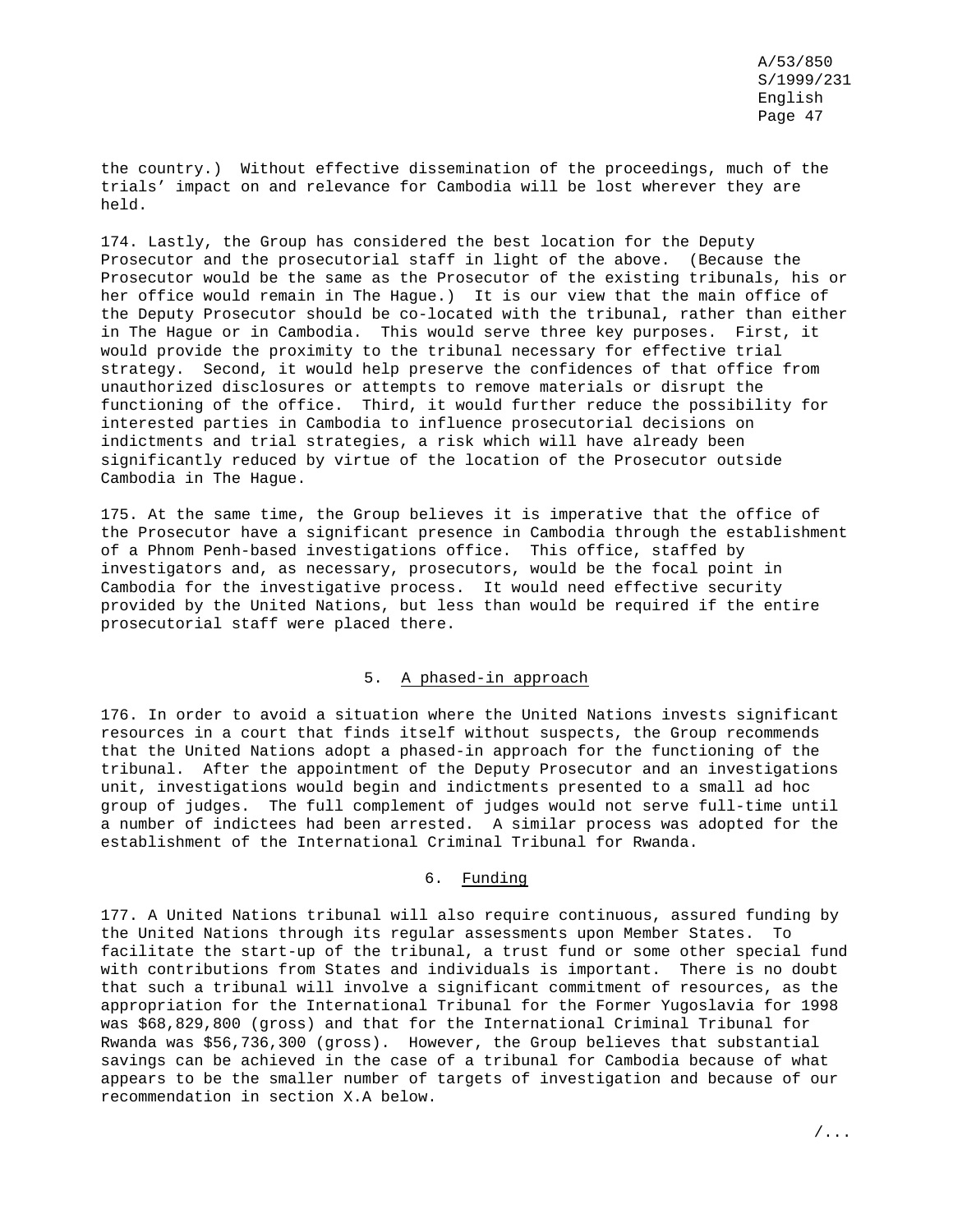## 7. Recommendations

178. The foregoing analysis describes how an international tribunal should be structured to achieve the goals of justice. The Group has carefully considered this option and believes that it represents the best possibility for fair accountability of the Khmer Rouge leaders and responds in the most effective way to the 1997 request of the Cambodian Government for international assistance. Part of our reasoning for this recommendation is, of course, negative in that it is based upon our rejection of the option of trials in a Cambodian court for the reasons stated above. But it is nonetheless incumbent upon the Group to justify this option as superior to what we have earlier rejected and as worthy of pursuit despite its own particular difficulties.

179. At the core of the Group's justification for its recommendations is its firm belief that only a United Nations tribunal can be effectively insulated from the stresses of Cambodian politics that we discuss in detail in section VI above and that we believe would ultimately prove fatal to the viability of a Cambodian court. A United Nations tribunal can be set up with the support of the Cambodian Government but without requiring that Government to take various legislative and administrative initiatives that are likely to permit significant political factors to intrude upon and delay matters. With a United Nations tribunal, once the Cambodian Government has given its consent to the establishment of the tribunal, the staffing and operation are completely the responsibility of the United Nations. While it requires the cooperation of the Cambodian Government, it does not need it in the direct, affirmative sense. Moreover, United Nations officials are wholly independent and remote from the pressure of Cambodian domestic politics.

180. Two significant precedents inform our consideration in this regard. First is the work of UNTAC from 1992 to 1993. Analysts of that operation agree that the most effective component of UNTAC was the electoral component because it was the only component with an explicit mandate in the Paris Accords to act on its own - to organize and conduct elections - regardless of the views of the political factions and thus did not depend on their active support.<sup>81</sup> Those components of UNTAC whose functions relied upon ongoing cooperation of the political factions - whether in the military, civilian, or human rights area were less successful in accomplishing the tasks in their mandate. Second is the failure of the Cambodian Government to enact a new criminal code in the five years since the departure of UNTAC despite the presence of legal consultants from international organizations, foreign Governments, and non-governmental organizations. It is our view that only by placing the responsibility for the establishment of the tribunal on the United Nations will a similarly slow and politically laden process be avoided.

181. The Group is aware, of course, that even a United Nations tribunal will need the cooperation of the Cambodian Government in many critical areas, notably apprehension of defendants and securing access to witnesses and evidence. There will be no Stabilization Force in Cambodia to undertake these functions. Nevertheless, from our perspective, the more insulated the tribunal can be from domestic politics, the better.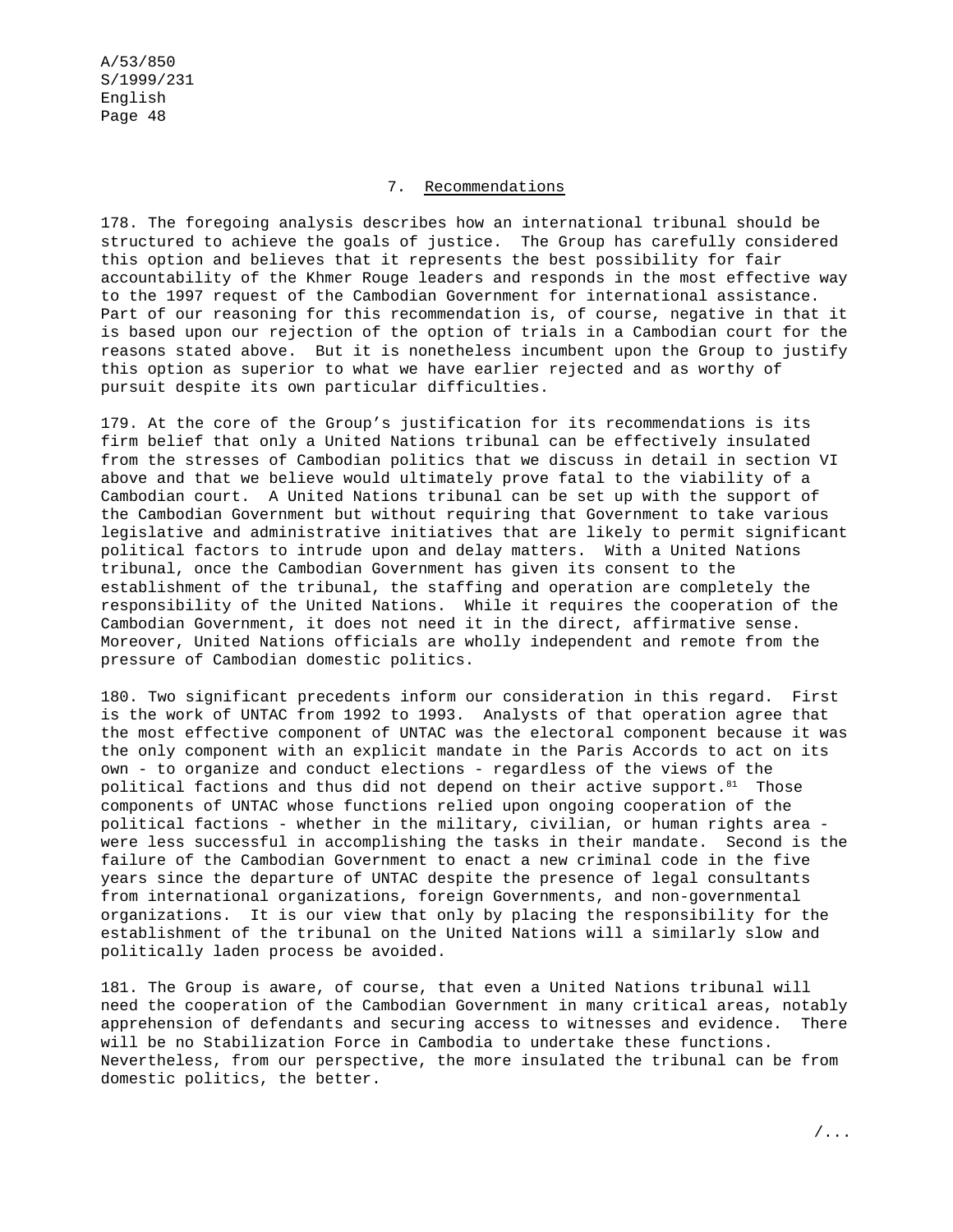182. This perspective also informs our views regarding the time and money necessary to set up a United Nations tribunal. Based on the precedents of the International Tribunal for the Former Yugoslavia and the International Criminal Tribunal for Rwanda, it may take at least a year, and perhaps two, before a tribunal is functioning and able to try defendants. This seems like a long time to wait for justice, and it might be suggested that the United Nations operation would be slower than a Cambodian court. (A United Nations tribunal for Cambodia might be able to be established faster than the Yugoslavia and Rwanda Tribunals, and we make recommendations in this regard in section X.A below.) But even if it took the full two years, the international community would at least know, with some confidence, that progress was being made and that the tribunal would eventually be functional. To place the onus of responsibility on Cambodia, even with significant international funding and personnel, would create uncertainty as to whether the tribunal would ever function.

183. As for the financial commitment involved, the monetary costs of a United Nations tribunal are, in our view, likely to be higher than the amount necessary to be invested in a Cambodian court with a heavy international presence. But they may well not be significantly higher, as the amount of international resources in either case is likely to be high. And we believe that there is less danger of a wasted investment if the United Nations, rather than the Cambodian Government were to establish the tribunal.

184. The Group recognizes that the creation of an ad hoc international tribunal will require an investment of political will and money on behalf of the international community. As for the role of Cambodia, it is our hope that the Government of Cambodia will follow through on the spirit of its letter of 21 June 1997 to the Secretary-General and fully support the establishment and operation of the court by the United Nations.

### C. A Cambodian tribunal under United Nations administration

185. The third proposal the Group considered is a hybrid of the previous two models: a tribunal established under Cambodian law, but subject to the control and operation of the United Nations.

186. The establishment of such a tribunal would be done through two simultaneous legal undertakings. First, the United Nations, through the Secretary-General, would enter into an international agreement with the Cambodian Government establishing the legal status of the tribunal, the obligations of the United Nations and the obligations of Cambodia. Second, the Cambodian Government would pass a law that formally establishes the tribunal according to the terms of its agreement with the United Nations. A statute of the tribunal would be annexed to the Cambodian law and the agreement as well. The jurisdiction of such a court could comprise only international crimes, only Cambodian crimes, or extend to both.

187. As for the court's operation, it is essential that, in order to preserve the independence of the court and address the concerns noted above about political interference, the United Nations should have control over certain key elements of the tribunal's functioning. These would include the selection of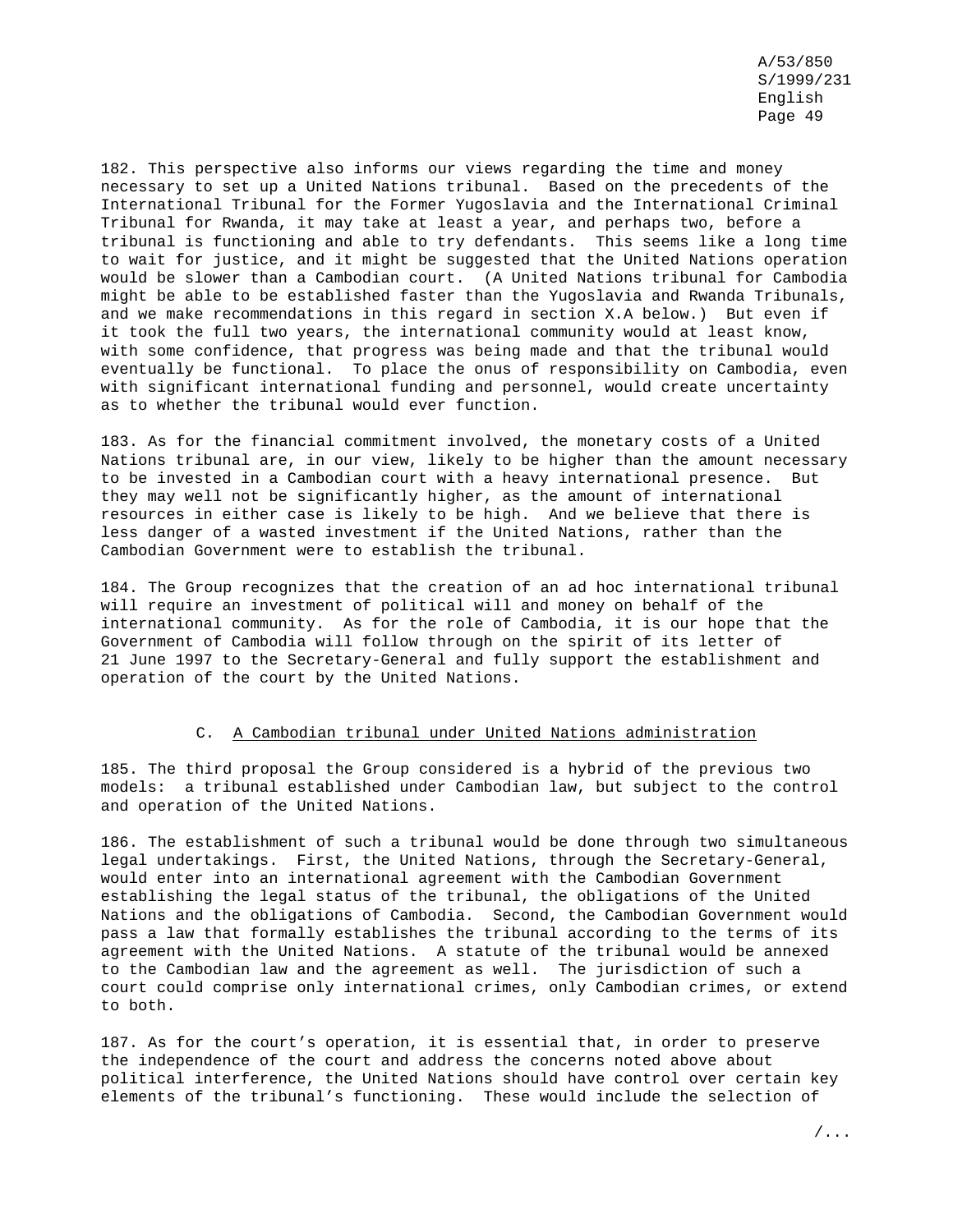judges and the recruitment of the prosecutor and staff; their independence; the places of confinement of defendants and convicted prisoners; security for judges, lawyers, investigators, prisoners and witnesses; and other issues at the core of judicial independence. The location could be the subject of negotiation, although, based on the views above, trials outside Cambodia are still clearly preferable, in which case an agreement with the forum State would be needed.

188. Such a court is unprecedented, but its legal basis would resemble that of other United Nations-supported institutions established through agreements with Member States. These include the Asia and Far East Institute for the Prevention of Crime and the Treatment of Offenders, the Latin American Institute for the Prevention of Crime and the Treatment of Offenders, the International Institute on Aging and the International Vaccine Institute. 82

189. This option would seek to combine the advantages of the United Nations tribunal in terms of its independence with the connection to Cambodia inherent in domestic trials and also avoid such obstacles as may exist in setting up a United Nations tribunal. It would not require a resolution of the Security Council or the General Assembly, although the Secretary-General might wish to consult with those organs. The funding would be from voluntary contributions, rather than through the regular United Nations budget. The Secretary-General could be charged with the selection of judges from a list of candidates provided to him. Although the United Nations would retain control over hiring, the United Nations regulations that limit the number of personnel contributed from Governments would not apply, thus permitting more expeditious recruitment of staff and establishment of the tribunal and a lower cost to the United Nations budget.

190. The disadvantages of such a proposal, however, seem to the Group to outweigh any advantages. The key concern is that the negotiation of an agreement and the preparation of legislation for and its adoption by the Cambodian National Assembly could drag on. Many issues concerning the role of the United Nations would be part of this negotiation, and no progress could be made until all were settled. The Cambodian Government might insist on provisions that might undermine the independence of the court. The same concerns we express above about the Cambodia tribunal thus apply here. In contrast, a resolution of the Security Council (or even the General Assembly) is likely to move far more expeditiously. While the members of the Council will need to consult with the Cambodian Government, the burden of going forward will fall upon the Council rather than the Cambodian Government.

191. Furthermore, some of the advantages noted above may not prove to be so in fact. Although there would no doubt be monetary savings to the United Nations owing to the ability to rely extensively upon seconded personnel, the overall cost to the international community may well not be much less. The number of international personnel would still be significant, and will include the judges, prosecutorial staff, most of the investigators and much of the support personnel. The ability of seconded personnel to serve will depend on the willingness of their donors to part with them. This makes the stability of the operation less certain.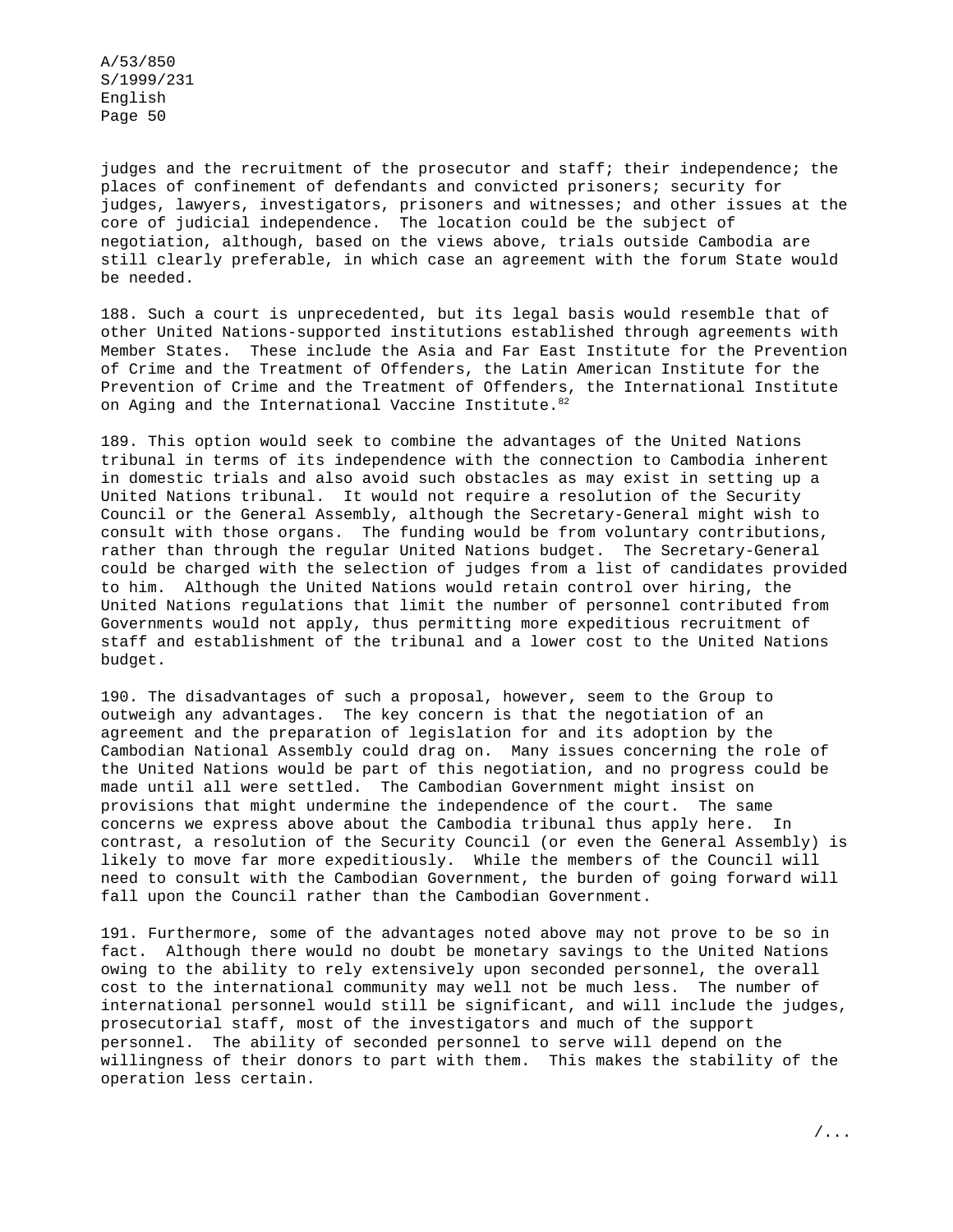192. In the end, then, the Group is not prepared to endorse this option either. We recognize that it represents a possibility for Member States of the United Nations to consider. It is certainly preferable to the first option above. But it seems likely to equally prolong the impunity of the Khmer Rouge leaders until many of the likely defendants have died or, equally bad, make the United Nations a party to a process not meting out impartial justice.

#### D. An international tribunal established by multilateral treaty

193. This option would entail the creation of a court along the model of the International Military Tribunal at Nuremberg through a treaty among interested States.83 In the case of Cambodia, this might be a combination of States in the region whose cooperation would be necessary to the effective functioning of a court and other interested States that might wish to contribute financial resources and personnel. It would avoid the creation of a new United Nations court. The Group declines to recommend this option because we are quite sceptical of the possibility of agreement among many States on the form of such a court. Protracted negotiations might well lead nowhere. This reasoning formed the basis for the Secretary-General's recommendations to the Security Council in 1993 and 1994 that the International Tribunal for the Former Yugoslavia and the International Criminal Tribunal for Rwanda be established by Security Council resolution and not by treaty, and we find that reasoning equally applicable here.

### E. Trials in other States

194. The fifth option considered by the Group is the trial of Khmer Rouge leaders by and in a State other than Cambodia. Such trials could take place as a matter of international law under the theory of universal jurisdiction, which gives each State the right to prosecute persons for genocide, crimes against humanity and other international crimes regardless of the place of the commission of the crimes or the nationality of the accused or the victims.  $84$ Trials could only take place in States that have criminal statutes providing for such universal jurisdiction or which otherwise are able to apply their ordinary criminal laws to cases without a link between the forum State and the site of the crime, the nationality of the victims or the nationality of the accused. If the accused or the victim happened to be a national of the State, then other bases for jurisdiction would be possible as well.

195. The Group is aware of a number of States with criminal statutes that, on their face, appear to permit trials of Khmer Rouge offenders. Many of these States have highly effective judiciaries in terms of the criteria we note above in section VIII.A.2. In that sense, they represent readily available venues for trials that would not entail the administrative or political difficulties inherent in establishing either an international or Cambodian court. Transportation of witnesses might be no more complicated than that involved in a United Nations tribunal. With respect to costs, while it would be unfair to impose the costs of a court onto one State, the international community could provide significant assistance to it through donations of money and personnel.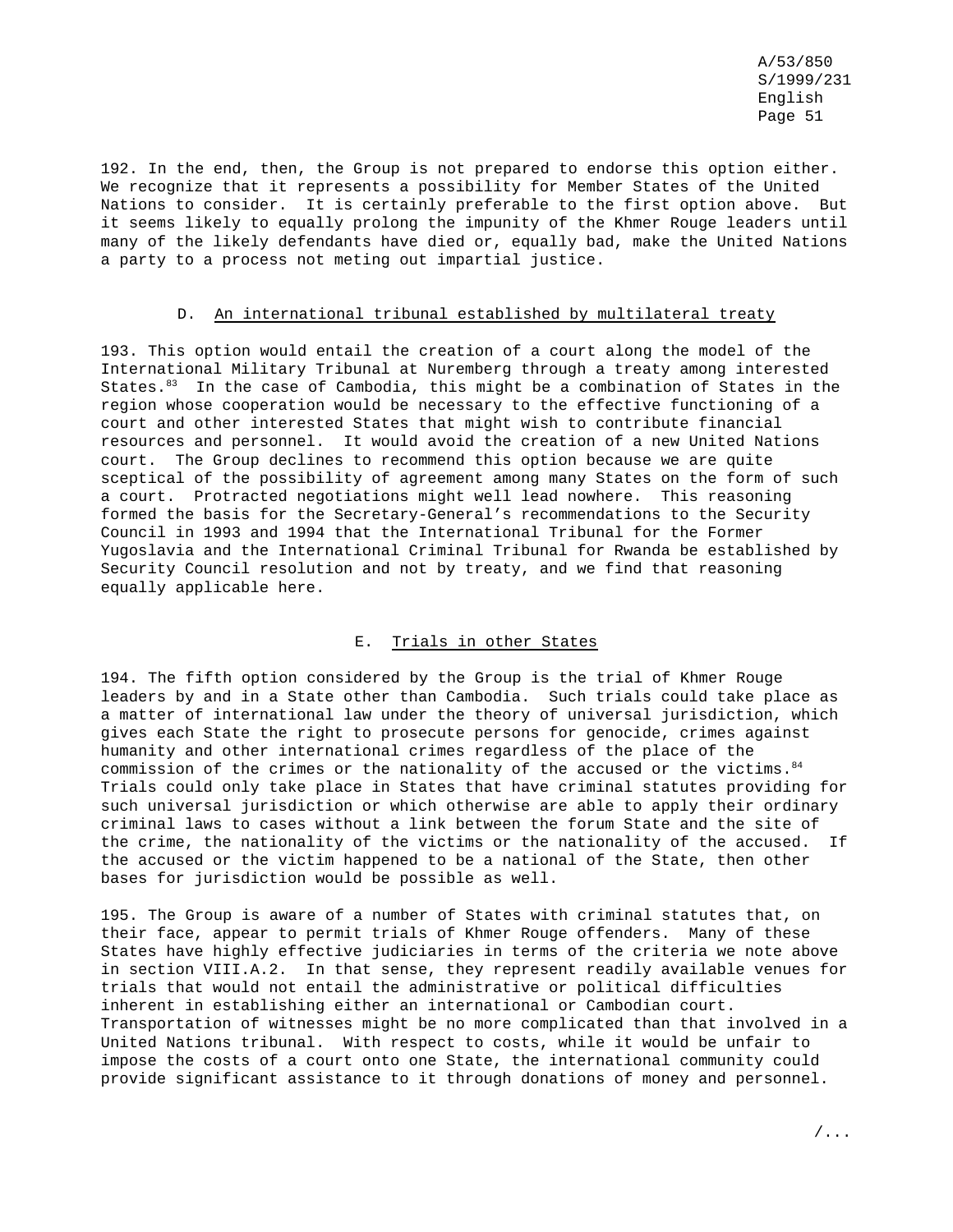196. We do not, however, recommend the use of such States' judiciaries as the primary arena for trials because we believe that the responsibility for such trials rests with the Cambodian Government and the full international community. Moreover, while the Group believes in the importance of universal jurisdiction, we believe that, in the case of Cambodia, the message to the Cambodian people, so important in trials of the Khmer Rouge, would be diluted were those trials to take place before a court that was neither Cambodian nor international, but of a third State. We could, of course, imagine a State constructing an international court to try Khmer Rouge under its domestic law, but such a move is unprecedented and seems to us too unrealistic.

197. The Group nonetheless believes that, in the absence of a United Nations court, if States find that they have Khmer Rouge offenders on their territory, then they should prosecute them under their criminal laws, including by enacting legislation to give their courts jurisdiction over such offenders, or send them to a State willing to do so. Moreover, the Group would not wish to discourage arrangements by which accused persons could be transported to those States for trials.

#### IX. OTHER FORMS OF INDIVIDUAL ACCOUNTABILITY

198. In light of the Group's interpretation of its mandate as discussed in section II above, we have considered a number of other forms of individual accountability beyond criminal trials.

#### A. Investigatory commissions

199. The investigatory commission, commission of inquiry, or truth commission has emerged in the last 15 years as a highly significant mechanism of national reconciliation. Through a process of truth-telling by victims of atrocities and, in some instances, perpetrators, such commissions have helped to inform the public about the details of a dark period in a nation's history and contributed to the healing of victims and the society at large. Because their focus is on the historical period generally and not just the role of a relatively small number of indictees, they can paint a broader picture of the events of the period. Such commissions do not, however, result in judicial determinations of guilt, and it is our view that they could not replace prosecutions for Cambodia in terms of the goals of justice, closure and accountability.

200. A commission could, however, serve important interests for Cambodia. By telling a story beyond that concerning the defendants alone, including one that includes the historical context of the atrocities and the roles of many actors, it could contribute to achieving the educational, psychological, political and justice goals we elaborate in the introduction to this report. By listening to and acknowledging the victims, a commission could provide a form of spiritual reparation for them. The role of a commission in making recommendations regarding ways to protect human rights in the future also seems especially important in Cambodia.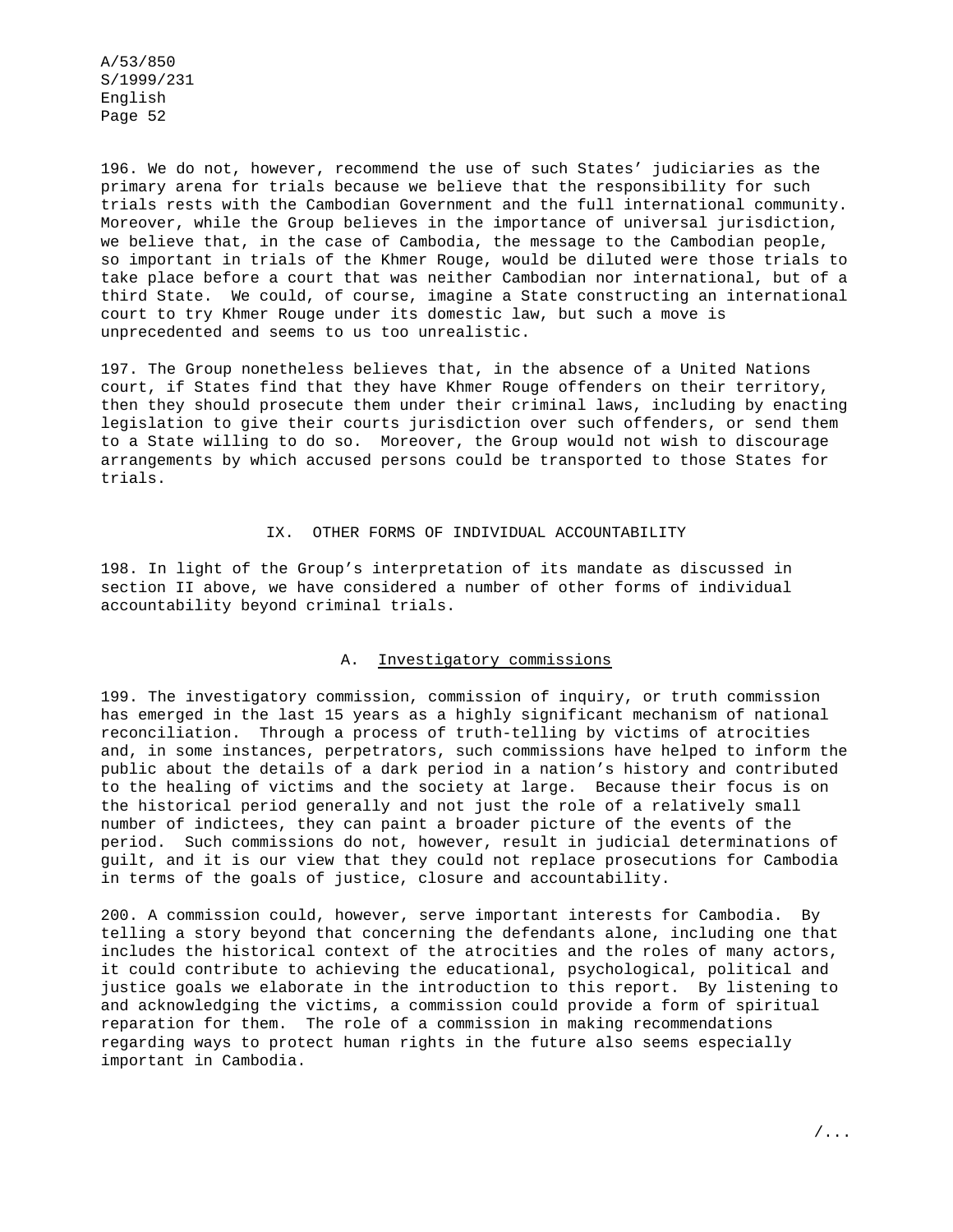201. The wide knowledge of the Khmer Rouge's atrocities would not detract from the useful role of a commission. Although the general pattern of crimes is well known, a detailed authoritative and unbiased accounting, including identification of specific perpetrators and victims, has not been assembled in a single source. The People's Republic of Kampuchea in absentia trials of Pol Pot and Ieng Sary in 1979 lacked credibility owing to their tainted circumstances; the United Nations has never produced any formal study of the atrocities, the 1978 report of the Subcommission on Prevention of Discrimination and Protection of Minorities of the Commission on Human Rights<sup>6</sup> being merely a compilation of information from Governments and non-governmental organizations. Disagreement on many aspects of the Khmer Rouge period continues, including discrepancies over the number of people killed. The Khmer Rouge has engaged in disinformation concerning their brutal record and different political parties have their own versions of history. Moreover, as noted, the process of hearing from witnesses has a value in and of itself to them and to society.

202. During its mission to Cambodia, the Group raised the idea of a commission of inquiry with most of our Cambodian interlocutors, both governmental and non-governmental. The reactions were, in general, non-committal. Many seemed unclear as to the function of a commission; most said that they would have no objection to one, but that the priority for Cambodia was on trials of the Khmer Rouge and that a commission could not be a substitute for trials. Few overtly endorsed the idea and none suggested it to us of their own accord. These views, from the most educated and politically informed elements of Cambodian society, suggest that most Cambodians would not understand the purpose of a commission and its relationship to trials.

203. Beyond the points made to us by our Cambodian interlocutors, the Group has additional concerns about a commission. First, it is not apparent to us whether Cambodians themselves are prepared to participate in the processes undertaken by commissions, i.e., recounting by many witnesses of the events of the period. Some may fear former perpetrators who are still in their village; others might have an incentive not to tell the truth. These obstacles are, of course, also present with respect to criminal trials, but the role of counsel, investigators, judges, and, if necessary, protective measures for witnesses can help alleviate some of these problems. A commission would not need to rely upon the testimony of perpetrators, but, if it sought such testimony, it would need to take account of the inability of nearly all commissions to obtain such statements. Only the South African Truth and Reconciliation Commission was able to obtain substantial cooperation from perpetrators; but this came only as part of a package that provided them with the prospect of some form of amnesty, which we do not recommend.

204. Second, in previous cases, commissions were part of a political compromise between an outgoing, authoritarian regime and its opponents, as a way of clearing the ground for the future (including the possibility of trials). This is not at all what has occurred in Cambodia. Moreover, the Group is frankly not sure whether the Cambodian polity has yet achieved the level of national reconciliation needed to permit the establishment of a commission. The Group fears that the divisions in Cambodian society might frustrate the work of a commission in terms of its operation and the dissemination of its outcome. Various parties might reject the findings of the commission and, in any event,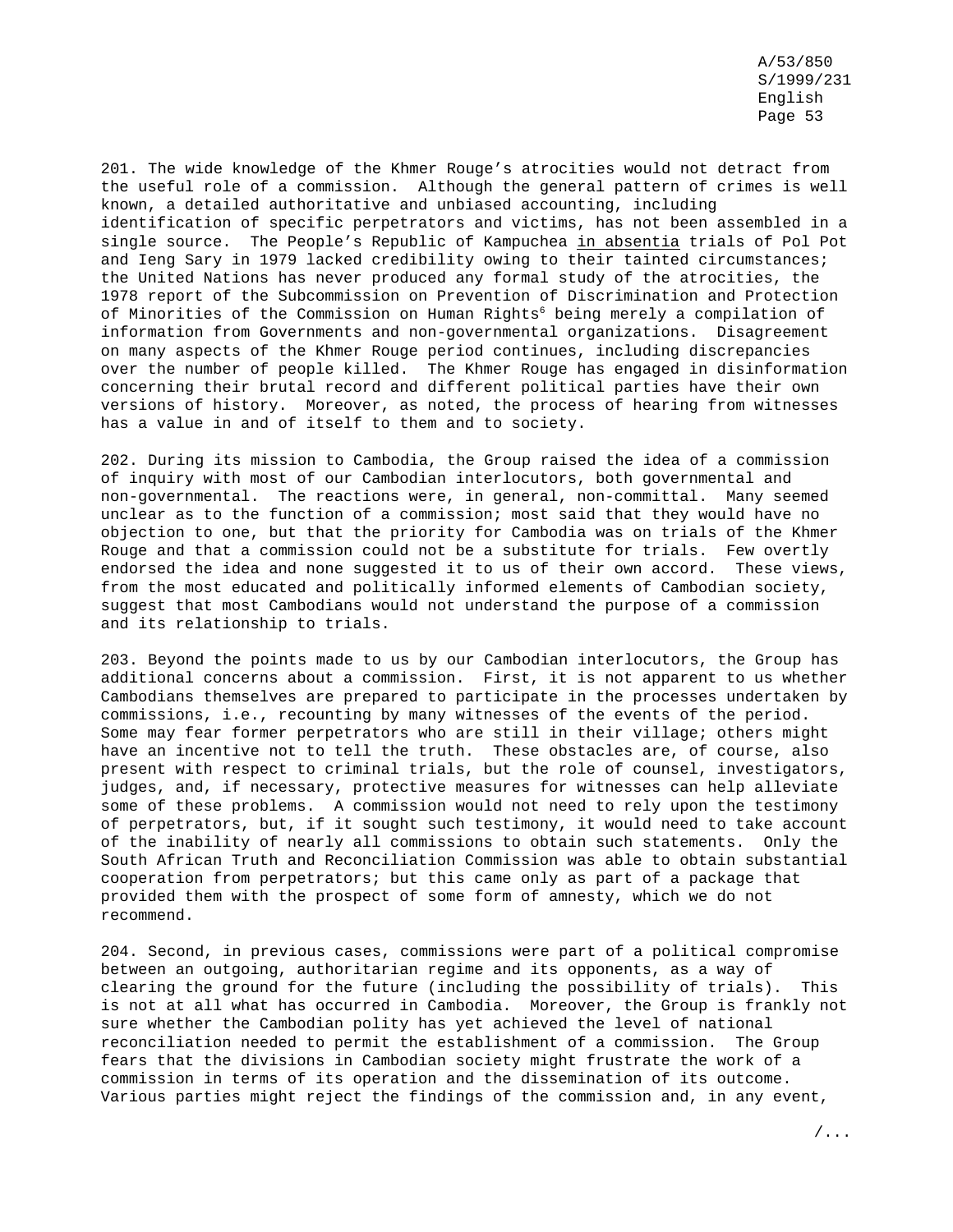widespread illiteracy would in many cases prove an obstacle to easy accessibility to the commission's report.

205. Third, the Group believes that any commission of investigation must be constructed in a way that does not impair the operation of a criminal trial. Previous commissions have generally managed to avoid these problems either because they completed their work before the trials began or because no trials followed the commission's report. But if the two were carried out simultaneously and were focusing on the same specific episodes, considerable difficulties might result for the fair conduct of trials, including the tainting of evidence and the risk of inconsistent statements to the two bodies. Moreover, in such a situation, the Cambodian public might not understand the different levels of proof applied by each body (with a much higher standard of proof in the criminal context).

206. It might be possible to reduce these problems through a commission that did not actually hear testimony, but was composed of historians and experts who attempted to write an authoritative accounting based on documentary evidence, or perhaps one that did not seek to name individual perpetrators. However, the extent to which a commission's report would be accepted by Cambodians if it did not rely on witness testimony is questionable. Such a procedure would also fail to accomplish some of the goals of healing for victims that comes from the process of giving or hearing testimony.

207. In light of the above, the Group believes it is premature to make a concrete recommendation in favour or against the establishment of a commission of inquiry. Rather, we believe it would be useful for the Cambodian people, through its Government and non-governmental sectors, to engage in a process of reflection to consider appropriate steps on the truth-seeking front. This would help them determine whether a commission of inquiry is desirable and what form it should take. Each commission to date has been tailored to the circumstances of the State concerned regarding the entity establishing it, its mandate, its composition, its ability to subpoena witnesses, its ability to name perpetrators in the final report, its duration, its relationship to prosecutions and other factors. These same matters would need to be addressed for Cambodia.

208. To assist the Cambodian people in this endeavour, we recommend that the United Nations, through the United Nations High Commissioner for Human Rights, work with the sectors of the Cambodian population to inform them about such commissions and foster dialogue on the issue. In particular, the High Commissioner, through her Cambodia office, could organize a series of conferences on this question. It is our hope that the Government and non-governmental sectors will carefully consider whether such an exercise would be a beneficial complement to the trials that we recommend.

209. At the same time, however, we would hope that the Prosecutor would be able to present his or her case against the accused in a way that sheds light on the range of atrocities committed by the regime of Democratic Kampuchea, so that Cambodians following the trial are able to learn about their past. This is yet another way in which trials can promote knowledge and national reconciliation.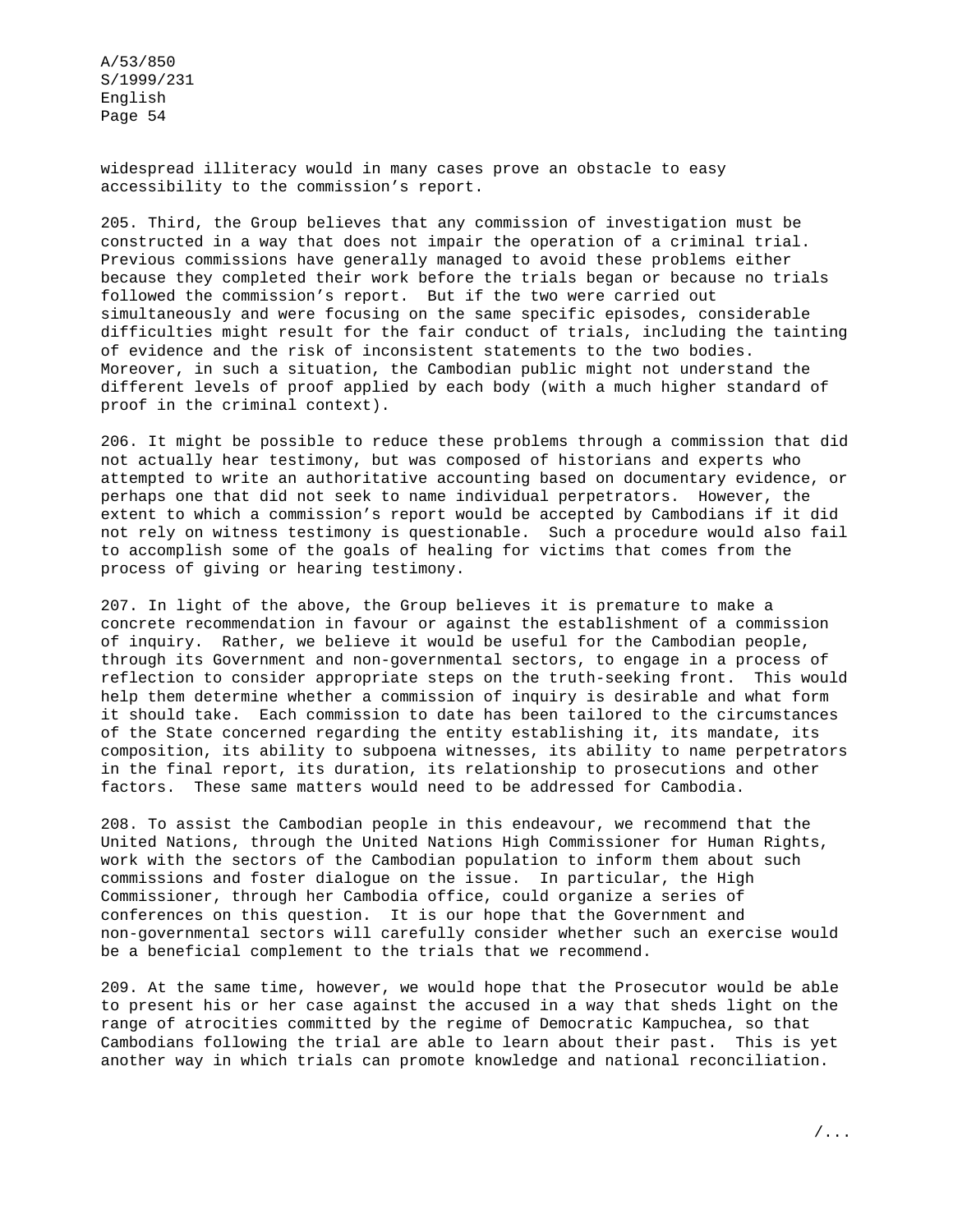### B. Removal and exclusion from office

210. The Group has noted the policy in several countries of removing and excluding from office persons responsible for serious violations of human rights. Cambodia has a statute outlawing the Khmer Rouge, but there remains the possibility that targets of investigation for atrocities in the 1970s may hold office now or may wish to hold it in the future. The Group believes that any persons implicated in such crimes should not hold public office. It therefore recommends that, following the establishment of a tribunal to try Khmer Rouge leaders, Cambodia enact a statute requiring all persons convicted by the tribunal to be thereupon barred from holding public office.

### C. Financial accountability

211. It is frequently asserted that certain members of the Khmer Rouge have amassed vast amounts of wealth in the years since their ouster from power. These have come principally from timber and gem concessions, the fruits of which have been illegally provided to Cambodian and foreign business interests in the areas the Khmer Rouge has controlled. Some of this money is said to be in foreign banks.

212. The Group believes that the wealth of Khmer Rouge leaders convicted by a tribunal should represent a form of monetary reparation for the victims of the Khmer Rouge. The possibility of requiring defendants to pay compensation to victims is included in the statutes of the existing ad hoc tribunals and has recently been affirmed in the statute of the International Criminal Court.<sup>85</sup> We thus recommend that any tribunal provide for the possibility of reparations by the defendant to his victims, including through a special trust fund, and that States holding such assets arrange for their transfer to the tribunal as required to meet the defendant's obligations in this regard. Beyond this, States in which Khmer Rouge assets obtained illegally are present should explore other options for providing compensation to victims from these assets.

### X. OTHER ASPECTS OF TRIALS

#### A. Moving the process quickly

213. The Group is concerned that any United Nations tribunal along the lines of that recommended will be established somewhat slowly and then only trudge through its caseload. The Group thus recommends that the United Nations, building upon its experience with the prior tribunals, undertake all necessary measures to expedite the establishment of the court. These should certainly include exemptions from competitive bidding and, most important, from limitations on secondment to take effect immediately upon the court's legal establishment. The budgetary approval process also needs to be streamlined. Furthermore, we believe that the registry functions of the new tribunal should be shared with those of the International Tribunal for the Former Yugoslavia, with only a small office co-located with the new court; it is our sense that a free-standing and independent registry would entail both delays and unnecessary costs and should be avoided. Finally, once the court is established, the Group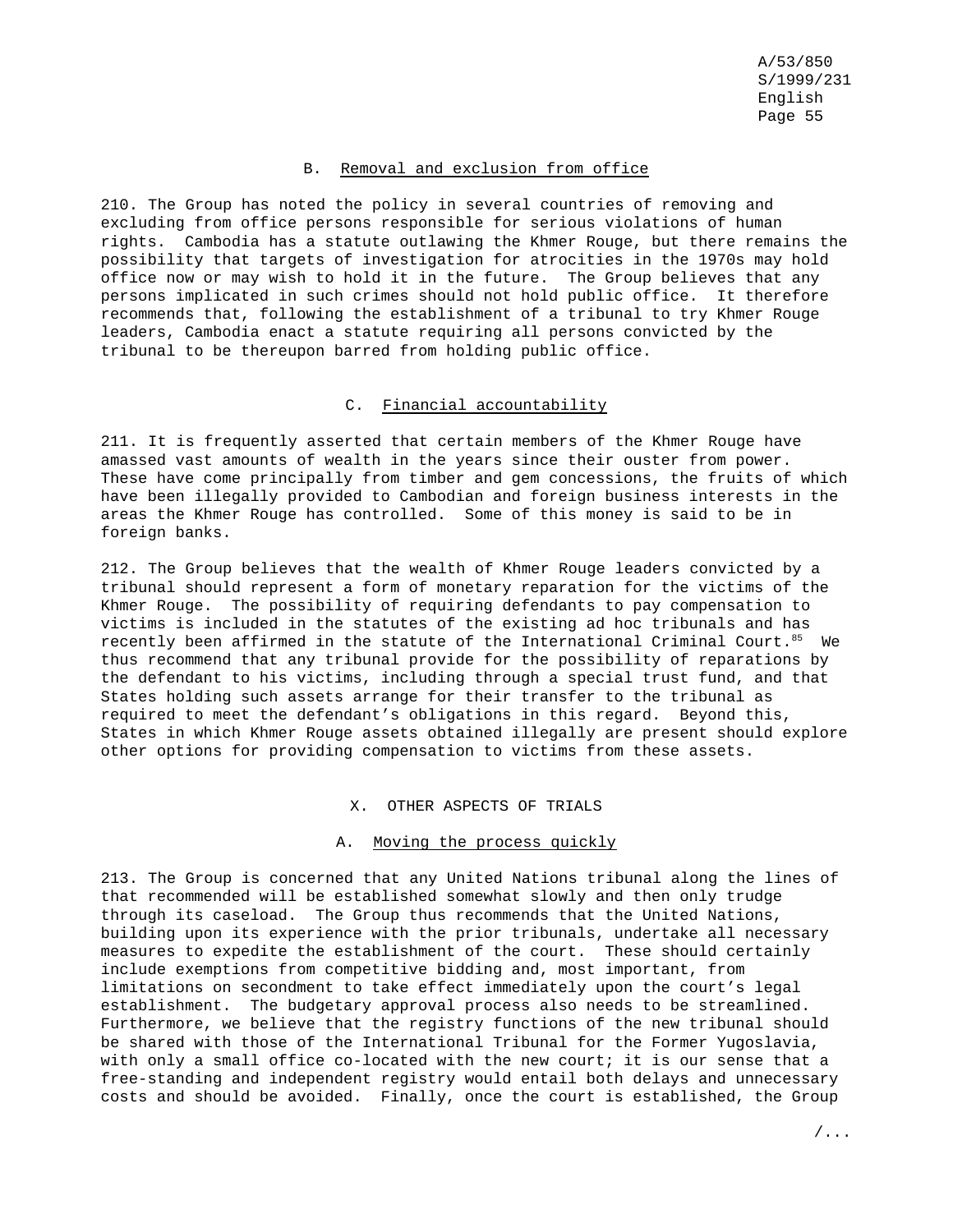recommends that the judges exercise active case management to move the cases through quickly. The entire process should involve close consultation with officials of the existing tribunals to learn from their past experience.

### B. Methods of prosecution and admission of evidence

214. Related to the above question is the method of prosecution. The adversarial system of the common law jurisdictions has, in general, been followed by the two existing ad hoc tribunals and is contemplated for the International Criminal Court. Nevertheless, a more hybrid system that borrows certain elements from the civil law jurisdictions is worth considering. Cambodian procedure relies substantially upon the French system and adoption of elements of that system might also contribute to grounding the court in the Cambodian experience. At the same time, any system must fully respect the defendants' rights as provided for in the International Covenant on Civil and Political Rights.78

215. With respect to evidence, our report indicates that much of the evidence is old and that record-keeping in many cases was shoddy. Given the state of the evidence and the duration of time since the crimes, the Group believes that a court will need to adopt the civil law approach currently found in the rules of evidence of the two existing United Nations tribunals as well as of many States - one that admits all evidence that is relevant and probative and leaves its evaluation up to the judges.<sup>86</sup> Such an approach is in the circumstances preferable to reliance upon such common law notions as the hearsay rule and its lengthy list of exceptions.

### C. Protection of evidence and witnesses

216. The decaying state of much physical evidence and the apprehension that some witnesses may feel about testifying underline the importance of protective measures by the court eventually established. Original documents need to be placed in secure, dry and climate-controlled facilities that will protect them from various possibilities of destruction. Witnesses will need to be protected before, during and potentially after trial and, where necessary and subject to proper safeguards, it may sometimes be appropriate to conceal their identity.

### D. Cooperation regarding evidence

217. Earlier in the report, we emphasized the cooperation of other States with respect to the apprehension and handing over of suspects. The Group also wishes to point out the necessity of cooperation from States with evidence or witnesses on their soil. We mention, in particular, Viet Nam, owing to the likely presence of documents removed from Cambodia after the ousting of the Democratic Kampuchea regime, but other States in the region may also have documents as well as witnesses.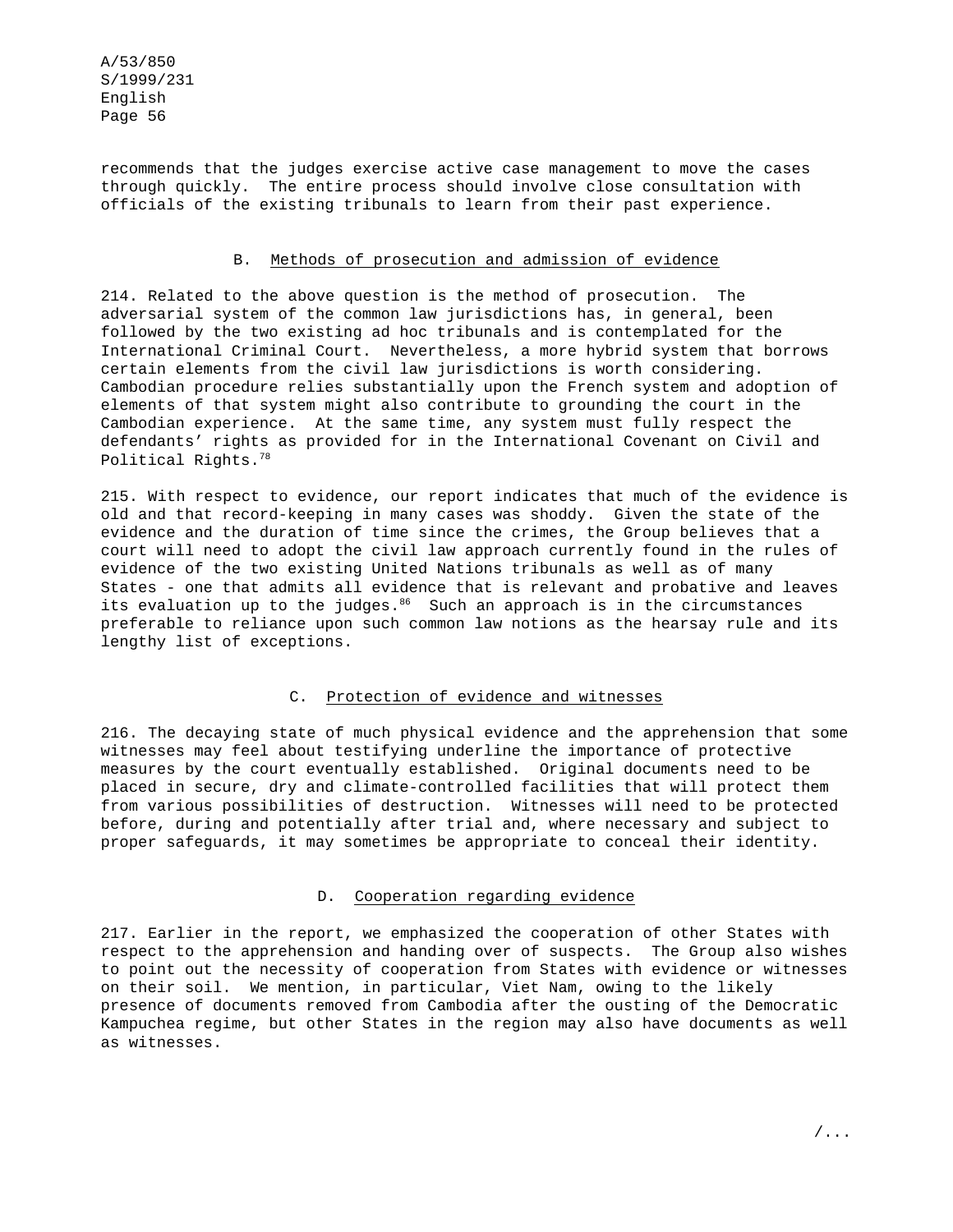### E. Post-conviction issues

218. Upon conviction of defendants, their sentences would need to be served in prisons meeting international standards and with minimal risk of escape. In light of our views put forward above, this argues for incarceration in States other than Cambodia. Commutation of sentences should, in accordance with the statutes of the existing United Nations tribunals, rest solely at the discretion of the president of the tribunal, who would decide such matters based on the interests of justice and principles of law.<sup>87</sup>

#### XI. SUMMARY OF PRINCIPAL RECOMMENDATIONS

219. The above discussion contains, we hope, an exhaustive treatment of the issues assigned to the Group of Experts by the Secretary-General. Without attempting to restate all our recommendations, we reiterate those of most importance:

1. We recommend that, in response to the request of the Government of Cambodia of 21 June 1997, the United Nations establish an ad hoc international tribunal to try Khmer Rouge officials for crimes against humanity and genocide committed from 17 April 1975 to 7 January 1979.

2. We recommend that, as a matter of prosecutorial policy, the independent prosecutor appointed by the United Nations limit his or her investigations to those persons most responsible for the most serious violations of international human rights law and exercise his or her discretion regarding investigations, indictments and trials so as to fully take into account the twin goals of individual accountability and national reconciliation in Cambodia.

3. We recommend that the Security Council establish this tribunal or, should it not do so, that the General Assembly establish it.

4. We recommend that the tribunal comprise two trial chambers and an appellate chamber and that the United Nations actively seek to include on the tribunal a Cambodian national whom it believes is qualified, impartial and appropriate.

5. We recommend that the Prosecutor of the International Tribunal for the Former Yugoslavia and of the International Criminal Tribunal for Rwanda serve as the Prosecutor of the new tribunal, with a Deputy Prosecutor specifically charged with responsibility for this tribunal.

6. We recommend that the tribunal, including the office of the Deputy Prosecutor, be established in a State in the Asia-Pacific region, but not in Cambodia; that the Prosecutor establish an investigations office in Cambodia; and that the United Nations, in cooperation with the Government of Cambodia, arrange for the unfettered dissemination of the proceedings in Cambodia by radio and television.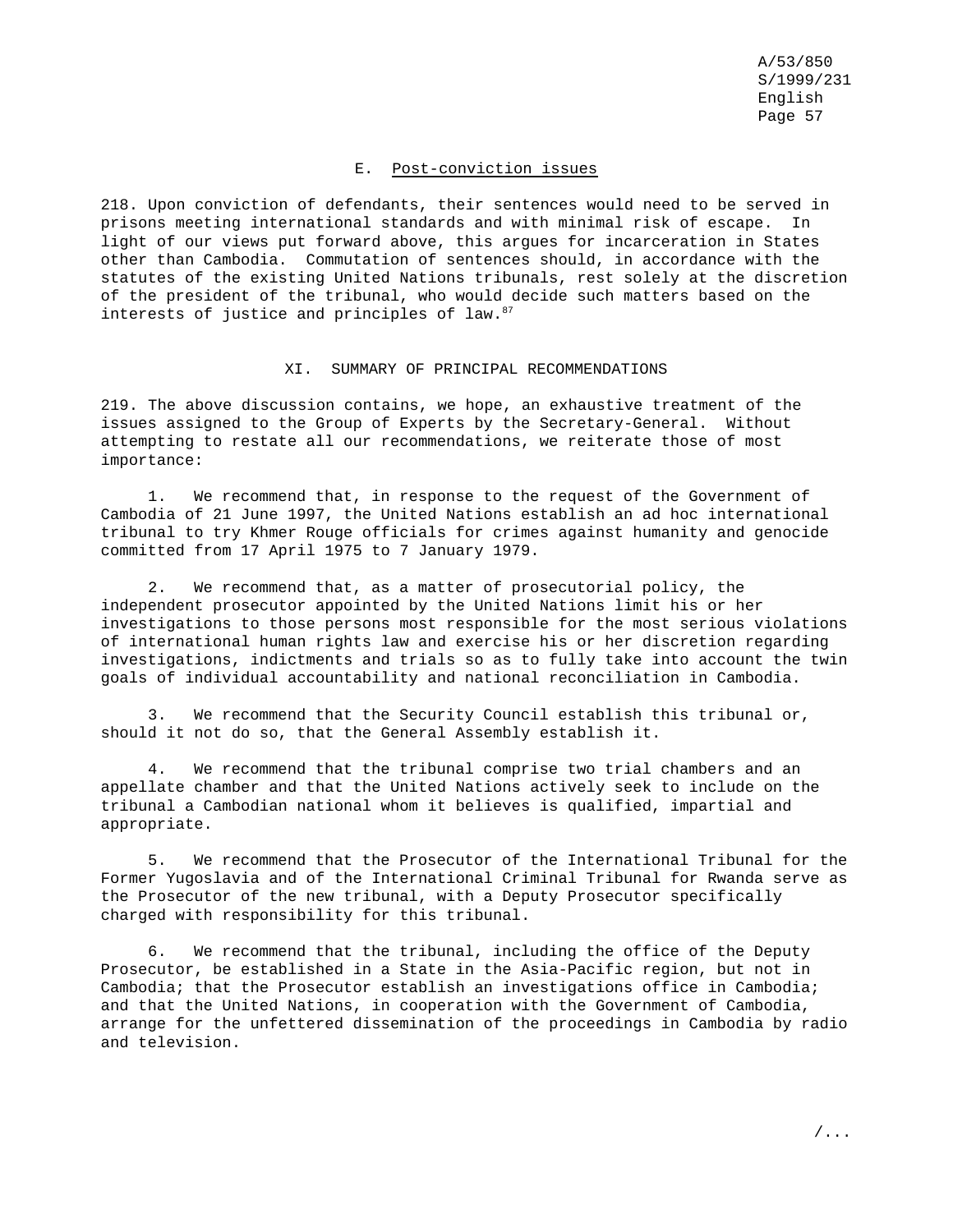7. We recommend that the full panel of judges appointed by the United Nations not commence full-time service until at least some indictees have been arrested.

8. We recommend that the United Nations undertake special measures for the protection of physical evidence and of witnesses as necessary, and that States with evidence and witnesses on their territory make them available to the Prosecutor.

9. We recommend that the tribunal established provide for the possibility of reparations by defendants to victims, including through a trust fund or some other special fund, and that States holding such assets arrange for their transfer to the tribunal as required to meet the defendants' obligations in this regard.

10. We recommend that the United Nations, in cooperation with the Cambodian Government and the non-governmental sector, encourage a process of reflection among Cambodians to determine the desirability and, if appropriate, the modalities of a truth-telling mechanism to provide a fuller picture of the atrocities of the period of Democratic Kampuchea.

220. In asking for United Nations assistance, the Government of Cambodia has responded to what we sense is the desire of the Cambodian people for justice and their knowledge that it is impossible to simply ignore the past. Rather, it is necessary to understand the past and move beyond it by seeing justice done for those responsible for it. This process has been too long delayed for Cambodia and the time for action is here. If these and our other recommendations are pursued by the United Nations now, with the support of the Government of Cambodia, we believe they will lead to a process that will truly enable Cambodia to move away from its incalculably tragic past and create a genuine form of national reconciliation for the future.

(Signed) Rajsoomer LALLAH (Signed) Ninian STEPHEN (Signed) Steven R. RATNER Chairman

18 February 1999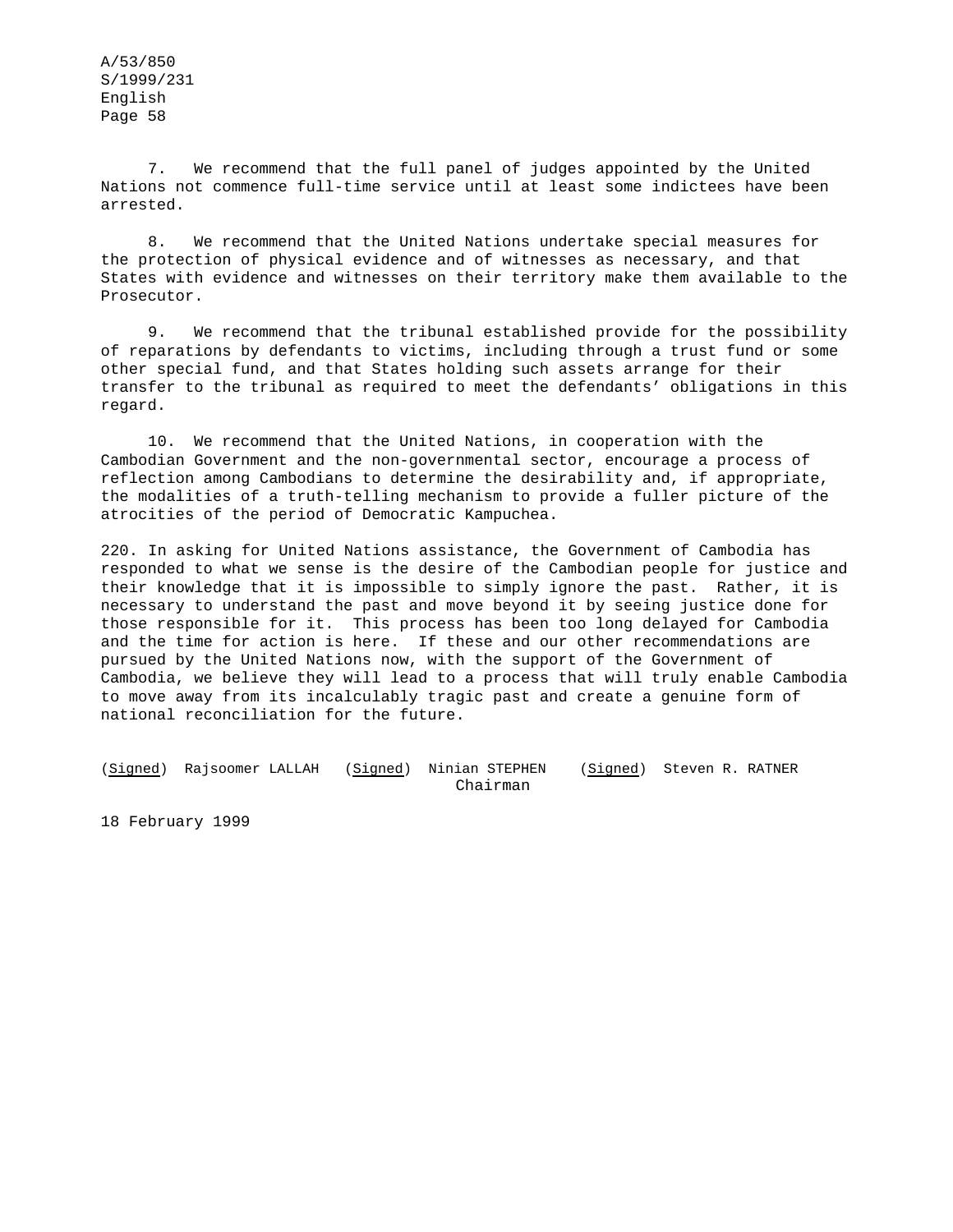### Notes

 $1$  This discussion draws upon a number of well regarded scholarly works on the Khmer Rouge period: David P. Chandler, The Tragedy of Cambodian History: Politics, War, and Revolution since 1945 (New Haven: Yale University Press, 1991); Karl D. Jackson, ed., Cambodia 1975-1978: Rendezvous with Death (Princeton: Princeton University Press, 1989); Elizabeth Becker, When the War was Over: The Voices of Cambodia's Revolution and its People (New York: Simon & Schuster, 1986); Ben Kiernan, How Pol Pot Came to Power: A History of Communism in Kampuchea (London: Verso, 1985); Nayan Chanda, Brother Enemy: The War After the War (San Diego: Harcourt Brace Jovanovich, 1986); Ben Kiernan, The Pol Pot Regime (New Haven: Yale University Press, 1996).

Other sources used for this discussion are: Federal Research Division, Library of Congress, Cambodia: A Country Study (Russell R. Ross ed.) (Washington: U.S. Government Printing Office, 1990); William Shawcross, Sideshow: Kissinger, Nixon and the Destruction of Cambodia (rev. ed.) (New York: Simon & Schuster, 1987); François Ponchaud, Cambodia: Year Zero (Nancy Amphoux trans.) (New York: Holt Rinehart & Winston, 1978); Ben Kiernan, "The Cambodian Genocide: Issues and Responses", in George J. Andreopoulos, ed., Genocide: Conceptual and Historical Dimensions, p. 191 (Philadelphia: University of Pennsylvania Press, 1994); David Hawk, "International Human Rights Law and Democratic Kampuchea", International Journal of Politics (1986), vol. 16, issue 3; Haing Ngon, A Cambodian Odyssey (New York: Warner Books, 1987); Hurst Hannum, "International Law and Cambodian Genocide: The Sounds of Silence", Human Rights Quarterly (1989), vol. 11, issue 1; Ben Kiernan, Cambodia: The Eastern Zone Massacres (New York: Center for the Study of Human Rights, Columbia University, 1986); Steven R. Ratner, "The Cambodia Settlement Agreements", American Journal of International Law (1993), vol. 87, issue 1; Steven R. Ratner, The New UN Peacekeeping: Building Peace in Lands of Conflict After the Cold War, pp. 157-206 (New York: St. Martin's Press, 1995).

<sup>2</sup> Foreign Broadcast Information Service, 9 May 1975, quoted in Jackson, "The Ideology of Total Revolution", in Cambodia: 1975-1978, op. cit., pp. 37, 67.

 $3$  Quoted in Chanda, op. cit., p. 254. The 100,000 figure is from Kiernan (1986), op. cit., p. 7.

<sup>4</sup> See Karl D. Jackson, "Introduction: The Khmer Rouge in Context", in Cambodia: 1975-1978, op. cit., p. 3; Kiernan (1994), op. cit., pp. 191-92.

 $5$  See Kiernan (1994), op. cit., p. 193 (table 5). These data also show a death rate of 50 per cent for the Chinese minority, 36 per cent for the Cham, and 40 per cent for ethnic Thai.

<sup>6</sup> See analysis prepared on behalf of the Subcommission on Prevention of Discrimination and Protection of Minorities by its Chairman of materials submitted to it and the Commission on Human Rights under decision 9 (XXXIV) of the Commission on Human Rights, 30 January 1979 (E/CN.4/1335).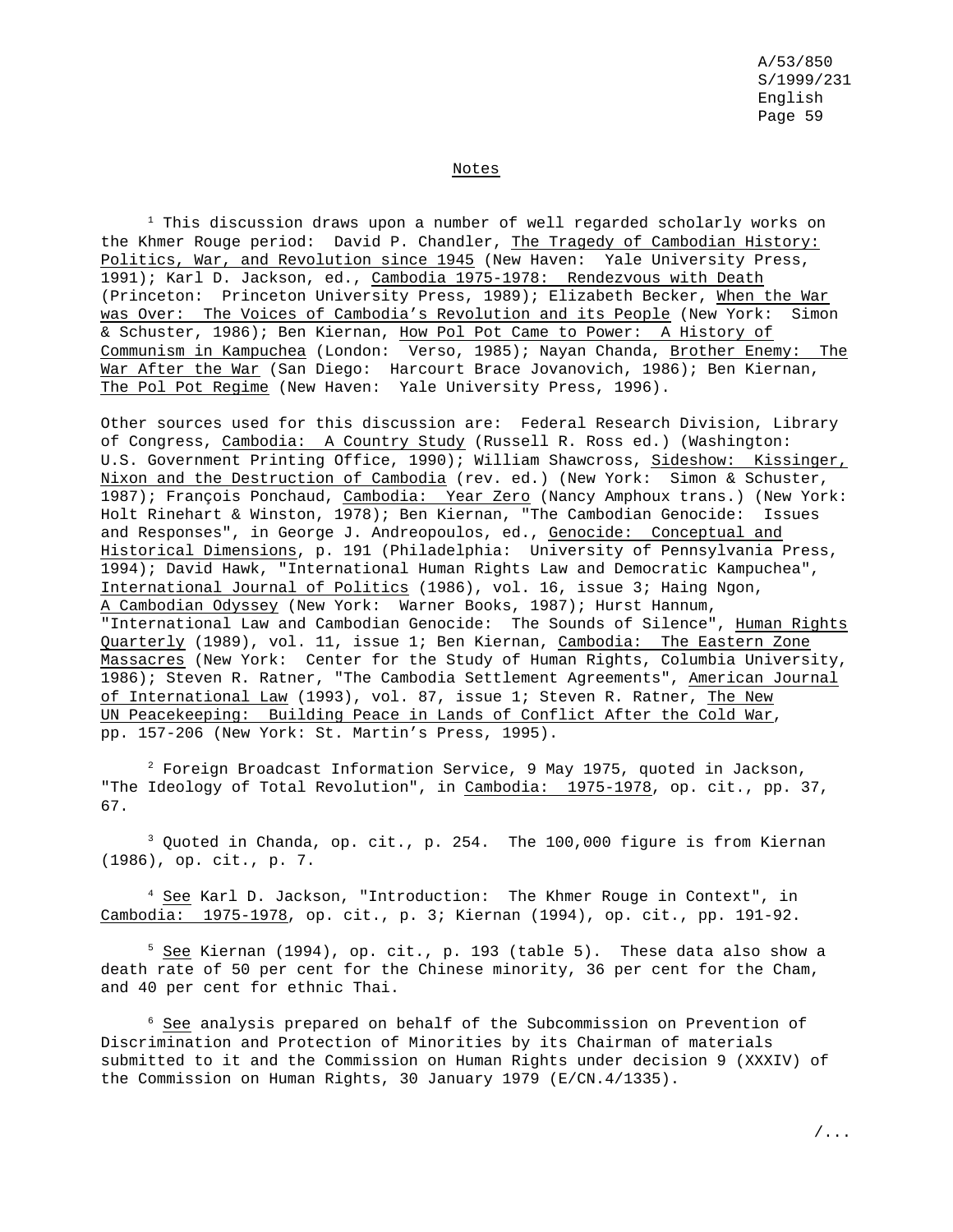$^7$  General Assembly resolution 2391 (XXIII), annex.

<sup>8</sup> A/CONF.183/9, article 29.

<sup>9</sup> General Assembly resolution 260 A (III), annex, article 2.

<sup>10</sup> Multilateral Treaties Deposited with the Secretary-General (United Nations publication, Sales No. E.98.V.2).

 $11$  See, e.g., Revised and updated report on the question of the prevention and punishment of the crime of genocide, prepared by B. Whitaker, 2 July 1985, E/CN.4/Sub.2/1985/6, p. 10; Hannum, op. cit., pp. 110-12; Kiernan (1994), op. cit., pp. 191-93. But see David P. Chandler, A History of Cambodia, pp. 218-19 (Boulder: Westview Press, 1992).

 $12$  See, e.g., Kiernan (1994), op. cit., pp. 191-93; Hannum, op. cit., pp. 110-12; Kathryn Railsback, "A Genocide Convention Action Against the Khmer Rouge: Preventing a Resurgence of the Killing Fields", Connecticut Journal of International Law, vol. 5, pp. 457, 465 (1990). But see Chandler (1992), op. cit., p. 219. On deriving intent, see Prosecutor v. Akayesu, Judgement, International Criminal Tribunal for Rwanda, Trial Chamber, 2 September 1998, para. 523.

 $13$  See, e.g., Hurst Hannum and David Hawk, The Case Against the Standing Committee of the Communist Party of Kampuchea, 15 September 1986, pp. 147-49 (draft memorial prepared for possible case in International Court of Justice against Democratic Kampuchea).

 $14$  See David Hawk, "The Cambodian Genocide", in Ismael W. Charney, ed., Genocide: A Critical Bibliographic Review, pp. 137, 139-40 (New York: Facts on File Publications, 1988); Kiernan (1994), op. cit., pp. 201-02; Hannum, op. cit., pp. 111-12.

<sup>15</sup> See the contrasting views described in Kiernan (1994), op. cit., pp. 205-06.

 $16$  Charter of the International Military Tribunal at Nuremberg, article  $6$  (c); Nazi and Nazi Collaborators (Punishment) Law,  $5710/1950$ , article 1 (b) (Israel).

<sup>17</sup> This factor is not required today. <u>See</u> statute of the International Criminal Tribunal for Rwanda, article 3; statute of the International Criminal Court, article 7.

 $18$  Charter of the International Military Tribunal at Nuremberg, article 6 (c); Trials of Major War Criminals before the International Military Tribunal, vol. 22, pp. 498, 547-49, 563-66 (1946); United States v. Flick et al., Trials of War Criminals before the Nuremberg Military Tribunals under Control Council Law No. 10, vol. 6, pp. 1187, 1213 (1947); but see United States v. Ohlendorf et al., Trials of War Criminals before the Nuremberg Military Tribunals under Control Council Law No. 10, vol. 4, pp. 411, 499 (1948).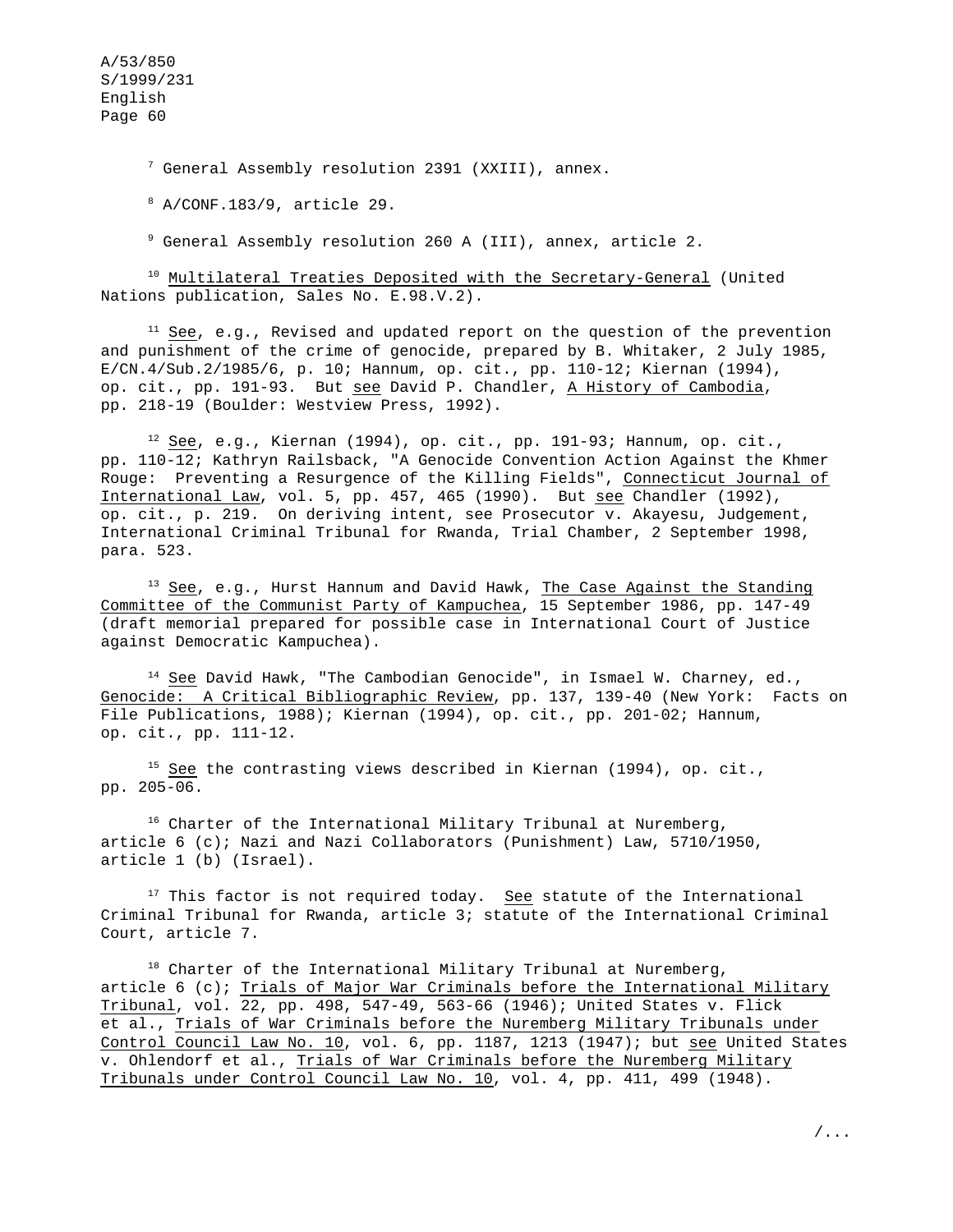<sup>19</sup> See Jackson, "The Ideology of Total Revolution", op. cit., pp. 39-49; Kiernan (1996), pp. 65-125.

 $20$  For an account, see Steven R. Ratner and Jason S. Abrams, Accountability for Human Rights Atrocities in International Law: Beyond the Nuremberg Legacy, pp. 53-54 (Oxford: Clarendon Press, 1997).

 $21$  Report of the International Law Commission to the General Assembly, A/2693 (1954), reprinted in 1954 [II] Yearbook of the International Law Commission, pp. 140, 150.

 $22$  M. J. Bowman and D. J. Harris, Multilateral Treaties: Index and Current Status, pp. 154-55, 419 (London: Butterworths, 1984). The Provisional Revolutionary Government of the Republic of Viet Nam became a party in 1974; the Socialist Republic of Viet Nam confirmed the continued adherence of Viet Nam to the Conventions on 4 July 1976.

<sup>23</sup> Chanda, op. cit., pp. 11-13, 86-87, 192-225, 333-43; Chandler (1991), op. cit., pp. 256-57, 271-72.

<sup>24</sup> Geneva Convention for the Amelioration of the Condition of the Wounded and Sick in Armed Forces in the Field, 12 August 1949, United Nations, Treaty Series, vol. 75, No. 970, articles 13, 31, 40; Geneva Convention relative to the Treatment of Prisoners of War, 12 August 1949, United Nations, Treaty Series, vol. 75, No. 972, article 6.

 $25$  Geneva Convention relative to the Protection of Civilian Persons in Time of War, 12 August 1949, United Nations, Treaty Series, vol. 75, No. 973, article 4.

<sup>26</sup> See Kram No. 913-NS, article 22, Journal Officiel du Cambodge, 2 December 1954. The definition of protected persons in article 4 of the Fourth Geneva Convention also covers stateless persons. Jean S. Pictet, Commentary, Fourth Geneva Convention Relative to the Protection of Civilian Persons in Time of War, p. 47 (Geneva: International Committee of the Red Cross, 1958).

 $27$  For a detailed discussion, see Ratner and Abrams, op. cit., pp. 94-95.

<sup>28</sup> Prosecutor v. Tadic, Decision on the Defence Motion for Interlocutory Appeal on Jurisdiction, International Tribunal for the Former Yugoslavia, Appeal Chamber, 2 October 1995, paras. 128-36 [hereinafter Tadic Interlocutory Appeal].

<sup>29</sup> United Nations, Treaty Series, vol. 249, No. 3511 [hereinafter Hague Convention]; Bowman and Harris, op. cit., pp. 192, 193.

 $30$  See, e.g., Becker, op. cit., pp. 264-65; Library of Congress, op. cit., pp. 118-119.

<sup>31</sup> Hague Convention, preamble, articles 3, 4 (1), 5, 7-10.

<sup>32</sup> Multilateral Treaties Deposited with the Secretary-General, op. cit., p. 705; Bowman and Harris, op. cit., p. 87. It is difficult to conclude that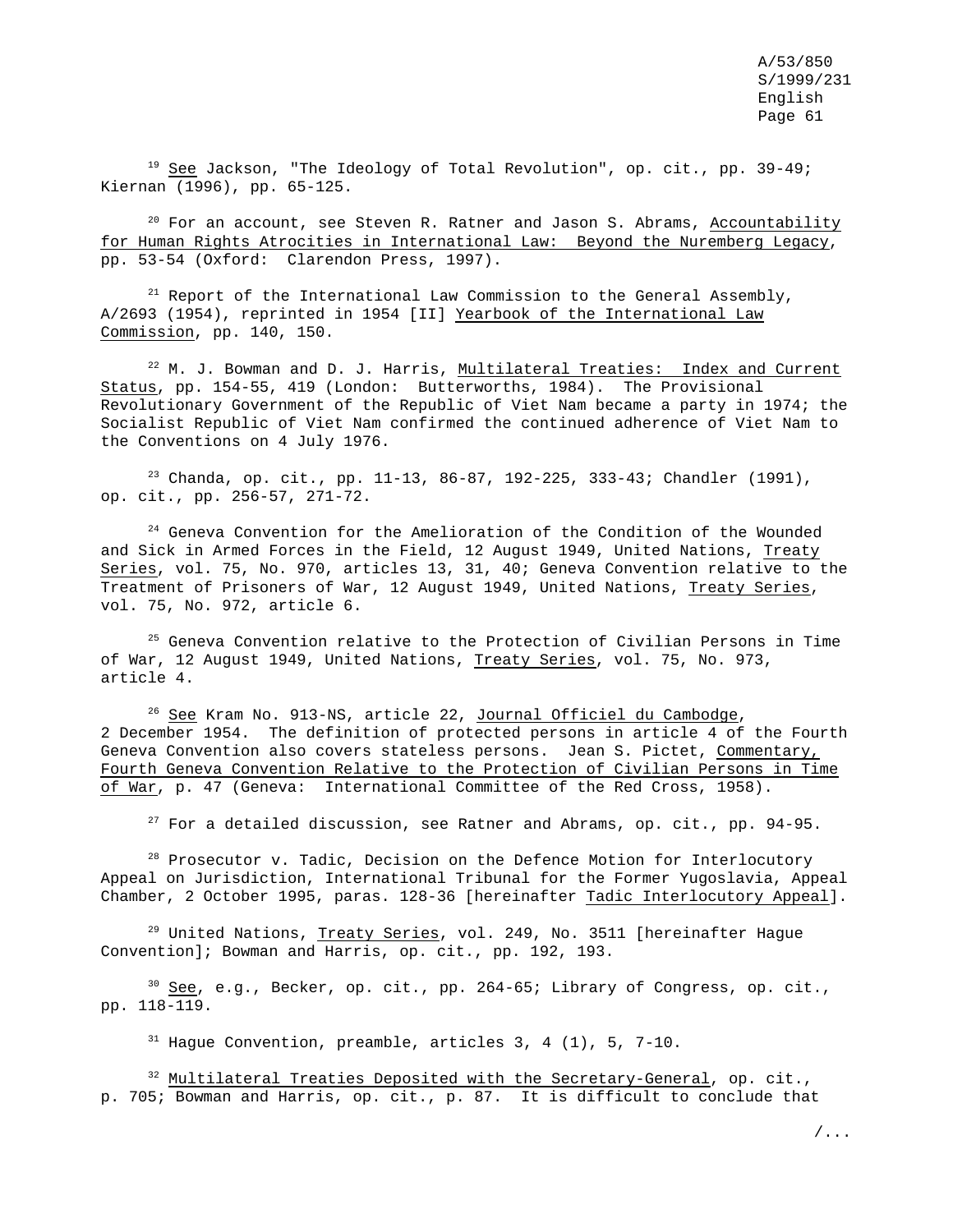the Khmer Rouge committed slavery as defined in international conventions. See Supplementary Convention on the Abolition of Slavery, the Slave Trade, and Institutions and Practices Similar to Slavery, 7 September 1956, United Nations, Treaty Series, vol. 266, No. 3822, article 7 (a).

<sup>33</sup> Forced Labour Convention, (International Labour Organization, No. 29), articles 2, 11-13, 16, 18, 19, 39.

<sup>34</sup> Ibid., article 2 (b).

 $35$  Ibid., article 2 (d).

<sup>36</sup> See Jackson, "The Ideology of Total Revolution", op. cit., pp. 48-49.

<sup>37</sup> General Assembly resolution 39/46, annex.

<sup>38</sup> General Assembly resolution 2200 A (XXI).

<sup>39</sup> General Assembly resolution 3452 (XXX), annex, articles 1 and 2.

<sup>40</sup> See Convention on the Prevention and Punishment of Crimes Against Internationally Protected Persons, including Diplomatic Agents, General Assembly resolution 3166 (XXVIII), annex.

 $41$  See Shawcross, op. cit., at 366-67.

 $42$  See, e.g., Charter of the International Military Tribunal, article 6 (a); Control Council Law No. 10, article II (2); Convention on the Prevention and Punishment of the Crime of Genocide, article III; statute of the International Tribunal for the Former Yugoslavia, article 7 (1); 1996, International Law Commission, Draft Code of Crimes Against the Peace and Security of Mankind, article 2 (3); statute of the International Criminal Court, article 25.

 $43$  The exact standards vary among cases and legal instruments. See, e.g., United States v. List et al., Trials of War Criminals before the Nuremberg Military Tribunals under Control Council Law No. 10, vol. 22, pp. 1230, 1286, 1303 (1948); Protocol I Additional to the Geneva Conventions of 1949 and Relating to the Protection of Victims of International Armed Conflicts, 12 December 1977, United Nations, Treaty Series, vol. 1125, No. 1752; International Tribunal for the Former Yugoslavia statute, article 7 (3); statute of the International Criminal Court, article 28. See also Prosecutor v. Delalic et al., Judgement International Tribunal for the Former Yugoslavia, Trial Chamber, 16 November 1998, paras. 330-401.

<sup>44</sup> Trials of Major War Criminals before the International Military Tribunal, vol. 22, p. 466; Yoram Dinstein, The Defense of 'Obedience to Superior Orders' in International Law, pp. 51-57, 76-83 (Leiden: A. W. Sijthoff, 1965).

 $45$  See, e.g., Charter of the International Military Tribunal, article 8; Control Council Law No. 10, article II (4) (b); statute of the International Tribunal for the Former Yugoslavia, article 7 (4).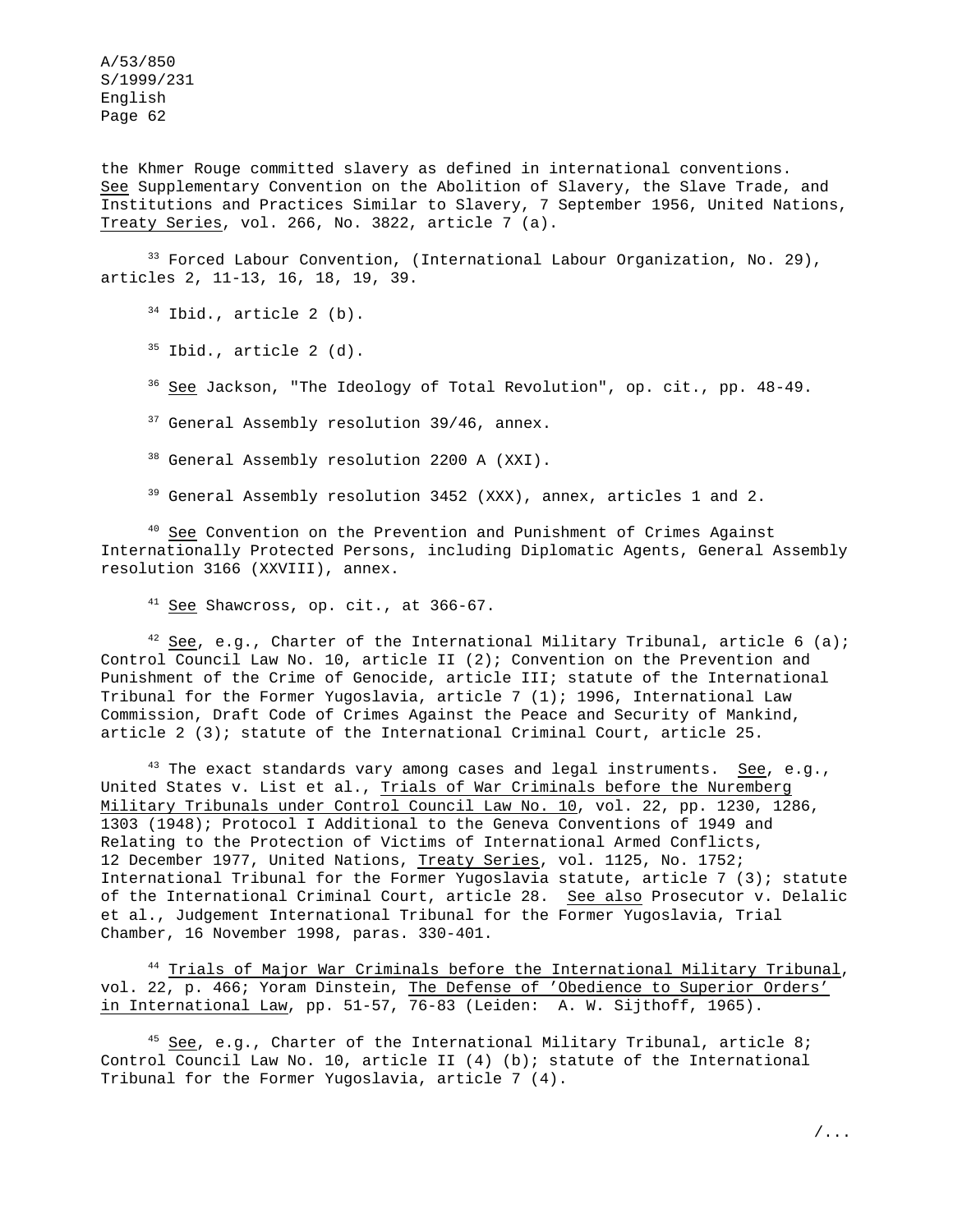$46$  For a modern codification of these defences, see statute of the International Criminal Court, articles 31-33, see also Prosecutor v. Erdemovic, Judgement, International Tribunal for the Former Yugoslavia, Appeals Chamber, 7 October 1997 (by 3-2 vote, duress not a defence to crimes against humanity).

 $47$  No available caselaw appears to elaborate the codes. The 1956 Code is not published in a form that shows amendments and other changes since its original publication.

 $48$  These are the Kingdom of Cambodia (1953-1970), the Khmer Republic (1970-1975), Democratic Kampuchea (1975-1979), the People's Republic of Kampuchea/State of Cambodia (1979-1991), the Supreme National Council/United Nations Transitional Authority in Cambodia (1991-1993), and again the Kingdom of Cambodia (1993-present).

<sup>49</sup> Cambodian criminal law, based on French law, also recognizes the principle of non-retroactivity. Code Pénal, article 6, citing Cambodian Constitution (1947), article 19 (2).

 $50$  See, e.g., Trials of Major War Criminals before the International Military Tribunal, vol. 22, pp. 465-66; Attorney-General of the Government of Israel v. Eichmann, International Law Reports, vol. 36, issue 5, pp. 47-48 (Dist. Ct. Jerusalem (1961), affirmed, International Law Reports, vol. 36, p. 277 (Israel 1962); Border Guards Prosecution Case, International Law Reports, vol. 100, pp. 366, 379-86 (Germany 1992).

<sup>51</sup> Code Pénal, article 5.

<sup>52</sup> Ibid., article 4, pp. 21-23.

<sup>53</sup> Code de Justice Militaire, article 155.

<sup>54</sup> Regarding French law, see Nguyen Quoc Dinh, Patrick Daillier and Alain Pellet, Droit International Public, pp. 228-29, 632-33 (Paris: Librairie Générale de Droit et de Jurisprudence, 5th ed., 1994); Elisabeth Zoller, "La definition des crimes contre l'humanité", Journal de Droit International, vol. 120, pp. 549, 550-551 (1993).

<sup>55</sup> Code Pénal, articles 77-88.

<sup>56</sup> Ibid., articles 89-104.

 $57$  Ibid., articles 109-14; see generally Gaston Stefani, Georges Levasseur and Bernard Bouloc, Procédure Pénale 135-51 (Paris: Dalloz, 16th ed., 1996).

<sup>58</sup> For a discussion of these precedents, see Ratner and Abrams, op. cit., at 126-27.

<sup>59</sup> Reuters News Service, 30 December 1998; see also interviews with the King in Cambodia Daily, pp. 9-11, May 1997, p. 1, and Cambodia Today, 23 August 1996, p. 1.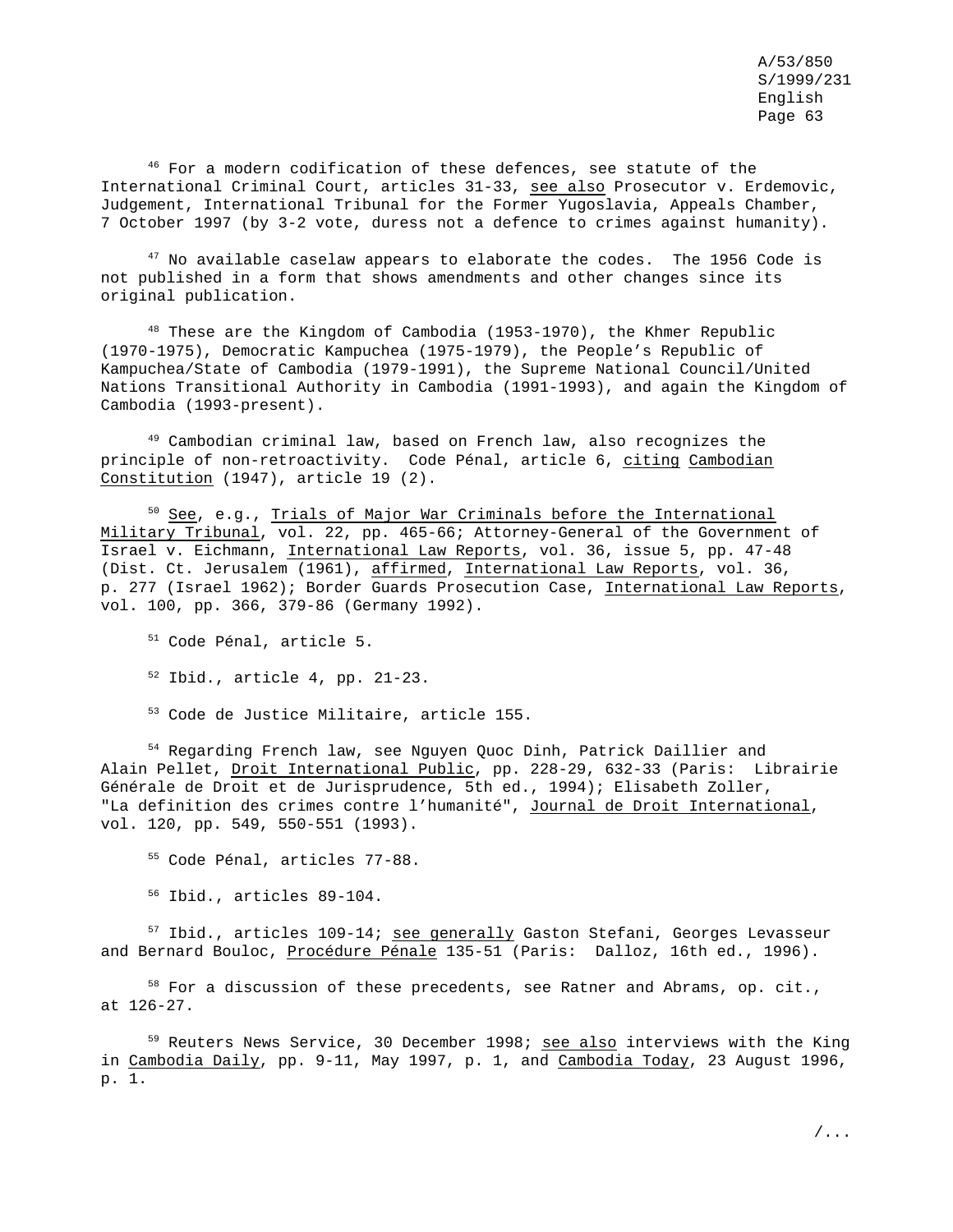<sup>60</sup> For one illuminating, though admittedly unscientific survey, based on interviews with 21 Cambodians of various backgrounds, see Jaya Ramji and Christine Barton, Accounting for the Crimes of the Khmer Rouge, 1975-1979: Interviews with Cambodians (Phnom Penh: Documentation Center of Cambodia, 1997). On 27 January 1999, the Institut Français de la Statistique, de Sondage d'Opinion et de Recherche sur le Cambodge released the results of a 1998 poll in which 81.1 per cent of 1,503 Cambodians of various walks of life answered affirmatively to the question "Do you want Khmer Rouge leaders under the Pol Pot regime to be prosecuted?" Finally, in a letter to the Secretary-General, dated 20 January 1999, the Cambodian Human Rights Action Committee, a coalition of 17 Cambodian non-governmental organizations, stated that some 84,195 Cambodian nationals had signed or thumbprinted a petition in favour of trials.

<sup>61</sup> Agreement Concerning the Sovereignty, Independence, Territorial Integrity and Inviolability, Neutrality and National Unity of Cambodia, 23 October 1991, article 3 (2) (b).

 $62$  Treaty between the Kingdom of Thailand and the Kingdom of Cambodia on Extradition, 6 May 1998.

 $63$  See, e.g., Immigration Act, B.E. 2522 (1979), as amended by Immigration Act (No. 2), B.E. 2523 (1980) (Thailand), chapter VI.

 $64$  See, e.g., International Tribunal for the Prosecution of Persons Responsible for Serious Violations of International Humanitarian Law Committed in the Territory of the Former Yugoslavia since 1991, Yearbook 1996, p. 233 (1997) (United Nations publication, Sales No. E.97.III.P.1) (text of implementing legislation enacted by States, for cooperation with the International Tribunal for the Former Yugoslavia).

<sup>65</sup> Agreement Concerning the Sovereignty, Independence, Territorial Integrity and Inviolability, Neutrality and National Unity of Cambodia, article 3 (2) (a).

<sup>66</sup> Cambodian Constitution (1993), article 109.

 $67$  Ibid., article 115; Law on the Organization and Functioning of the Supreme Council of Magistracy, 22 December 1994.

<sup>68</sup> See, Cambodian Constitution, article 32.

<sup>69</sup> Ibid., article 38.

 $70$  "Laws and standard documents in Cambodia that safeguard State properties, rights, freedom and legal private properties and in conformity with the national interests, shall continue to be effective until altered or abrogated by new texts, except those provisions that are contrary to the spirit of this Constitution."

 $71$  Provisions Relating to the Judiciary and Criminal Law and Procedure Applicable in Cambodia during the Transitional Period, decision of 10 September 1992, article 1.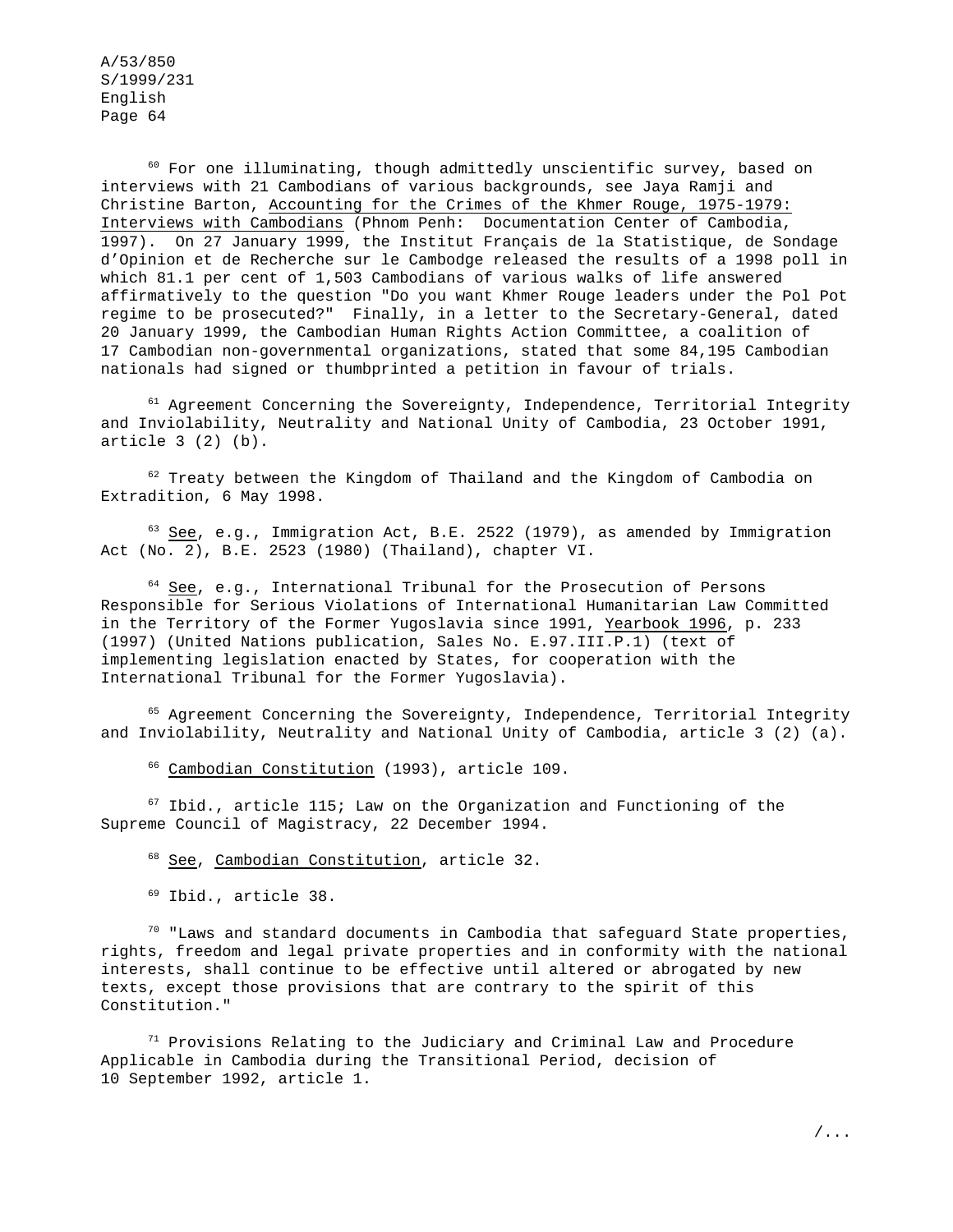<sup>72</sup> Ibid., articles 10-30.

<sup>73</sup> Law on Criminal Procedure, articles 76, 97-98, 161.

 $74$  International Covenant on Civil and Political Rights, articles 9, 14; Standard Minimum Rules for the Treatment of Prisoners, adopted by the First United Nations Congress on the Prevention of Crime and the Treatment of Offenders, 30 August 1955 (United Nations publication, Sales No. E.88.XIV.1).

 $75$  See statute of the International Criminal Court, preambular paragraph 3 ("Recognizing that such grave crimes threaten the peace, security and well-being of the world"); Official Records of the General Assembly, Sixth Committee, Third Session, 100th, 101st meetings, A/633 (1948) (suggestions by some drafters of the Convention on the Prevention and Punishment of the Crime of Genocide that all cases of genocide inherently threaten international peace).

 $76$  Legal Consequences for States of the Continued Presence of South Africa in Namibia (South-West Africa) Notwithstanding Security Council Resolution 276 (1970), 1971 International Court of Justice Reports, pp. 16, 53. See also Bruno Simma, ed., Charter of the United Nations: A Commentary, pp. 410-11 (Oxford: Oxford University Press, 1995).

<sup>77</sup> See Prosecutor v. Blaskie, Judgement on the Request of the Republic of Croatia for Review of the Decision of Trial Chamber II of 18 July 1997, Yugoslavia Tribunal Appeals Chamber, 29 October 1997.

<sup>78</sup> Tadic Interlocutory Appeal, paras. 26-48.

 $79$  See, e.g., Security Council resolutions 731 (1992) and 748 (1992), Official Records of the Security Council, Forty-seventh Year, Resolutions and Decisions (S/INF/48).

80 General Assembly resolution 1000, Official Records of the General Assembly, First Emergency Special Session, Supplement No. 1 (A/3354), p. 3; General Assembly resolution 2248, Official Records of the General Assembly, Fifth Special Session, Supplement No. 1 (A/6657), p. 1; General Assembly resolution 45/2, Official Records of the General Assembly, Forty-fifth Session, Supplement No. 49A (A/45/49).

 $81$  See Ratner (1995), op. cit., at 177-81; Michael W. Doyle, "Authority and Elections in Cambodia", in Michael W. Doyle, Ian Johnstone and Robert C. Orr, eds., Keeping the Peace: Multidimensional UN Operations in Cambodia and El Salvador, pp. 134, 161-64 (Cambridge: Cambridge University Press, 1997).

 $82$  See, e.g., Agreement (with annex) for the establishment of the Asia and Far East Institute for the Prevention of Crime and the Treatment of Offenders, United Nations-Japan, 15 March 1961, United Nations, Treaty Series, vol. 397, No. 5706; Agreement for the establishment of the Latin American Institute for the Prevention of Crime and the Treatment of Offenders, United Nations-Costa Rica, 11 July 1975, United Nations, Treaty Series, vol. 973, No. 14107.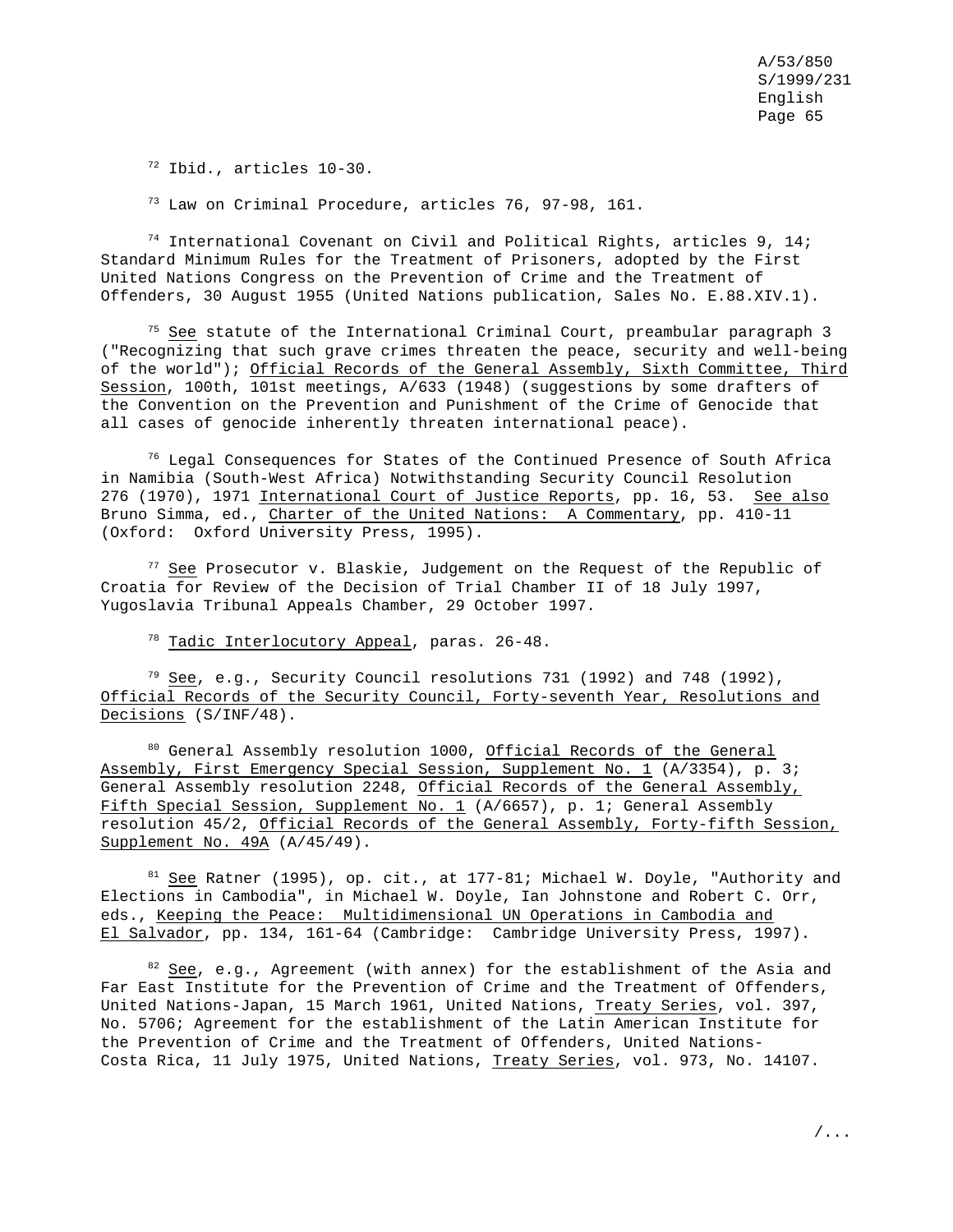<sup>83</sup> See Agreement for the prosecution and punishment of the major war criminals of the European Axis, 8 August 1945, United Nations, Treaty Series, vol. 82, No. II 251.

84 Eichmann, International Law Reports, vol. 36, pp. 26-57, 279-304; Matter of the Extradition of Demjanjuk, Federal Reporter 2d, vol. 776, pp. 571, 582-83 (6th Cir. 1985); American Journal of International Law (1998), vol. 92, p. 78 (Military Tribunal, Division 1, Switzerland 1997); Public Prosecutor v. Djajic, American Journal of International Law, vol. 92, p. 528 (1998) (Bavarian Supreme Court, Germany, 1997).

 $85$  Statute of the International Tribunal for the Former Yugoslavia, article 24 (3); statute of the International Criminal Court, article 75.

<sup>86</sup> See International Tribunal for the Former Yugoslavia Rules of Evidence (as amended through 10 July 1998), Rule 89, IT/32/Rev.13.

<sup>87</sup> See statute of the International Tribunal for the Former Yugoslavia, article 28.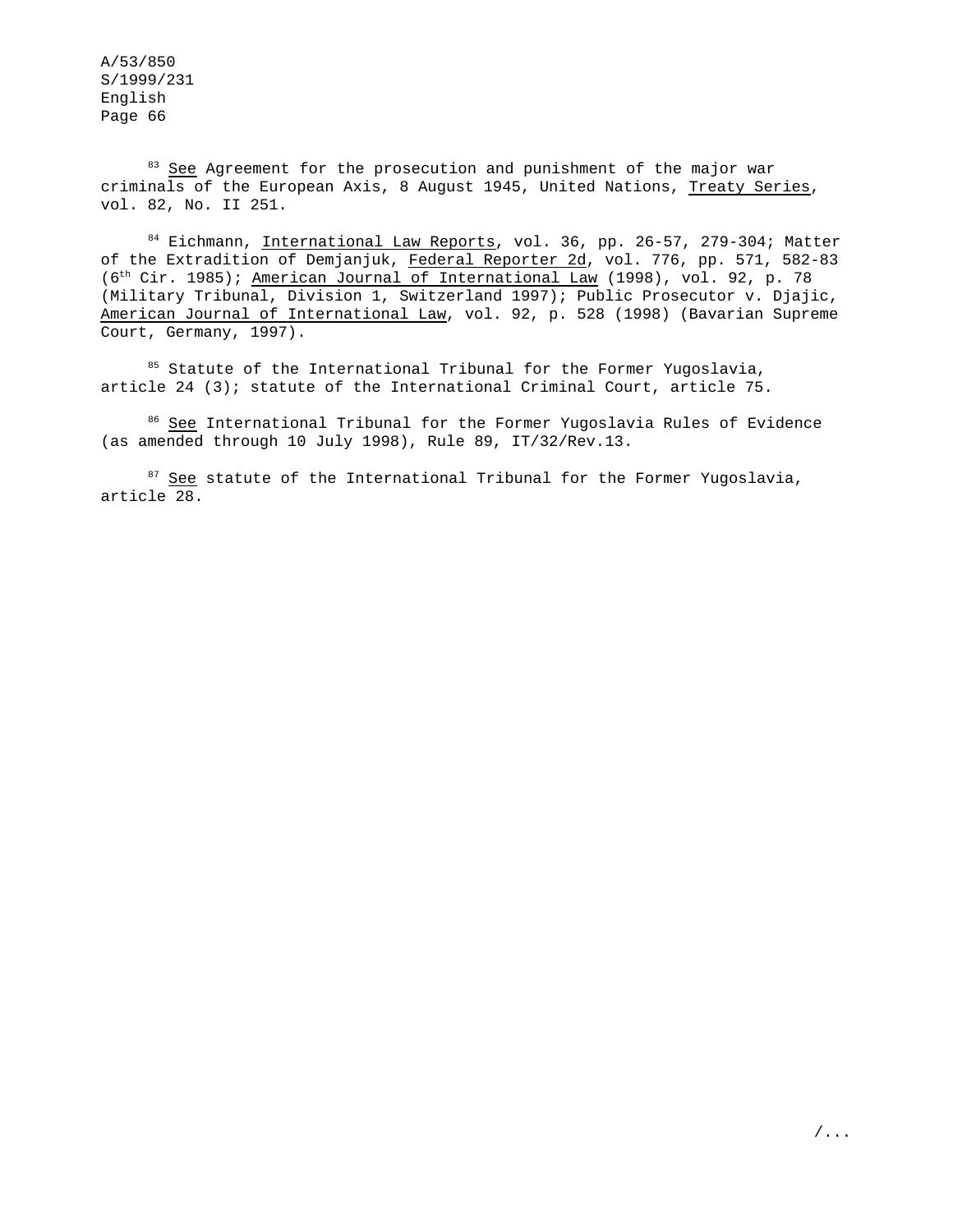Annex

List of appointments of the Group of Experts (in chronological order, title indicated as of the date of the meeting)

#### New York, 8-11 September 1998

United Nations Office of Legal Affairs Kofi Annan, Secretary-General of the United Nations Representatives of the Lawyers Committee for Human Rights David Scheffer, United States Ambassador-at-Large for War Crimes Issues United Nations Department of Political Affairs Asda Jayanama, Permanent Representative of Thailand to the United Nations; Felipe Mabilangan, Permanent Representative of the Philippines to the United Nations; Karen Tan, Deputy Permanent Representative of Singapore to the United Nations Takeshi Kamitani, Minister, Permanent Mission of Japan to the United Nations Representatives of the Permanent Missions of the member States of the European Union to the United Nations Zhou Fei, First Secretary, Permanent Mission of China to the United Nations Phnom Penh, 15-22 November 1998 Documentation Center of Cambodia Hun Sen, Second Prime Minister Royal Cambodian Government Human Rights Committee Kenneth Quinn, Ambassador of the United States of America to Cambodia Thun Saray, President, Association des droits de l'homme et du développement au Cambodge National Archives Kassie Neou, Executive Director, Cambodian Institute of Human Rights Field visit to Trapeang Sva village, Kandal Province Tuol Sleng Museum and archive Say Bory, member, Constitutional Council Ung Huot, First Prime Minister and Minister for Foreign Affairs Masaki Saito, Ambassador of Japan to Cambodia